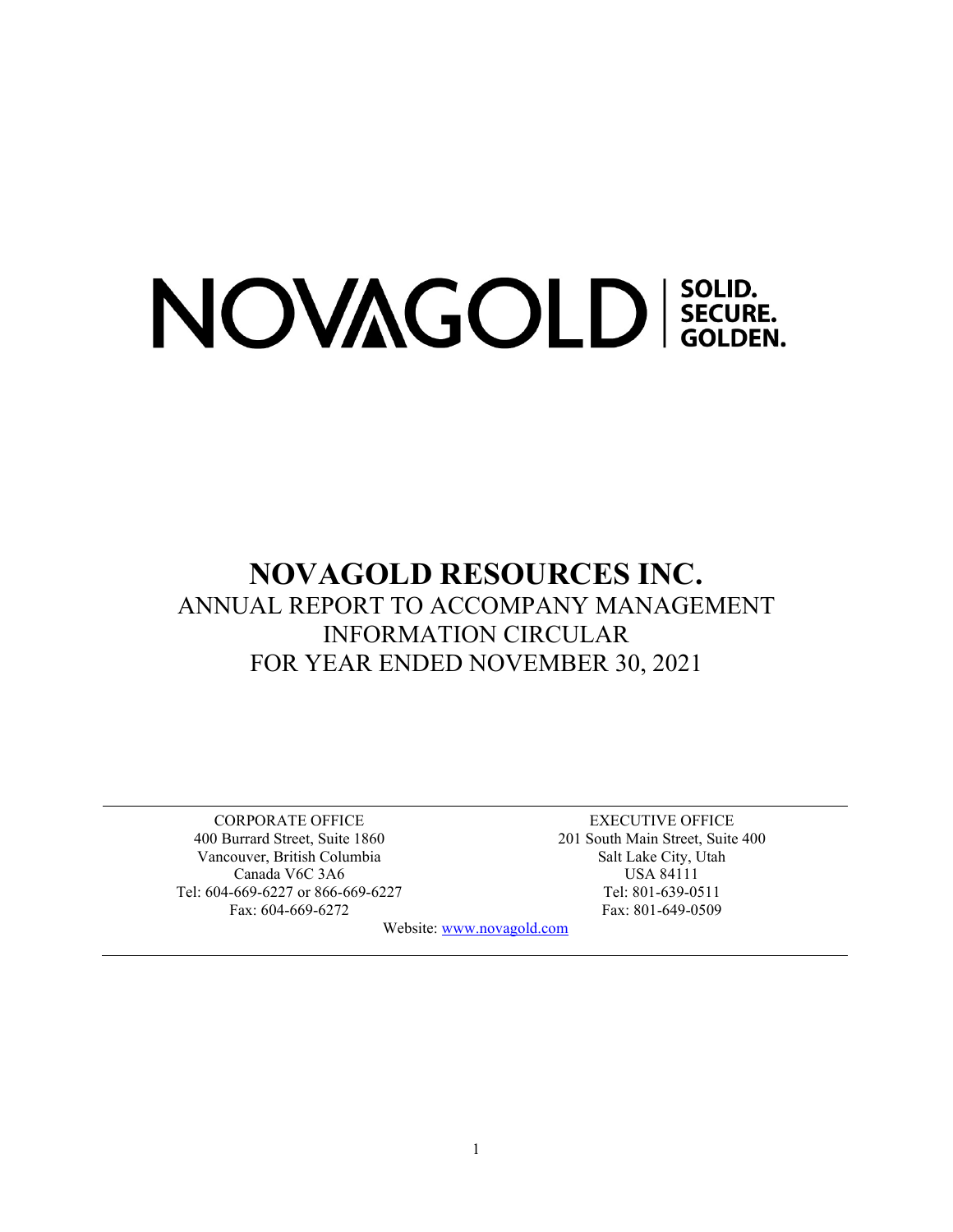#### **OVERVIEW**

NOVAGOLD RESOURCES INC. ("NOVAGOLD," "we," or the "Company") operates in the gold mining industry, primarily focused on advancing the Donlin Gold project in Alaska. The Donlin Gold project is held by Donlin Gold LLC ("Donlin Gold"), a limited liability company owned equally by wholly-owned subsidiaries of NOVAGOLD and Barrick Gold Corporation ("Barrick").

We do not produce gold or any other minerals, and do not currently generate operating earnings. Funding to explore our mineral properties and to operate the Company was acquired primarily through previous equity financings consisting of public offerings of our common shares and warrants and through debt financing consisting of convertible notes, and the sale of assets. We expect to continue to raise capital through additional equity and/or debt financings, through the exercise of stock options, and otherwise.

We were incorporated by memorandum of association on December 5, 1984, under the Companies Act (Nova Scotia) as 1562756 Nova Scotia Limited. On January 14, 1985, we changed our name to NovaCan Mining Resources (l985) Limited and on March 20, 1987, we changed our name to NOVAGOLD RESOURCES INC. On May 29, 2013, our shareholders approved the continuance of the corporation into British Columbia. Subsequently, we filed the necessary documents in Nova Scotia and British Columbia, and we continued under the Business Corporations Act (British Columbia) effective as of June 10, 2013. The current addresses, telephone and facsimile numbers of our offices are:

#### **Executive office Corporate office**

201 South Main Street, Suite 400<br>
201 South Main Street, Suite 1860<br>
201 South Main Street, UT, USA 84111<br>
201 Vancouver, BC, Canada V6C 3A6 Salt Lake City, UT, USA 84111 Telephone (801) 639-0511 Toll free (866) 669-6227 Facsimile (801) 649-0509 Facsimile (604) 669-6272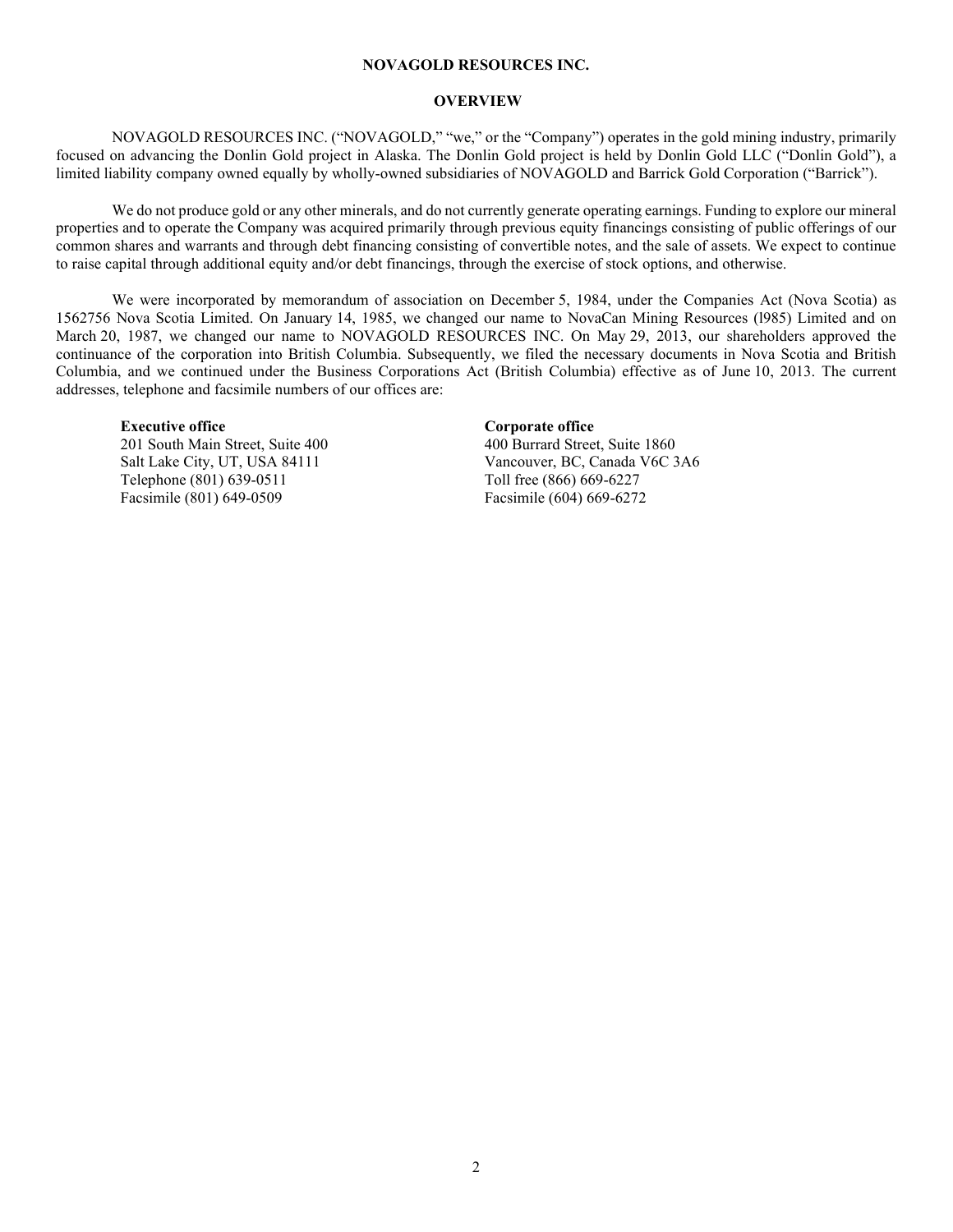#### **Corporate Structure**

As of November 30, 2021, we had the following material, direct and indirect, wholly-owned subsidiaries: NOVAGOLD Resources Alaska, Inc., NOVAGOLD US Holdings Inc., NOVAGOLD USA, Inc., AGC Resources Inc, NOVAGOLD (Bermuda) Alaska Limited and NOVAGOLD Resources (Bermuda) Limited.

The following chart depicts the corporate structure of the Company together with the jurisdiction of incorporation of each of our material subsidiaries and related holding companies. All ownership is 100% unless otherwise indicated.

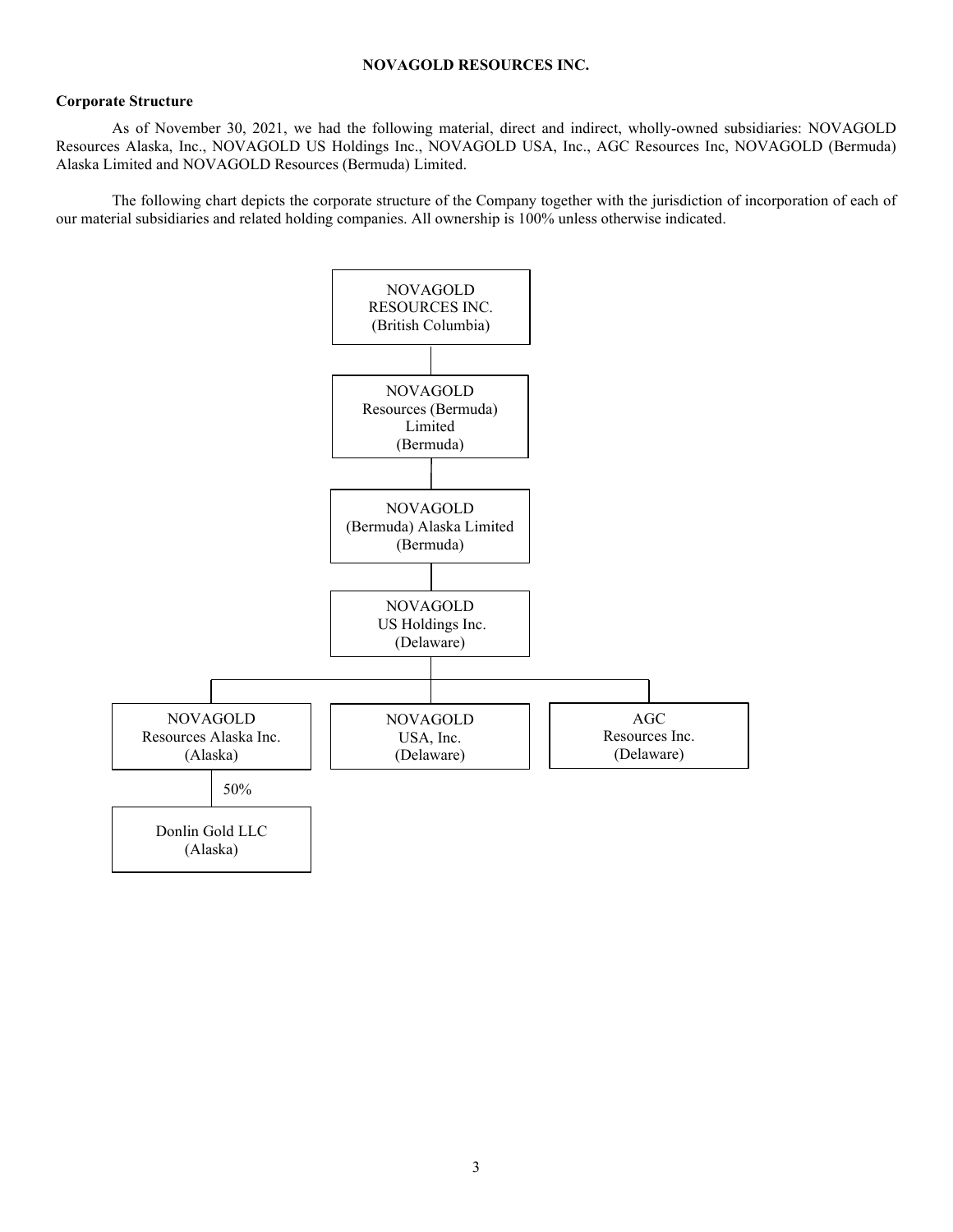#### **Human Capital Resources**

On November 30, 2021, we had 14 full-time employees, of which four are located in Canada and ten are located in the United States. We also use consultants with specific skills to assist with various aspects of project evaluation, engineering, and corporate governance.

#### *Company Values*

Our company culture is the cornerstone of all our human capital programs. Empowering every employee to be their best, affording every employee the opportunity to make a difference, and giving every employee a chance to be heard are core Company values. Our values extend to the communities in which we work. We have adopted a Human Rights Policy focused on our commitment to having a positive influence in the communities where we operate which includes ensuring that we respect human rights.

#### *Diversity*

As of the end of fiscal year 2021, 43% of our total workforce were women. Selection of individuals for executive and other positions with the Company is guided by the Company's policy which "prohibits discrimination in any aspect of employment based on race, color, religion, sex, national origin, disability or age." Our Board and management acknowledge the importance of all aspects of diversity including gender, ethnic origin, business skills and experience, because it is right to do so and because it is good for our business. When considering candidates for executive positions, the Board's evaluation considers the broadest possible assessment of each candidate's skills and background with the overriding objective of ensuring that we have the appropriate balance of skills, experience, and capacity that the Company needs to be successful. In the context of this overriding objective, we have determined not to set targets for the percentage of women, or other aspects of diversity, in executive officer positions.

NOVAGOLD is committed to fostering, cultivating, and preserving a culture of diversity, equity and inclusion. Our employees are one of the most valuable assets we have. The collective sum of the individual differences, life experiences, knowledge, inventiveness, innovation, self-expression, unique capabilities, and talent that our employees invest in their work represents a significant part of our culture, reputation, and NOVAGOLD's achievements.

NOVAGOLD is dedicated to creating an inclusive work environment for everyone. We embrace and celebrate the unique experiences, perspectives, and cultural backgrounds that each employee brings to our workplace. NOVAGOLD strives to foster an environment where our employees feel respected, valued and empowered, and our team members are at the forefront in helping us promote and sustain an inclusive workplace.

NOVAGOLD's diversity initiatives are applicable—but not limited—to our practices and policies on recruitment and selection; compensation and benefits; professional development and training; promotions; and the ongoing development of a work environment built on the premise of gender and diversity equity. To that end, we seek out qualified diverse candidates to encourage them to apply for open positions, either from within or outside of the company. We also seek out opportunities to develop a pipeline of qualified diverse candidates in a particular profession when we are unable to find them ourselves.

#### We encourage:

- Respectful communication and cooperation among all employees.
- Teamwork and employee participation, fostering the representation of all employee perspectives.
- Work/life balance through flexible work schedules to accommodate employees' varying needs.
- Learning about and, where appropriate, providing assistance in the communities near NOVAGOLD's projects to promote a greater understanding and respect for diversity in those communities.

In 2021, the Company established and funded the NOVAGOLD Mining and Geological Engineering Scholarship at the University of Alaska to help support and encourage undergraduate students seeking bachelor's degrees in Mining or Geological Engineering, with a focus on supporting underrepresented students.

#### *Safety and Health*

NOVAGOLD's primary objective is to ensure the health and safety of its employees, partners, and contractors, and is reflected in its Health and Safety Policy. The Company has implemented COVID-19 policies at its offices in Salt Lake City and Vancouver designed to ensure the safety and well-being of all employees and the people associated with them. As a result of the COVID-19 pandemic, to reduce risk, our employees have been encouraged to be fully vaccinated against COVID-19, have been asked to work remotely, avoid all non-essential travel, adhere to good hygiene practices, and engage in physical distancing. Our focus on safety is also reflected at Donlin Gold where a wide-ranging set of policies were implemented at the Donlin Gold project site and Anchorage office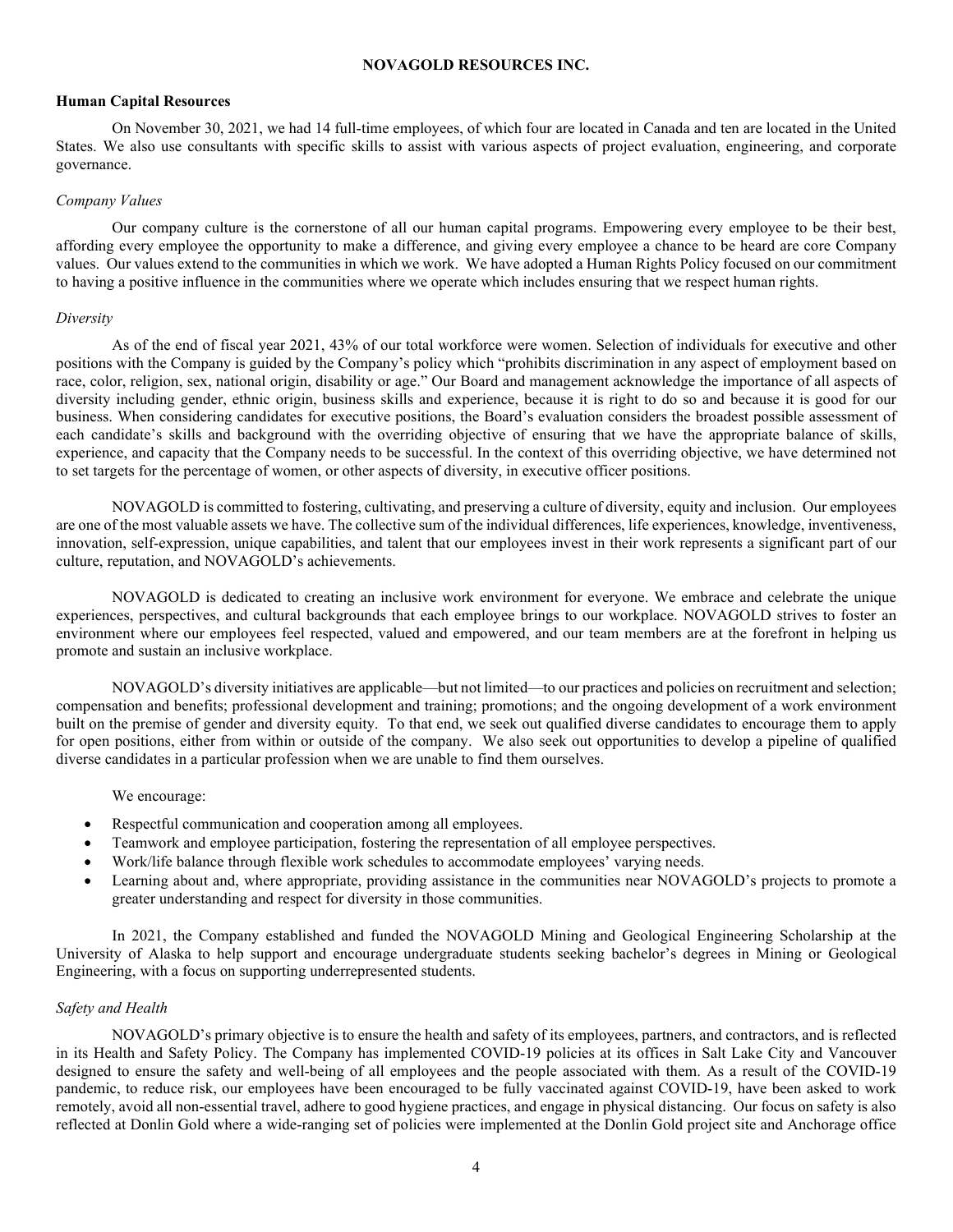to mitigate the spread of COVID-19. Also see section *Item 7, Management's Discussion and Analysis of Financial Condition and Results of Operations*, below.

#### **Recent Developments**

The Company has elected to early adopt the mining disclosure standards of *Subpart 229.1300 of Regulation S-K – Disclosure by Registrants Engaged in Mining Operations* ("S-K 1300"). The Company will be subject to and required to disclose mineral resources and mineral reserves in accordance with S-K 1300. While the S-K 1300 rules are similar to National Instrument 43-101 Standards of Disclosure for Mineral Projects ("NI 43-101") rules in Canada, they are not identical and therefore two reports have been produced for the Donlin Gold project. The information in *Item 2, Properties,* below is common to both reports and contains pertinent information required under S-K 1300.

#### *Donlin Gold Technical Report (NI 43-101)*

The Company retained Wood Canada Limited ("Wood") to update content in its previously filed "*Donlin Creek Gold Project, Alaska, USA, NI 43-101 Technical Report on the Second Updated Feasibility Study*," effective November 18, 2011, and amended January 20, 2012 ("2011 Mining Study"). Wood completed an exercise to verify which content in the 2011 Mining Study remains current, and what was required to update the report content with the latest information. Updated content includes operating costs, capital costs, tax rates, long term gold price, and the economic analysis. Additionally, work done on the property since 2011 with respect to exploration, drilling, permitting, and minor mine design changes as a result of recent permitting activities are summarized in the updated content. A data verification exercise was completed by each Wood Qualified Person ("QP") co-authoring the report. This included a September 2020 site visit by two of the report QPs; review of the geologic data, geologic model, and resource model; review of metallurgical test work; review of designs for mining, processing, and infrastructure, including minor design updates; update of capital and operating cost estimates utilizing a combination of cost indices and vendor quotations; and an updated economic analysis. Canadian NI 43-101 Definitions and CIM Definition Standards for Mineral Resources and Mineral Reserves ("CIM Definition Standards"), adopted by CIM Council on May 10, 2014 apply for this exercise.

The Wood review determined that the report updating exercise resulted in no material change to the Mineral Resources or Mineral Reserves. On August 31, 2021, the Company voluntarily filed an updated NI 43-101 technical report for the Donlin Gold project in Alaska, USA, and titled "*NI 43-101 Technical Report on the Donlin Gold Project, Alaska, USA*," with an effective date of June 1, 2021 ("2021 Technical Report") reflecting the results of the above exercise. The 2021 Technical Report was prepared by Wood and the following contributors, each of whom is a QP under NI 43-101: Henry Kim, P.Geo., Senior Resource Geologist, Wood Canada Limited; Mike Woloschuk, P.Eng., VP Global Business Development & Consulting, Wood Group USA, Inc.; and Kirk Hanson, MBA, P.E., Technical Director, Open Pit Mining, Wood Group USA, Inc. The 2021 Technical Report is available on the Company's website and on EDGAR at [www.sec.gov](http://www.sec.gov/) and on SEDAR a[t www.sedar.com.](file://novadc01/Share/10K/2019/Drafts/www.sedar.com)

#### *Donlin Gold Technical Report Summary (S-K 1300)*

The Company is a registrant with the SEC and is reporting its exploration results, Mineral Resources, and Mineral Reserves using the mining disclosure standards of S-K 1300. The Company requested that Wood Canada Limited ("Wood") prepare a Technical Report Summary of the Donlin Gold project, Alaska, USA using the standards of S-K 1300 and it is titled "*S-K 1300 Technical Report Summary on the Donlin Gold Project, Alaska, USA*" ("S-K 1300 Report"), current as of November 30, 2021, with a report date of November 30, 2021. Wood prepared the S-K 1300 Report from the 2011 Mining Study of the Donlin deposits that was completed to at least pre-feasibility level, as defined by S-K 1300, at the time of the study. Material aspects of the 2011 Mining Study were updated by Wood in 2020 and made current. As part of the update process, Wood's subject matter experts completed an exercise to verify and update the content of the 2011 Mining Study with the latest information under the supervision of Wood's independent QP co-authors of the S-K 1300 Report. Updated content includes operating costs, capital costs, taxes, forecast long term gold price and the economic analysis. Additionally, work done since 2011 on the property with respect to exploration, drilling, permitting and minor project design changes as a result of recent permitting activities are summarized in the S-K 1300 Report. A data verification exercise was completed by each Wood QP co-authoring the S-K 1300 Report. Wood QPs verified that the updated content of the 2011 Mining Study met at least pre-feasibility level of study as defined in S-K 1300, and it supports the disclosure of exploration results, Mineral Resources, and Mineral Reserves using S-K 1300 standards.

#### *Results of the Donlin Gold Technical Report (NI 43-101) and Donlin Gold Technical Report Summary (S-K 1300)*

Wood reviewed the geologic and resource models that supported the 2011 Mining Study, including comparing them to data from recent drilling programs, and determined that they continue to be adequate and suitable to be used for a Mineral Resource estimation. Using updated cost inputs from the first calendar quarter of 2020, a gold price of \$1,500 per ounce, and the geologic and resource models utilized in support of the 2011 Mining Study, the contents within an updated optimized pit shell did not show a material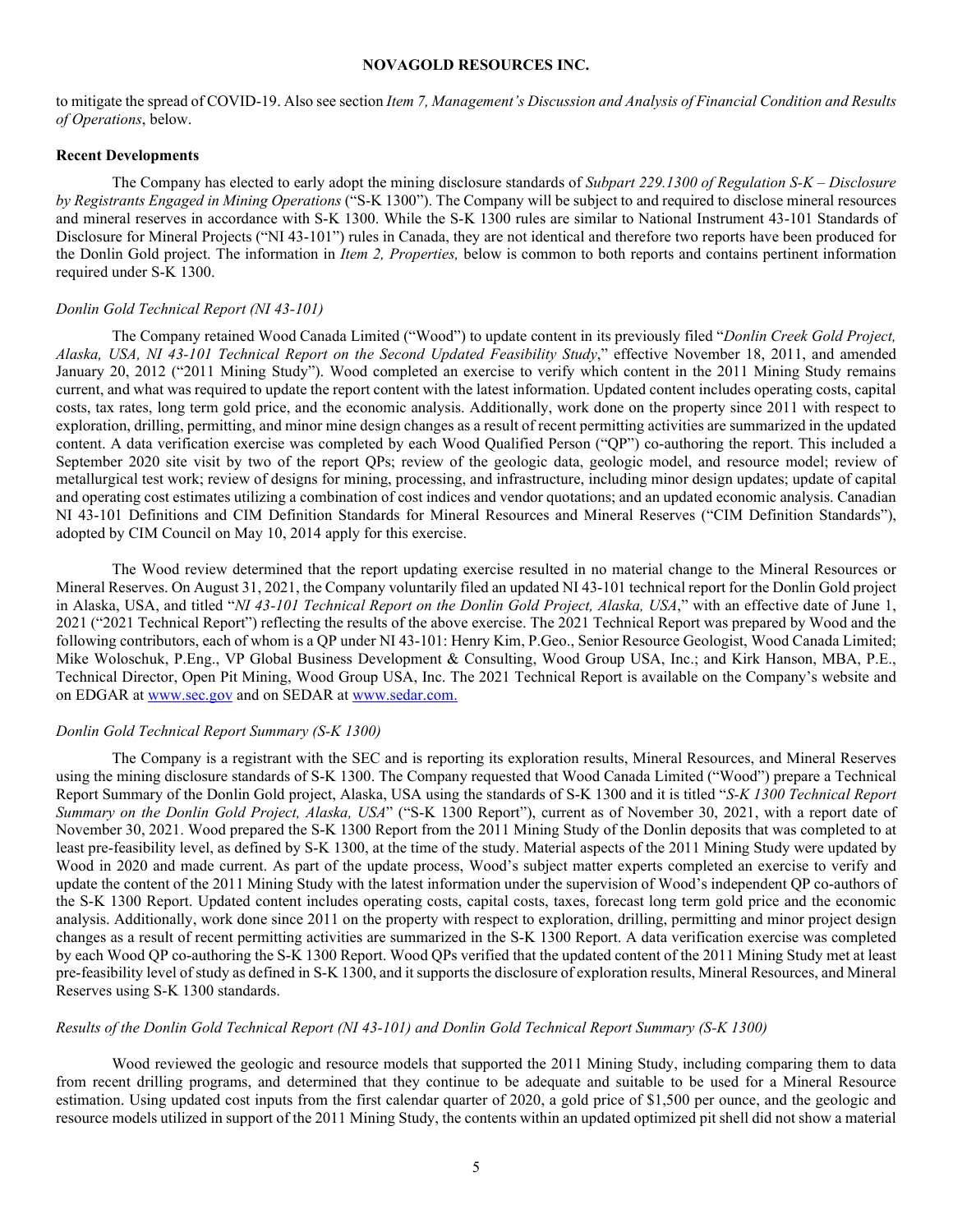change to the Mineral Resources stated in the 2011 Mining Study. Therefore, the Mineral Resources are considered current as of November 30, 2021 and are unchanged. They continue to have an effective date of July 11, 2011.

Similarly, using updated cost inputs, a gold price of \$1,200 per ounce, and the geologic and resource models utilized in support of the 2011 Mining Study with appropriate modifying factors applied for Mineral Reserve estimation, the previous Mineral Reserve ultimate pit was contained within an updated optimized pit shell. Therefore, the Mineral Reserves remain current as of November 30, 2021 and are unchanged. Because the Mineral Reserves are supported by an updated economic analysis they have an effective date of April 27, 2021.

Outside of verifying the Mineral Resource and Mineral Reserve estimates, the primary efforts in the 2021 Technical Report and the S-K 1300 Report were financial and permitting updates. This includes updates to estimated capital costs, operating costs, reclamation and closure costs, royalties, taxes, and economic analysis, as well as current status of the permits. Updated capital costs are based on first calendar quarter 2020 pricing (cost indices and current commodity pricing and equipment quotes) applied to the engineering designs and material take-offs from the 2011 Mining Study, except for minor changes made during permitting in the operations water treatment plant and the natural gas pipeline. As a result of the content updates, the total initial capital cost estimate is \$7,402 million, which is an increase of 10.8% or \$723 million compared to the 2011 Mining Study total initial capital cost estimate. Likewise, the total sustaining capital estimate is \$1,723 million, which is an increase of 14.6% or \$219 million compared to the 2011 Mining Study total sustaining capital estimate. The 2011 Mining Study operating costs were updated to first calendar quarter 2020 by updating key cost drivers like energy, labor, consumables, and freight. No material changes to project designs, schedules, or productivities were made; consequently, the manning schedules and consumables remain unchanged. The updated estimated LOM operating costs total \$19,289 million, which is \$5.90/t mined, \$38.21/t processed, or \$635/oz gold sold.

The economic evaluation of the Donlin Gold project in both the 2021 Technical Report and the S-K 1300 Report was updated using the following inputs:

- A production plan based on the 2011 Mining Study of 53,500 t/d open pit gold mine with ore processing by means of flotation, pressure oxidation, and cyanidation. The pit designs and Mineral Reserves were based on the Measured and Indicated Mineral Resource estimates that were verified as remaining current. Annual LOM gold production averages 1.13 million ounces per year over a production life of 27 years, including 1.46 million ounces per year for the first five full years of production.
- \$1,500/oz gold price
- Current land and royalty agreements
- Initial and sustaining capital costs, and operating costs updated to first calendar quarter 2020
- Tax payments in accordance with the Tax Cuts and Jobs Act ("TCJA") enacted in December 2017 and effective January 1, 2018
- \$292 million LOM contributions for reclamation, closure, and financial assurance
- Financing has been assumed on a 100%, all equity, stand-alone basis
- Escalation/inflation has been excluded
- No salvage is assumed at the end of operations

Based on the economic evaluation, the Donlin Gold project generates positive before and after-tax economic results. Total after-tax cash flow is \$13,145 million, after-tax NPV at a 5% discount rate is \$3,040 million, and the after-tax internal rate of return is 9.2%. After-tax payback is achieved 7.3 years following the start of production.

#### *Donlin Gold project*

In 2021, Donlin Gold completed a 79-hole drilling program totaling approximately 24,264 meters in both the ACMA and Lewis deposit areas. The primary objective of the program was to validate recent geologic modeling concepts and test for extensions of highgrade zones in both intrusive (igneous) and sedimentary rocks. Assays are pending and will be disclosed in 2022.

For further information, see section *Item 7, Management's Discussion and Analysis of Financial Condition and Results of Operations*, below.

#### **Reclamation**

We will generally be required to mitigate long-term environmental impacts by stabilizing, contouring, re-sloping and revegetating various portions of a site after mining and mineral processing operations are completed. These reclamation efforts will be conducted in accordance with detailed plans, which are approved by the appropriate regulatory agencies. In addition, financial assurance acceptable to the regulatory authority with jurisdiction over reclamation must be provided in an amount that the authority determines to be sufficient to allow the authority to implement the approved reclamation plan in the event that the project owners fail to complete the work as provided in the plan.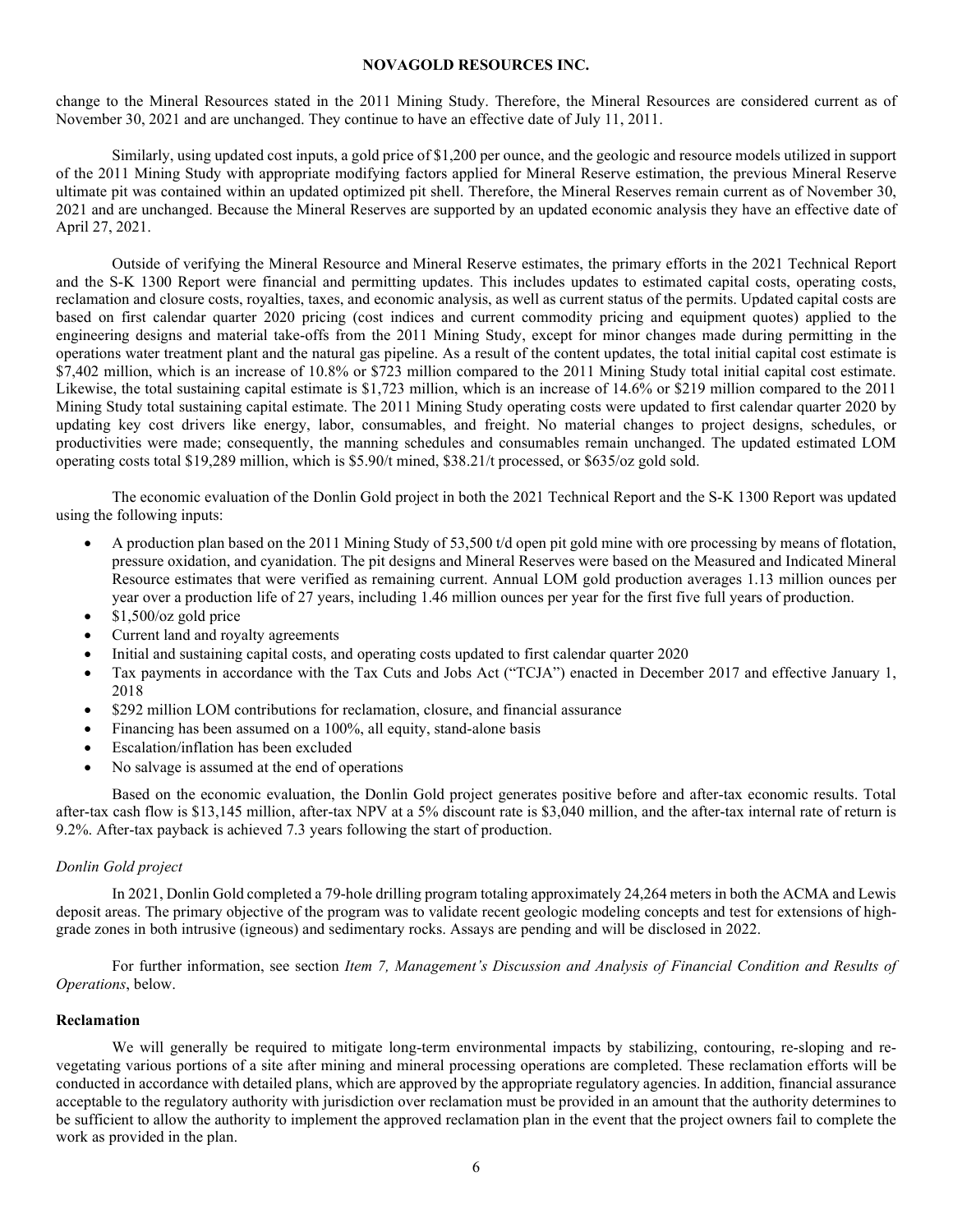#### **Government and Environmental Regulations**

Our exploration and development activities are subject to various national, state, and local laws and regulations in the United States, which govern prospecting, development, mining, production, exports, taxes, labor standards, occupational health, waste disposal, protection of the environment, mine safety, hazardous substances, disclosure requirements and other matters. We have obtained or have pending applications for those licenses, permits or other authorizations currently required to conduct our exploration and development programs. We believe that we are in compliance in all material respects with applicable mining, health, safety and environmental statutes and regulations in the United States. There are no current orders or directions relating to us with respect to the foregoing laws and regulations. For a more detailed discussion of the various government laws and regulations applicable to our operations and potential negative effects of these laws and regulations, see section *Item 1A, Risk Factors*, in the Company's Annual Report on Form 10-K for the fiscal year ended November 30, 2021.

#### **Competition**

We compete with other mineral resource exploration and development companies for financing, technical expertise, and the acquisition of mineral properties. Many of the companies with whom we compete have greater financial and technical resources. Accordingly, these competitors may be able to spend greater amounts on the acquisition, exploration, and development of mineral properties. This competition could adversely impact our ability to finance further exploration and to obtain the financing necessary for us to develop the Donlin Gold project.

#### **Availability of Raw Materials and Skilled Employees**

Most aspects of our business require specialized skills and knowledge. Such skills and knowledge include the areas of geology, drilling, resource estimating, metallurgy, mine planning, logistical planning, preparation of pre-feasibility and feasibility studies, permitting, engineering, construction and operation of a mine, financing, legal, accounting, investor relations, and community relations. Historically, we have found that we can locate and retain appropriate employees and consultants and we believe we will continue to be able to do so.

The raw materials we require to carry on our business are readily available through normal supply or business contracting channels in the United States and Canada. Historically, we have been able to secure the appropriate equipment and supplies required to conduct our contemplated programs. As a result, we do not believe that we will experience any shortages of required equipment or supplies in the foreseeable future.

#### **Seasonality**

Our business can be seasonal as our mineral exploration and development activities take place in southwestern Alaska. Due to the northern climate, work on the Donlin Gold project can be limited due to excessive snow cover and cold temperatures. In general, surface work often is limited to late spring through early fall, although work in some locations is more readily and efficiently completed during the winter months when the ground is frozen.

#### **Gold Price History**

The price of gold is volatile and is affected by numerous factors, all of which are beyond our control, such as the sale or purchase of gold by various central banks and financial institutions, inflation, recession, fluctuation in the relative values of the U.S. dollar and foreign currencies, changes in global and regional gold demand, in addition to international and national political and economic conditions.

The following table presents the annual high, low and average daily afternoon London Bullion Market Association ("LBMA") Gold Price over the past five calendar years on the London Bullion Market (\$/ounce):

| Year                               | High       | Low     | Average |
|------------------------------------|------------|---------|---------|
| 2017                               | \$1,346    | \$1,151 | \$1,257 |
| 2018                               | \$1,355    | \$1,178 | \$1,269 |
| 2019                               | \$1,546    | \$1,271 | \$1,392 |
| 2020                               | \$2,067    | \$1,474 | \$1,770 |
| 2021                               | \$1,943    | \$1,684 | \$1,799 |
| 2022 (through January 19)          | \$1,827    | \$1,789 | \$1,812 |
| 10.0001<br>$\sim$<br>$\sim$ $\sim$ | $T \cap Y$ | 01027   |         |

On January 19, 2022, the afternoon LBMA gold price was \$1,827 per ounce.

Data Source: www.kitco.com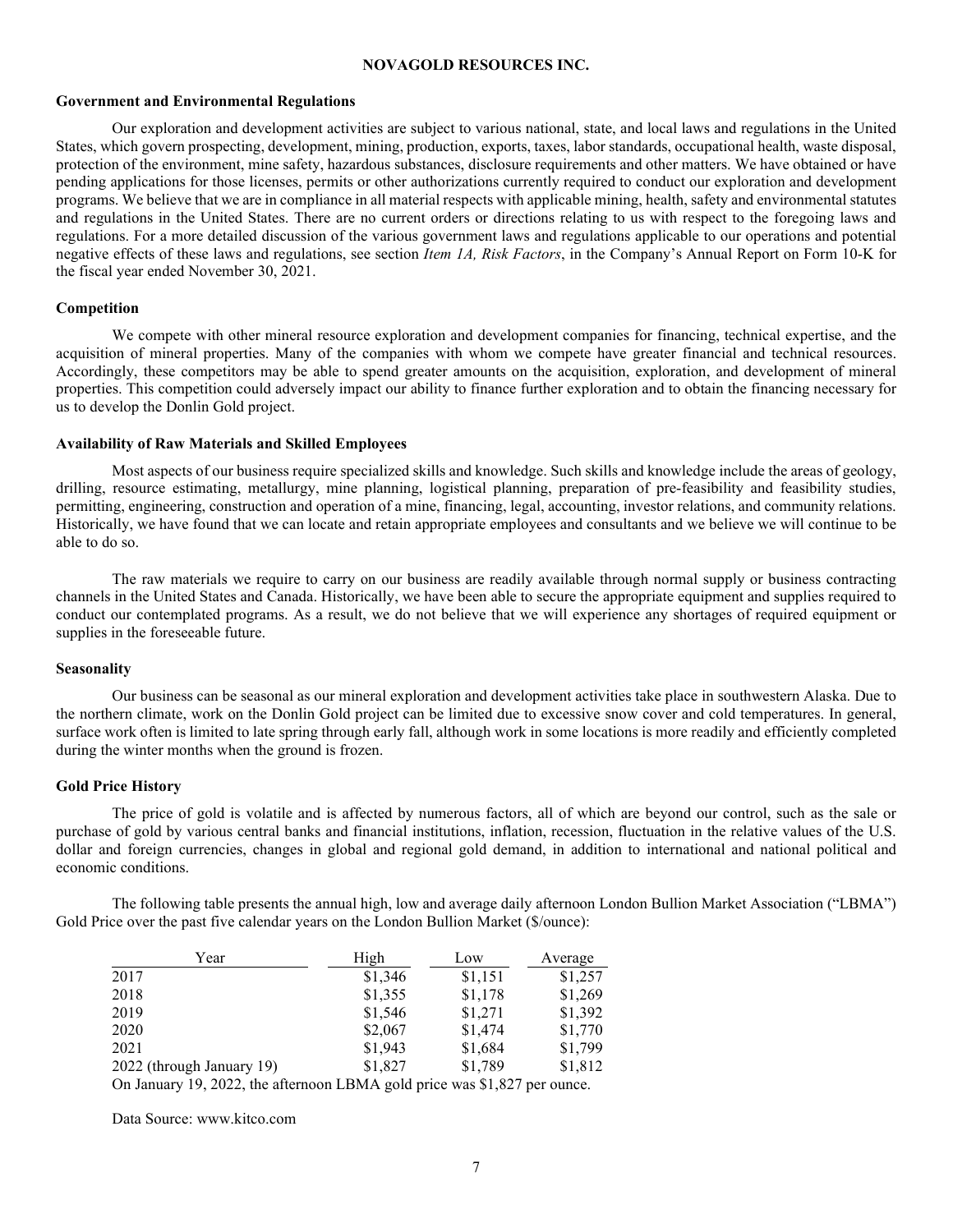#### **Available Information**

We maintain a website at [www.novagold.com](file://novadc01/Share/10K/2019/Drafts/www.novagold.com) and make available, through the Investors section of the website, our Annual Reports on Form 10-K, Quarterly Reports on Form 10-Q, Current Reports on Form 8-K, Section 16 filings and all amendments to those reports, as soon as reasonably practicable after such material is electronically filed with the Securities and Exchange Commission ("SEC"). These reports are also available at the SEC website at [www.sec.gov.](http://www.sec.gov/) Certain other information, including but not limited to the Company's Corporate Governance Guidelines, the charters of key committees of its Board of Directors and its Code of Business Conduct and Ethics are also available on the website. Our website and the information contained therein or connected thereto are not intended to be, and are not incorporated into this Annual Report. The Form 10-K does not form any part of the material for the solicitation of proxies. **We will promptly deliver free of charge, upon request, a copy of the Form 10-K to any shareholder requesting a copy. Requests should be directed to the attention of the Company's Investor Relations Department at:**

> **NOVAGOLD RESOURCES INC. 400 Burrard Street, Suite 1860 Vancouver, British Columbia, V6C 3A6 Canada**

#### **Market Information**

Our common shares trade on the New York Stock Exchange (NYSE American) and on the Toronto Stock Exchange (TSX) under the symbol "NG." On January 19, 2022, there were 592 holders of record of our shares, which does not include shareholders for which shares are held in nominee or street name. We believe that more than half of our common shares are beneficially owned by investors in the United States.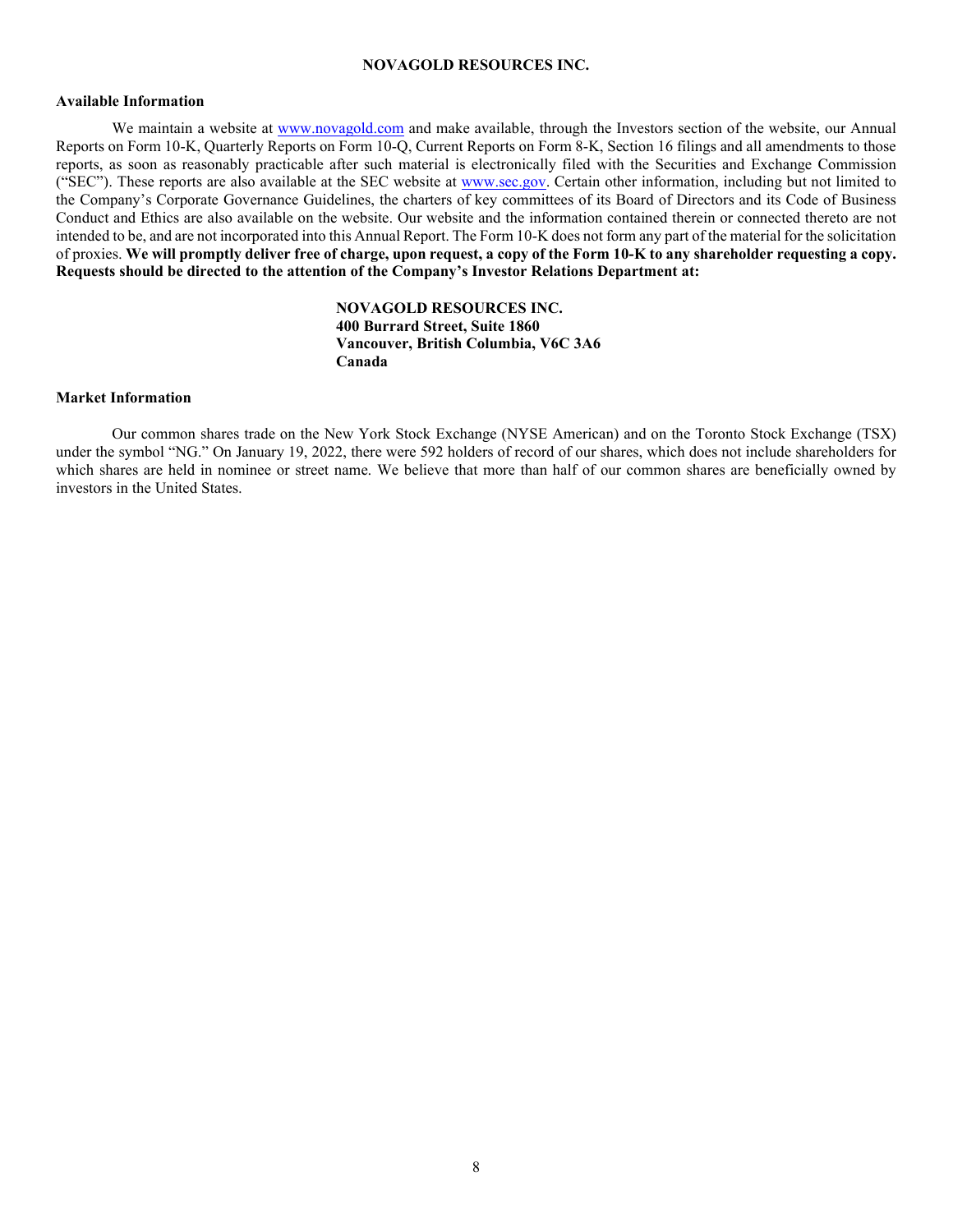#### **Share Performance Graph**

The following graph depicts the Company's cumulative total Shareholder returns over the five most recently completed fiscal years assuming a C\$100 investment in Common Shares on November 30, 2016, compared to an equal investment in the S&P/TSX Composite Index (TSX ticker:  $\land$ TSX) and in the S&P/TSX Global Gold Index (TSX ticker:  $\land$ TTGD) on November 30, 2016. The Company does not currently issue dividends. The Common Share performance as set out in the graph is not indicative of future price performance.



| C <sub>3</sub>                                                                          | 2017 | 2018 | 2019 | 2020 | 2021 |
|-----------------------------------------------------------------------------------------|------|------|------|------|------|
| Value based on C\$100 invested in the Company on<br>November 30, 2016                   | 81   | 80   | 150  | 211  | 141  |
| Value based on C\$100 invested in the S&P/TSX<br>Composite Index on November 30, 2016   | 110  | 107  | 124  | 129  | 159  |
| Value based on C\$100 invested in the S&P/TSX Global<br>Gold Index on November 30, 2016 | 102  | 88   | 131  | 169  | 160  |

#### **Dividends**

We have never declared or paid dividends on our common shares and our current business plan requires that, for the foreseeable future, any future earnings be reinvested to finance growth and development of our business. We will pay dividends on our common shares only if and when declared by our Board. In determining whether to declare dividends, the Board will consider our financial condition, results of operations, working capital requirements, future prospects, and other factors it considers relevant.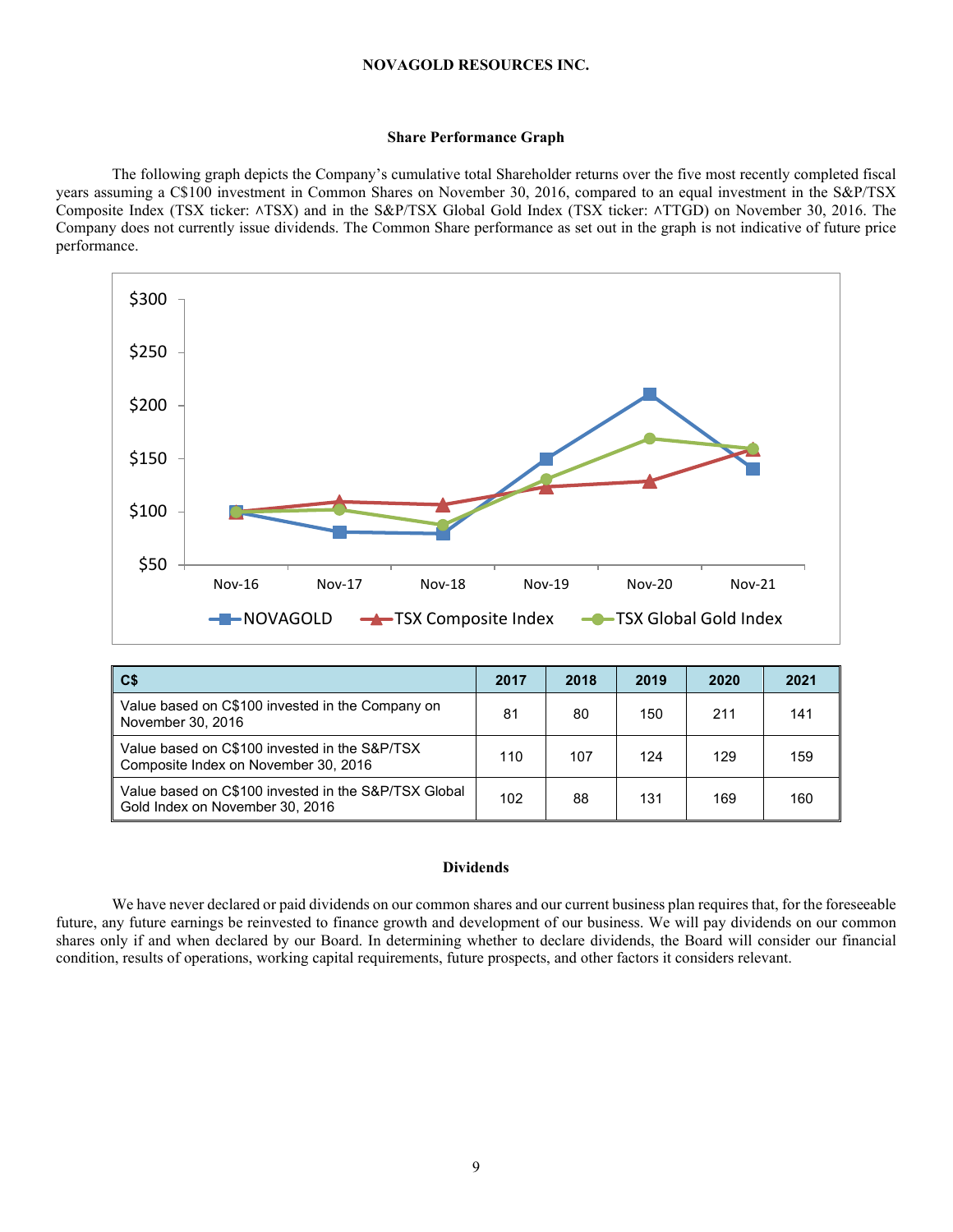#### **Management's Discussion and Analysis of Financial Condition and Results of Operations**

(dollars in thousands, except per share amounts)

*The following discussion and analysis of our financial condition and results of operations constitutes management's review of the factors that affected our financial and operating performance for the years ended November 30, 2021 and 2020. This discussion should be read in conjunction with the consolidated financial statements and notes thereto contained elsewhere in this report. For a discussion of the years ended November 30, 2020 and 2019, see section Item 7., Management's Discussion and Analysis of Financial Condition and Results of Operations, on Registrant's Annual Report on Form 10-K for the year ended November 30, 2020, filed with the Securities and Exchange Commission on January 27, 2021.*

#### **Overview**

We operate in the gold mining industry, primarily focused on advancing the Donlin Gold project in Alaska. The Donlin Gold project is held by Donlin Gold LLC ("Donlin Gold"), a limited liability company owned equally by wholly-owned subsidiaries of NOVAGOLD and Barrick Gold Corporation ("Barrick").

Our corporate goals include continuing to advance the Donlin Gold project toward a construction decision; maintaining support for Donlin Gold among the project's stakeholders; promoting a strong safety, sustainability, and environmental culture; maintaining a favorable reputation of NOVAGOLD; and preserving a healthy balance sheet. Our operations primarily relate to the delivery of project milestones, including the achievement of various technical, environmental, sustainable development, economic and legal objectives, obtaining necessary permits, completion of pre-feasibility and feasibility studies, preparation of engineering designs and the financing to fund these objectives.

#### *COVID-19 response*

The Company has implemented policies at its offices in Salt Lake City and Vancouver designed to ensure the safety and wellbeing of all employees and the people associated with them. In that regard, to reduce risk, our employees have been encouraged to get fully vaccinated against COVID-19, have been asked to work remotely, avoid all non-essential business travel, adhere to good hygiene practices, and engage in physical distancing. Continuation of COVID-19 in 2022 and beyond could impact employee health, workforce productivity, insurance premiums, ability to travel, the availability of industry experts, personnel and equipment, restrictions or delays to field work, studies, and assay results, and other factors that will depend on future developments that may be beyond our control.

At Donlin Gold, with dedicated community partners in Alaska and in the Yukon-Kuskokwim (Y-K) region, who share the objective of protecting the health of Donlin Gold's employees and contractors, a wide-ranging set of policies have been implemented at the Donlin Gold project site and Anchorage office designed to mitigate the spread of COVID-19.

The plan includes:

- testing of all personnel prior to visiting the Donlin Gold project site;
- testing on the third day after their arrival at camp;
- additional testing for direct local hires ahead of returning to their villages to reduce the spread of the virus where minimal health services are available;
- utilizing charters to safely deliver employees to and from camp to minimize in-region travel;
- screening and physical distancing measures while at camp;
- more frequent sanitization practices; and
- increased communication around hygiene and sanitization practices, as well as identification of symptoms.

The first positive cases at the Donlin Gold project site occurred in early October, 2021, just prior to the planned end-of-season closure. One individual after arrival to camp tested positive for COVID. The individual was immediately isolated and removed from site (by private charter flight) and quarantined in Anchorage for 10 days. In addition, contract tracing was conducted, and all close contacts were tested and isolated. Three more positive cases occurred in the following days. Additional responses taken included: daily testing of remaining site personnel, anyone wishing to depart the site was allowed to leave, no new personnel were allowed at site, and the final field activities were completed with the remaining site personnel.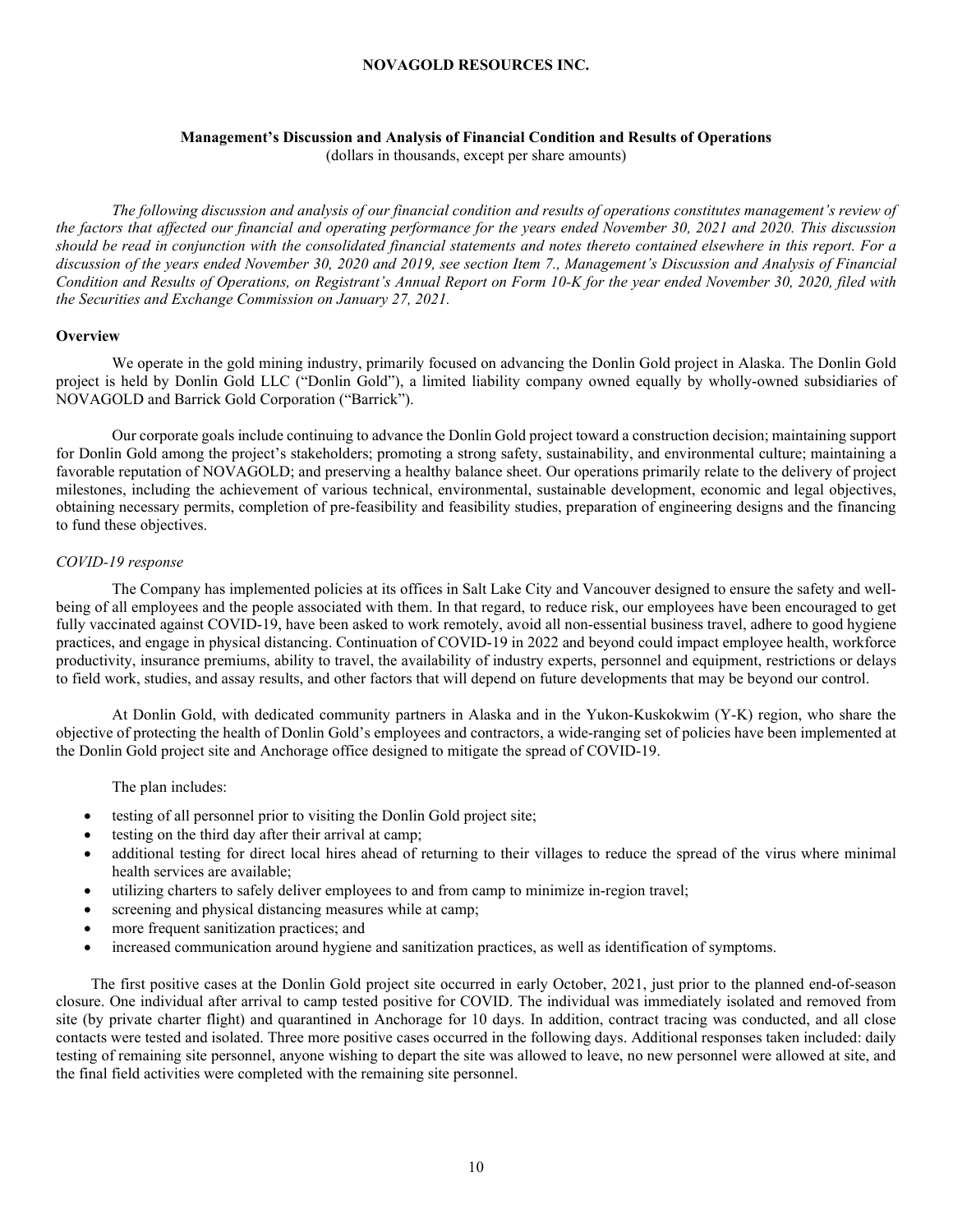#### **Donlin Gold**

#### *Community engagement*

As a neighbor to others in the Y-K region and as a team largely made up of people from the area, Donlin Gold strives to aid communities with support and resources, particularly when health and safety are of concern. Donlin Gold is committed to support the needs of its community partners. Donlin Gold continues to make progress in formalizing its community relationships and finding common ground with Shared Value Statements with eight villages from the Y-K region (Akiak, Sleetmute, Napaimute, Crooked Creek, Napaskiak, Nikolai, Tuluksak and Upper Kalskag) that confirm current engagement with key local communities. These agreements include educational, environmental, and social initiatives to help provide support for these villages.

For the 2021 season, Donlin Gold hired employees from 20 Y-K communities. In an area with high unemployment and fewer job choices than in urban environments, the work experience and skills training that Donlin Gold provides is attractive and employees are encouraged to bring their safety knowledge into their home village. Local community involvement in the project is core to both Barrick's and NOVAGOLD's philosophy, and approximately 70% of Donlin Gold direct hires for this year's drill program were Alaska Natives.

Despite the challenges over the last two years, Donlin Gold has expanded community engagement programs and support related to environmental management, safety, training, educational, health and cultural initiatives. In August, Donlin Gold held the fourth annual "In it for the Long Haul" backhaul project with approximately 180,000 pounds of hazardous and electronic waste removed from 26 villages throughout the Y-K region. Multiple entities and tribes came together to assist Y-K Delta region villages with the removal and safe disposal of the waste. Over the last five years, nearly 400,000 pounds of waste has been safely removed that would otherwise end up in landfills, in waterways or in areas harmful to families and children. In the fall of 2021, Donlin Gold entered into a sponsorship agreement with Alaska School Activities Association to underwrite statewide sports. This includes supporting student athletes, musicians, and other activities in the Y-K region and across Alaska.

Donlin Gold also responded to the COVID-19 pandemic by providing aid to local communities with support and resources, particularly when health and safety are of concern. The State of Alaska, Calista, and Donlin Gold worked to send fish from Bristol Bay to the Yukon villages impacted by the closure of the salmon fishery to commercial and subsistence fishing. Donlin Gold assisted with distribution and logistics to deliver fish to more communities on the Yukon River who had been devastated by the dismal numbers of returning salmon to their river. In partnership with the Yukon-Kuskokwim Health Corporation, sent the Calricaraq team to travel to area villages to support residents and families who have lost a loved one to suicide, a heightened challenge in remote villages, especially during the pandemic. Donlin Gold partnered with KSKO Radio to purchase hand-held radios for five middle Kuskokwim villages. This initiative expands the reach of public radio to communities where internet connectivity is severely lacking. Every home will now have an information source for important updates from the Y-K region, to include local news and weather updates.

#### *Environmental*

During the 2021 field season at the Donlin Gold project site, there were no spills to water and no spills of greater than 10 gallons to land. There were no spills that required reporting to government agencies. In 2021, Donlin Gold received two administrative Notices of Violation (NOVs): one related to stormwater for failure to file an administrative report in 2019 and failure to train all staff in 2018 even though there was no field program that year, and one under the site's air permit for failure to submit one operating report in 2020. No penalties were issued for either NOV. Also in 2021, ADEC conducted a permit compliance inspection at the site, which yielded no instances of non-compliance for the 2021 field program. Donlin Gold further continued updating its site baseline data, including monitoring water quality and fisheries.

#### *Permitting*

The State's Clean Water Act (CWA) Section 401 certification (the "401 Certification") of the Federal CWA Section 404 permit was formally appealed to the Commissioner of the Alaska Department of Environmental Conservation in June 2020, and the ADEC Commissioner referred the appeal to an Administrative Law Judge for review. The appeal focused on three narrow issues related to compliance with the State's water quality standards near the mine site. On April 12, 2021, the Administrative Law Judge issued his opinion for the Commissioner's consideration recommending the 401 Certification be vacated. The Commissioner issued his decision to uphold the 401 Certification on May 27, 2021. The decision was appealed on June 28, 2021 in Alaska's Superior Court by a San Francisco-based activist law firm on behalf of ONC. On December 29, 2021, the Court issued an order remanding the 401 Certification to ADEC for consideration of additional technical information provided by Donlin Gold and dismissing the appeal in Alaska Superior Court without prejudice. The existing 401 Certification remains in effect during the remand period. Based on the remand schedule established by the Court order, ADEC's decision is expected in the second quarter of 2022.

In April 2020, the Alaska Department of Natural Resources' (ADNR) Division of Oil and Gas agreed to reconsider its decision on the State Right-of-Way (ROW) agreement and lease authorization for the buried natural gas pipeline. Under the reconsideration, on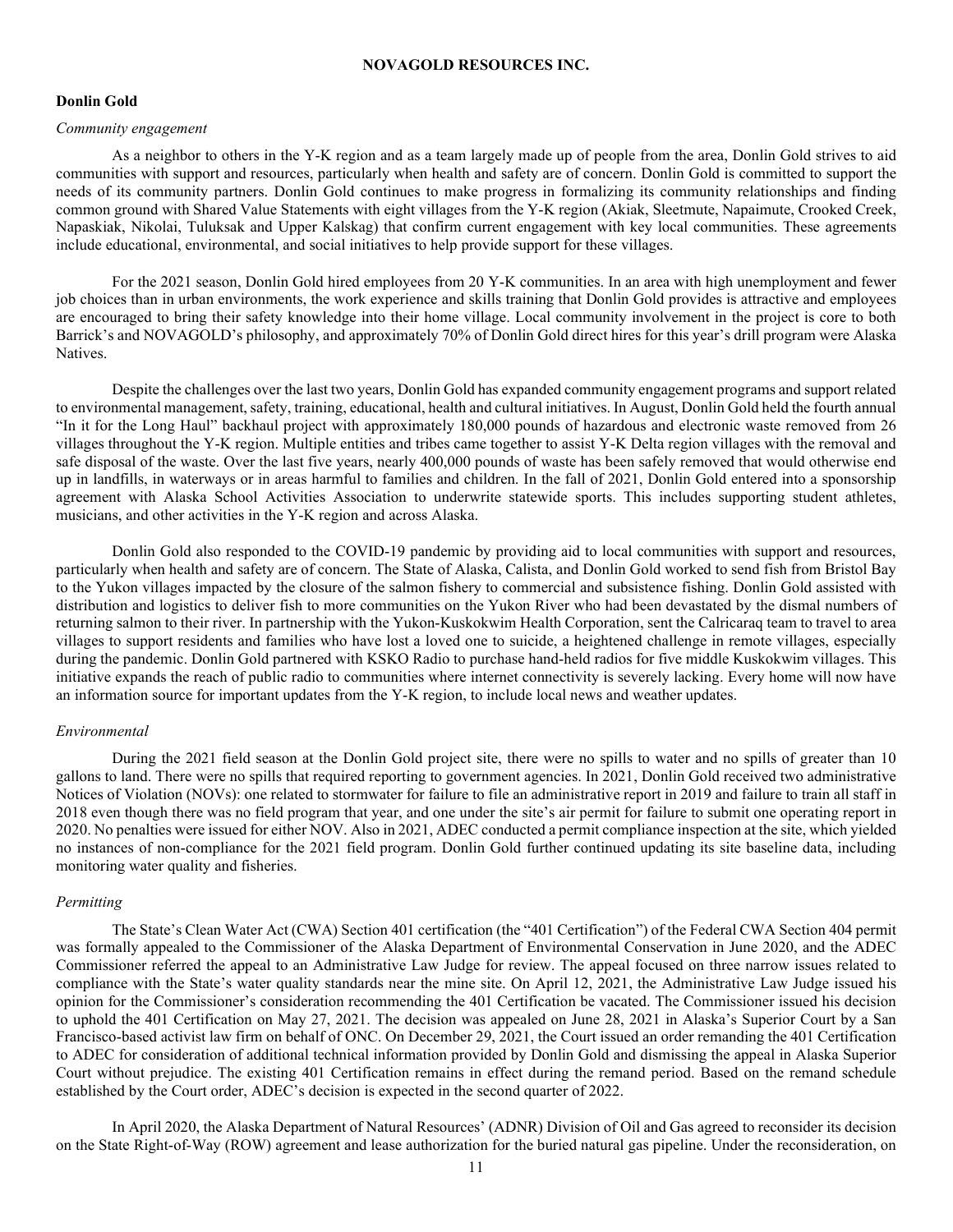September 10, 2020, the ADNR issued for additional public comment a revised Consideration of Comments document. This document describes how the ADNR considered public input that was solicited in the ROW review, including how cumulative effects are addressed in the decision. The comment period on the document ended on November 9, 2020. On July 19, 2021, the ADNR Commissioner completed the reconsideration and upheld the ROW agreement and lease authorization. On August 9, 2021, two parties requested that the Commissioner conduct a further reconsideration. The first party was Earthjustice representing ONC, Cook Inletkeeper, and three villages. The second party was an individual who operates an outdoor guiding business around the pipeline route. The Commissioner rejected both further reconsideration requests on August 19, 2021. On September 20, 2021, Earthjustice, representing ONC, Cook Inletkeeper, and three villages, filed an appeal of the State ROW in Alaska Superior Court. An appeal was also filed by the second party in September 2021. The two appeals have been consolidated into a single case that is pending before the Alaska Superior Court based in Anchorage, Alaska. ADNR is currently finalizing the Administrative Record for the ROW issuance for submittal to the Court after which the Court will establish a briefing schedule. We expect a decision on the appeal in the second half of 2022 or the first half of 2023.

In November 2020, the ADNR published an initial public notice for comment on Donlin Gold's 12 applications for water rights for the mine site and transportation facilities, which closed on December 15, 2020. Water rights are for local surface water sources and groundwater to be used for process water, dust control, fire protection, and potable water. In March 2021, the ADNR held a second twoweek public notice period, which closed on March 26, 2021. All the final Water Rights were issued on June 29, 2021 by ADNR's Division of Mining Land and Water. In July, they were administratively appealed to the ADNR Commissioner by Earthjustice, ONC, and five villages. We expect a decision on the appeal by the Commissioner in 2022.

Donlin Gold, working with its Native Corporation partners, continues to support the State of Alaska to advance other permits and certificates needed for the project. The field work related to the issuance of the Alaska Dam Safety certificates, which is a multiyear commitment, was temporarily paused to concentrate on the 2020 and 2021 geological drill programs.

Donlin Gold is fortunate to have strong partnerships with Calista and TKC, owners of the mineral and surface rights, respectively. The project's location on private land specially designated for mining activities through the 1971 Alaska Native Claims Settlement Act. Donlin Gold's commitment to meaningful tribal consultation throughout project development and permitting has been proven over decades of reliable and dependable engagement with the community.

#### *Donlin Gold project*

The 2021 drilling program included additional confirmation and extension drilling, focusing on further testing, orebody continuity, structural control, and geotechnical and geometallurgical data collection and analysis. In September 2021, Donlin Gold completed the drilling portion of a 79-hole program totaling approximately 24,264 meters in both the ACMA and Lewis deposit areas, including an additional 13 holes and 4,000 meters above the original 2021 plan. Assays were reported for 36 completed holes and 22 partial holes, encompassing 15,700 meters of length drilled. Assay results received to date for the 2021 drill program were disclosed in media releases on September 2 and December 1, 2021. Assays are anticipated to be completed by early 2022.

The newly obtained data will be incorporated into the geologic and resource model and should lead the owners to determine updated mining schedules and life of mine business plans. The focus will then shift to feasibility study work, subject to a formal decision by the Donlin Gold Board, and ultimately, to initiate the engineering work necessary to advance the project design before reaching a construction decision. The owners will advance the Donlin Gold project in a financially disciplined manner with a strong focus on engineering excellence, environmental stewardship, a strong safety culture and continued community engagement.

The Donlin Gold board must approve a construction program and budget before the Donlin Gold project can be developed. The timing of the required engineering work and the Donlin Gold board's approval of a construction program and budget, the receipt of all required governmental permits and approvals, and the availability of financing, commodity price fluctuations, risks related to market events and general economic conditions among other factors, will affect the timing of and whether to develop the Donlin Gold project. Among other reasons, project delays could occur as a result of public opposition, litigation challenging permit decisions, requests for additional information or analysis, limitations in agency staff resources during regulatory review and permitting, project changes made by Donlin Gold, or any impact on operations from COVID-19.

Our share of funding for the Donlin Gold project in 2021 was \$17,587, lower than our planned spending of \$18,000 to \$22,000 primarily due to environmental and community engagement work delayed due to COVID-19 restrictions and drill assay costs carried forward into 2022. In 2022, our share of Donlin Gold funding is expected to be approximately \$30,000, including \$21,000 for followup drilling, camp improvements and studies, and \$9,000 for permitting, community engagement and administration.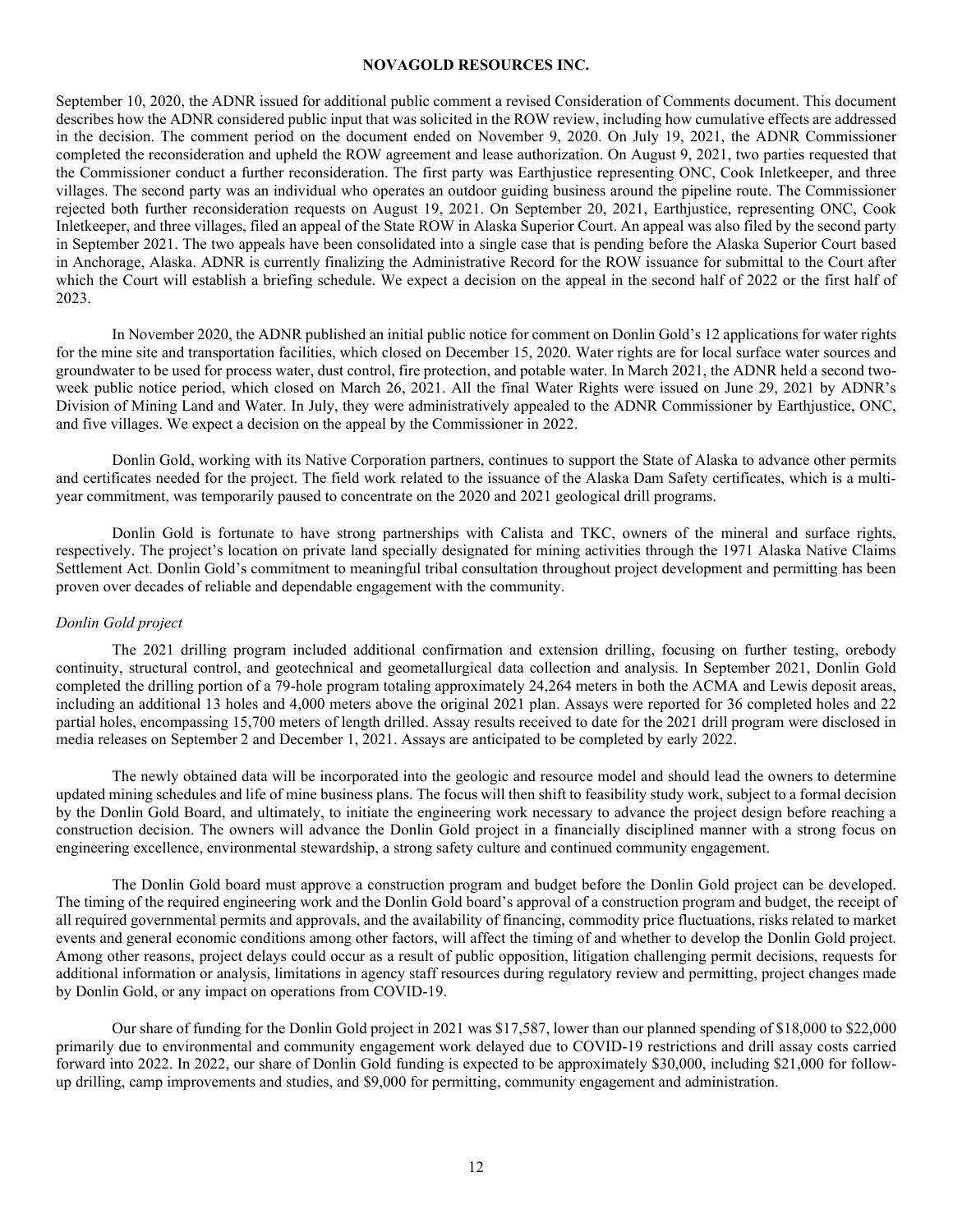We record our interest in the Donlin Gold project as an equity investment, which results in our 50% share of Donlin Gold's expenses being recorded in the income statement as an operating loss. The investment amount recorded on the balance sheet primarily represents unused funds advanced to Donlin Gold.

#### **Consolidated Financial Results**

The details of our *Net loss* are set forth below*:*

|                                              | Years ended November 30. |               |           |  |
|----------------------------------------------|--------------------------|---------------|-----------|--|
|                                              | $202^{\circ}$            | 2020          | Change    |  |
| Net loss                                     | \$(40,536)               | $\{(33, 564)$ | \$(6,972) |  |
| Net loss per common share, basic and diluted | \$(0.12)                 | \$(0.10)      | \$(0.02)  |  |

*Net loss* increased by \$6,972 from 2020 to 2021, primarily due to the following:

- Donlin Gold expenses increased by \$2,123, primarily due to higher permitting and legal costs related to appeals filed on various State of Alaska permits and completion of assays from the 2020 drill program in 2021.
- The \$1,475 increase in corporate general and administrative expense is primarily due to \$1,178 higher share-based compensation expense resulting from higher amortization of stock options and performance share units (PSUs). In 2018, the vesting period for stock options and PSUs was increased from two to three years and amortization was adjusted to match the vesting period, deferring a portion of the costs to future periods. Amortization in 2021 and in future periods, includes one third of the cost of each of the previous three years of stock option and PSU grants. Salaries and benefits were \$325 higher due to annual wage increases and payroll taxes on stock option exercises.
- Interest income decreased by \$1,286 due to lower interest rates earned on cash and term deposits, partially offset by higher cash balances due to the receipt of \$75,000 from Newmont on July 27, 2021.
- A \$938 remediation expense adjustment for the historic former New Gold House property in Nome, Alaska.
- Accretion on notes receivable was \$781 lower due to the maturity of the \$75,000 note receivable.
- The \$751 recovery of deferred income taxes in 2020 resulted from the Company's decision to file a consolidated U.S. income tax return for its U.S. subsidiaries commencing with the fiscal year ended November 30, 2020.

The increase in expenses was partially offset by favorable foreign exchange movements of \$270, and a \$200 gain on the sale of our interest in the San Roque mineral property in Argentina.

#### **Liquidity and Capital Resources**

#### *Liquidity overview*

At present, we believe we have sufficient working capital available to cover anticipated funding of the Donlin Gold project and corporate general and administrative costs until a decision to commence engineering and construction is reached by the Donlin Gold board for the Donlin Gold project, at which point substantial additional capital will be required. Future financings to fund construction are anticipated through debt, equity, project specific debt, and/or other means. Our continued operations are dependent on our ability to obtain additional financing or to generate future cash flows. However, there can be no assurance that we will be successful in our efforts to raise additional capital on terms favorable to us, or at all. For further information, see section *Item 1A, Risk Factors – Our ability to continue the exploration, permitting, development, and construction of the Donlin Gold project, and to continue as a going concern, will depend in part on our ability to obtain suitable financing* contained in the Company's Annual Report on Form 10-K for the fiscal year ended November 30, 2021.

Our anticipated expenditures in fiscal year 2022 are approximately \$46,000, including \$30,000 to fund the Donlin Gold project, \$13,000 for corporate general and administrative costs, \$2,000 for withholding taxes on share-based compensation and \$1,000 for working capital and other items.

Our financial position includes the following as of November 30, 2021:

- Cash and cash equivalents of \$91,124.
- Term deposits of \$78,000 denominated in U.S. dollars and held at Canadian chartered banks with high investment-grade ratings and have maturities of one year or less.
- Notes receivable of \$25,000 due on the earlier of the completion of a Galore Creek feasibility study or July 27, 2023, and a note for \$75,000 fully contingent upon approval of a Galore Creek project construction plan by the owner(s).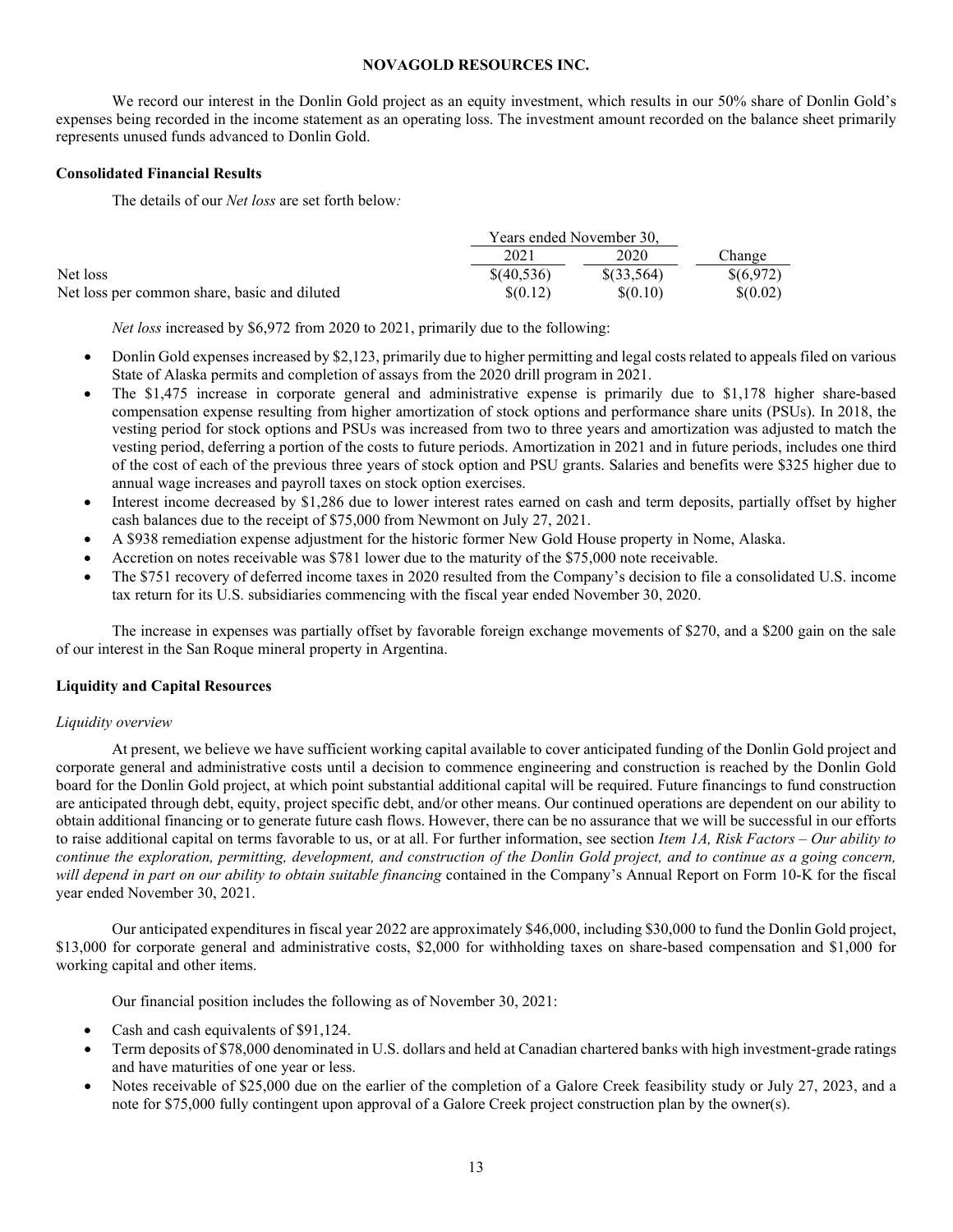• Promissory note payable to Barrick of \$115,723, including accrued interest at U.S. prime plus 2%. The promissory note and accrued interest are payable from 85% of the Company's share of revenue from future Donlin Gold project production or from any net proceeds resulting from a reduction of the Company's interest in Donlin Gold.

#### *Cash flows*

Our *Consolidated Statements of Cash Flows* are summarized as follows:

|                                                   | Years ended November 30, |            |          |  |
|---------------------------------------------------|--------------------------|------------|----------|--|
|                                                   | 2021                     | 2020       | Change   |  |
| Operating activities                              | \$(9,863)                | \$(10,020) | \$157    |  |
| Funding of Donlin Gold                            | (17, 587)                | (15,276)   | (2,311)  |  |
| Proceeds from note receivable                     | 75,000                   |            | 75,000   |  |
| Net (purchases of) proceeds from term deposits    | (17,221)                 | 20,000     | (37,221) |  |
| Proceeds from sale of mineral property            | 200                      |            | 200      |  |
| Withholding tax on share-based compensation       | (731)                    | (1,652)    | 921      |  |
| Effect of exchange rate changes on cash and other | 420                      | 305        | 115      |  |
| Net change in cash and cash equivalents           | \$30,218                 | \$(6,643)  | \$36,861 |  |

In 2021, the net increase in *Cash and cash equivalents* of \$30,218 primarily resulted from the \$75,000 note proceeds received from Newmont, partially offset by Donlin Gold funding of \$17,587, net investments in term deposits of \$17,221, and corporate operating activities of \$9,863.

Net spending on operating activities decreased by \$157 in 2021 from 2020 primarily due to the timing of corporate liability insurance payments; and COVID-19 resulting in reduced corporate travel, offset by higher salaries and benefits; and lower interest received on cash and term deposits due to lower interest rates.

Donlin Gold funding increased by \$2,311 in 2021 from 2020 primarily due to higher permitting and legal costs due to: legal challenges to the State's CWA Section 401 certification and the State's ROW agreement and lease authorization for the buried natural gas pipeline; and completion of assays from the 2020 drill program in 2021.

#### **Outstanding share data**

As of January 19, 2022, the Company had 332,921,907 common shares issued and outstanding. Also, as of January 19, 2022, the Company had: i) a total of 10,278,096 stock options outstanding; 8,866,898 of those stock options with a weighted-average exercise price of \$5.69 and the remaining 1,411,198 with a weighted-average exercise price of C\$7.32; and ii) 1,299,300 PSUs and 315,140 deferred share units (DSUs) outstanding. Upon exercise of the foregoing convertible securities, the Company would be required to issue a maximum of 12,542,186 common shares.

#### **Related party transactions**

As of November 30, 2021, the Company has accounts receivable from Donlin Gold of nil (November 30, 2020: \$6) included in *Other current assets*.

#### **Fourth quarter results**

During the fourth quarter of 2021, we incurred a net loss of \$10,269 compared to a net loss of \$7,000 for the comparable period in 2020. The increase in net loss primarily resulted from lower accretion income on Newmont notes receivable in 2021, activity at Donlin Gold extended into the fourth quarter of 2021, a provision for remediation of the former New Gold House mineral property near Nome, Alaska in 2021, and the recovery of income taxes in 2020 due to the filing of a consolidated income tax return for U.S. subsidiaries.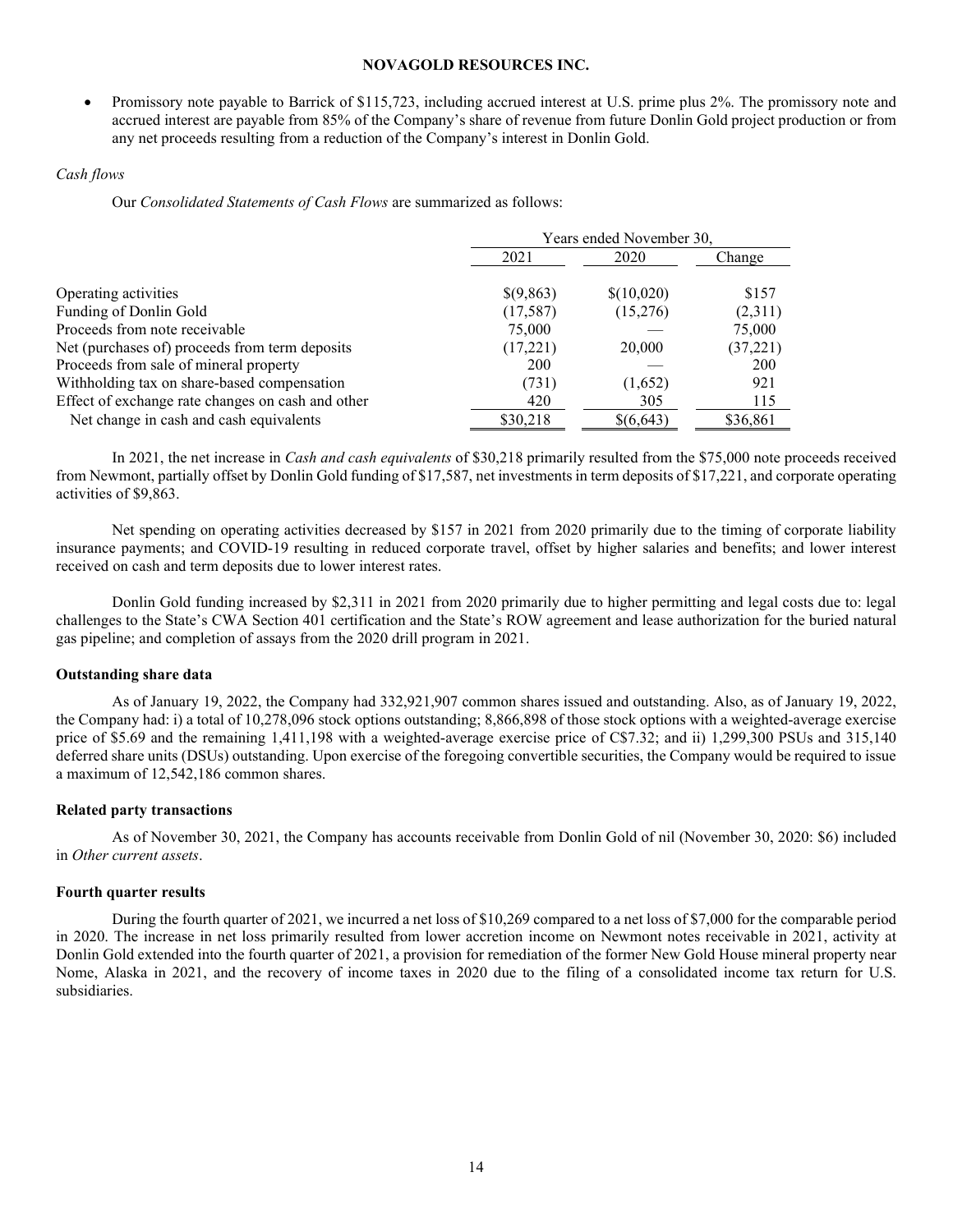#### **Critical Accounting Policies**

We believe the following accounting policies are critical to our financial statements due to the degree of uncertainty regarding the judgements or assumptions involved and/or the magnitude of the asset, liability, or expense being reported.

#### *Contingent note receivable*

A portion of the proceeds on the sale of the Company's 50% interest in the Galore Creek project to Newmont, included a contingent note for \$75,000 receivable upon the approval of a Galore Creek project construction plan by the owner(s). The Company has assigned no value to the contingent note receivable as management determined that approval of Galore Creek project construction was not probable as of the closing of the Galore Creek sale, and management's assessment did not change as of November 30, 2021. The contingent note will be recognized only when, in management's judgement, payment is probable, and the amount recorded will not reverse in future periods.

#### *Investment in affiliates*

Investments in unconsolidated ventures over which the Company has the ability to exercise significant influence, but does not control, are accounted for under the equity method and include the Company's investment in the Donlin Gold project. We identified Donlin Gold as a Variable Interest Entity (VIE) as the entity is dependent on funding from its owners. All funding, ownership, voting rights and power to exercise control is shared equally on a 50/50 basis between the owners of the VIE. Therefore, the Company has determined that it is not the primary beneficiary of the VIE. The Company's maximum exposure to loss is its investment in Donlin Gold. Donlin Gold is a non-publicly traded equity investee holding exploration and development projects. The Company reviews and evaluates its investment in affiliates for other than temporary impairment when events or changes in circumstances indicate that the related carrying amounts may not be recoverable. Events that could indicate impairment of an investment in affiliates include a significant decrease in long-term expected gold price, a significant increase in expected operating or capital costs, unfavorable exploration results or technical studies, a significant decrease in reserves, a loss of significant mineral claims, or a change in the development plan or strategy for the project. Asset impairment is considered to exist if the total estimated future cash flows on an undiscounted basis are less than the carrying amount of the asset. If the underlying assets are not recoverable, an impairment loss is measured and recorded based on the difference between the carrying amount of the investee and its estimated fair value which may be determined using a discounted cash flow model.

#### *Income taxes*

We account for income taxes under the asset and liability method. Deferred tax assets and liabilities are recognized for the future tax consequences attributable to differences between the financial statement carrying amounts of existing assets and liabilities and their respective tax bases. Deferred tax assets and liabilities are measured using enacted tax rates expected to apply to taxable income in the years in which those temporary differences are expected to be recovered or settled. Under the asset and liability method, the effect on deferred tax assets and liabilities of a change in tax rates is recognized in income in the period that includes the enactment date. A valuation allowance is recognized if it is more likely than not that some portion or the entire deferred tax asset will not be recognized.

#### *Share-based compensation*

We grant share-based compensation awards in exchange for employee services, including a stock option plan and a PSU plan. The fair value of awards granted under the plans are recognized in the *Consolidated Statements of Loss* over the related service period. The fair values of stock options are estimated at the time of each grant using a Black‐Scholes option pricing model, and the fair values of PSUs are measured at each grant date using a Monte Carlo valuation model. The fair value estimates may be impacted by certain variables including, but not limited to, stock price volatility, employee stock option exercise behaviors, additional stock option grants, estimates of forfeitures, the Company's performance, and the Company's performance in relation to its peers.

We grant members of our board of directors DSUs whereby each DSU entitles the directors to receive one common share of the Company when they retire from service with the Company. The fair value of the DSUs is measured at the date of the grant in amounts ranging from 50% to 100% of directors' annual retainers at the election of the directors. The fair value is recognized in the *Consolidated Statements of Loss* over the related service period.

As of November 30, 2021, we had \$2,496 of unrecognized compensation cost related to 3.36 million non-vested stock options expected to be expensed and vest over a period of approximately two years. Also, as of November 30, 2021, we had 1.583 million non-vested PSU awards outstanding of which 0.800 million were fully expensed and vested on December 1, 2021 with a multiplier of 93%. The remaining 0.783 million non-vested PSU awards with \$3,338 of unrecognized compensation cost will be expensed over a period of approximately two years.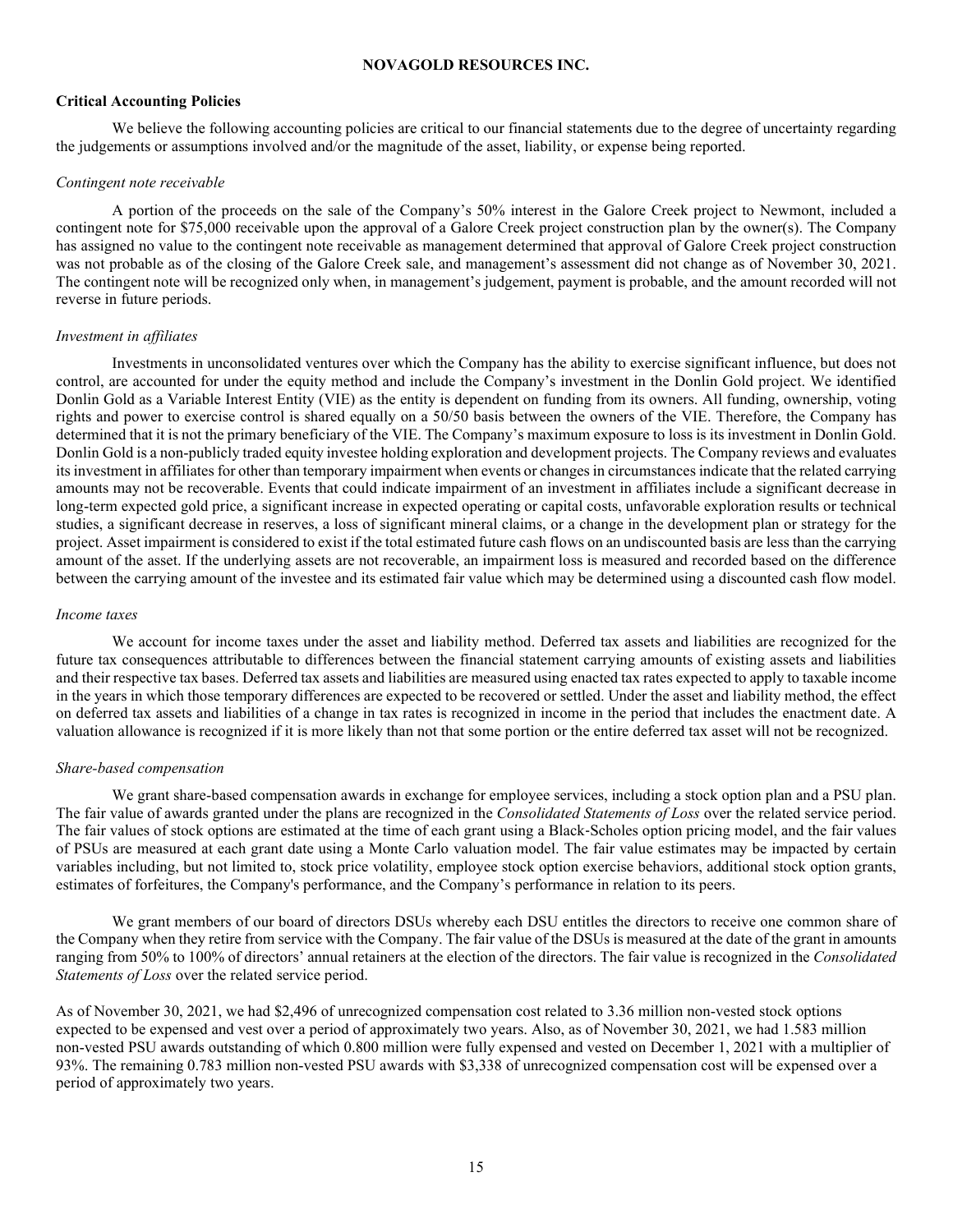#### **Quantitative and Qualitative Disclosures about Market Risk**

Our financial instruments are exposed to certain financial risks, including credit and interest rate risks.

#### *Credit risk*

Concentration of credit risk exists with respect to our cash and cash equivalents, term deposit investments, and notes receivable. All term deposits are held through Canadian chartered banks with high investment-grade ratings and have maturities of one year or less.

Notes receivable of \$25 million upon the earlier of the completion of a Galore Creek project feasibility study or July 27, 2023 are due from a subsidiary of Newmont. Newmont is a publicly traded company with investment-grade credit ratings and has guaranteed the notes receivable.

#### *Interest rate risk*

The interest rate on the promissory note owed to Barrick is variable with the U.S. prime rate. Based on the amount owing on the promissory note as of November 30, 2021, and assuming all other variables remain constant, a 1% change in the U.S. prime rate would result in an increase/decrease of approximately \$1.2 million in the interest accrued on the promissory note per annum. The promissory note and accrued interest are payable from 85% of the Company's share of revenue from future mine production or from any net proceeds resulting from a reduction of the Company's interest in Donlin Gold.

#### **NYSE American Option Disclosure**

As of December 1, 2020, there were 16,083,584 stock options available for grant pursuant to our 2004 Stock Award Plan, as amended, and as of November 30, 2021, there were 17,991,941 stock options available for grant. No outstanding stock option grants were repriced for any reason during fiscal year 2021.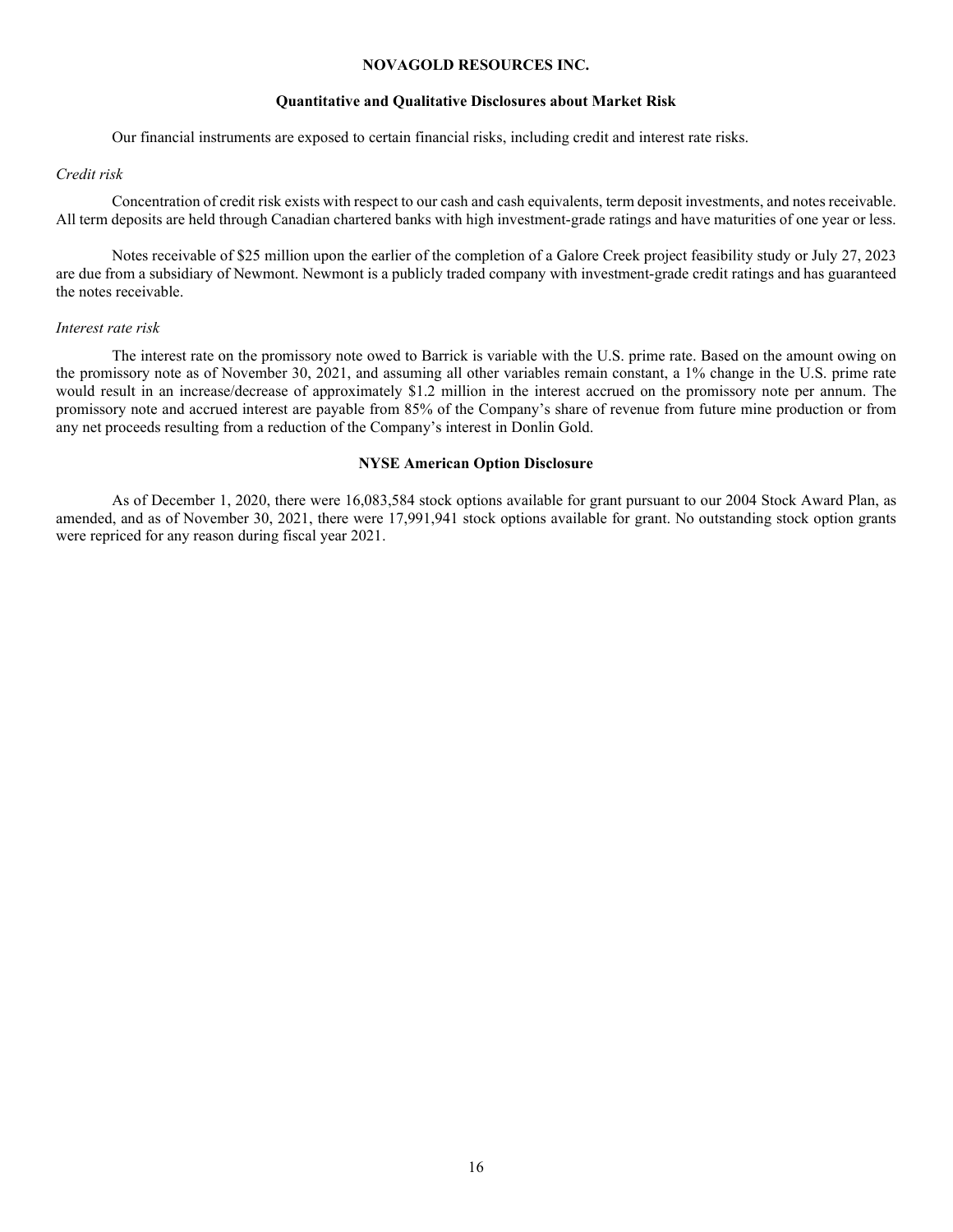# **Directors, Executive Officers and Corporate Governance**

The following sets forth certain information with respect to our directors and executive officers as of November 30, 2021.

| <b>Name, Position</b>                  | <b>Principal Occupation</b>                                                                 | <b>Principal Business of Employer</b>    |
|----------------------------------------|---------------------------------------------------------------------------------------------|------------------------------------------|
| Dr. Elaine Dorward-King <sup>(1)</sup> | Corporate Director                                                                          | Mining                                   |
| Sharon Dowdall $(1)$                   | Corporate Director                                                                          | Mining                                   |
| $Dr.$ Diane Garrett <sup>(1)</sup>     | President and Chief Executive Officer of Hycroft Mining Holding<br>Corporation              | Mining                                   |
| Dr. Thomas Kaplan <sup>(1)</sup>       | Chairman, Chief Executive Officer and Chief Investment Officer<br>of The Electrum Group LLC | Investment advisory and asset management |
| Gregory $Lang^{(1)(2)}$                | President and Chief Executive Officer of NOVAGOLD<br><b>RESOURCES INC.</b>                  | Mining                                   |
| Igor Levental $(1)$                    | President of The Electrum Group LLC                                                         | Investment advisory and asset management |
| Kalidas Madhavpeddi <sup>(1)</sup>     | Corporate Director                                                                          | Mining                                   |
| Clynton Nauman <sup>(1)</sup>          | President and Chief Executive Officer of Alexco Resource Corp.                              | Mining                                   |
| Ethan Schutt $(1)$                     | Executive Vice President and General Counsel of Bristol Bay<br>Native Corporation           | Economic Development                     |
| Anthony Walsh $(1)$                    | Corporate Director                                                                          | Mining                                   |
| David Ottewell <sup>(2)</sup>          | Vice President and Chief Financial Officer, NOVAGOLD<br><b>RESOURCES INC.</b>               | Mining                                   |

(1) Director of NOVAGOLD RESOURCES INC.

(2) Executive officer of NOVAGOLD RESOURCES INC.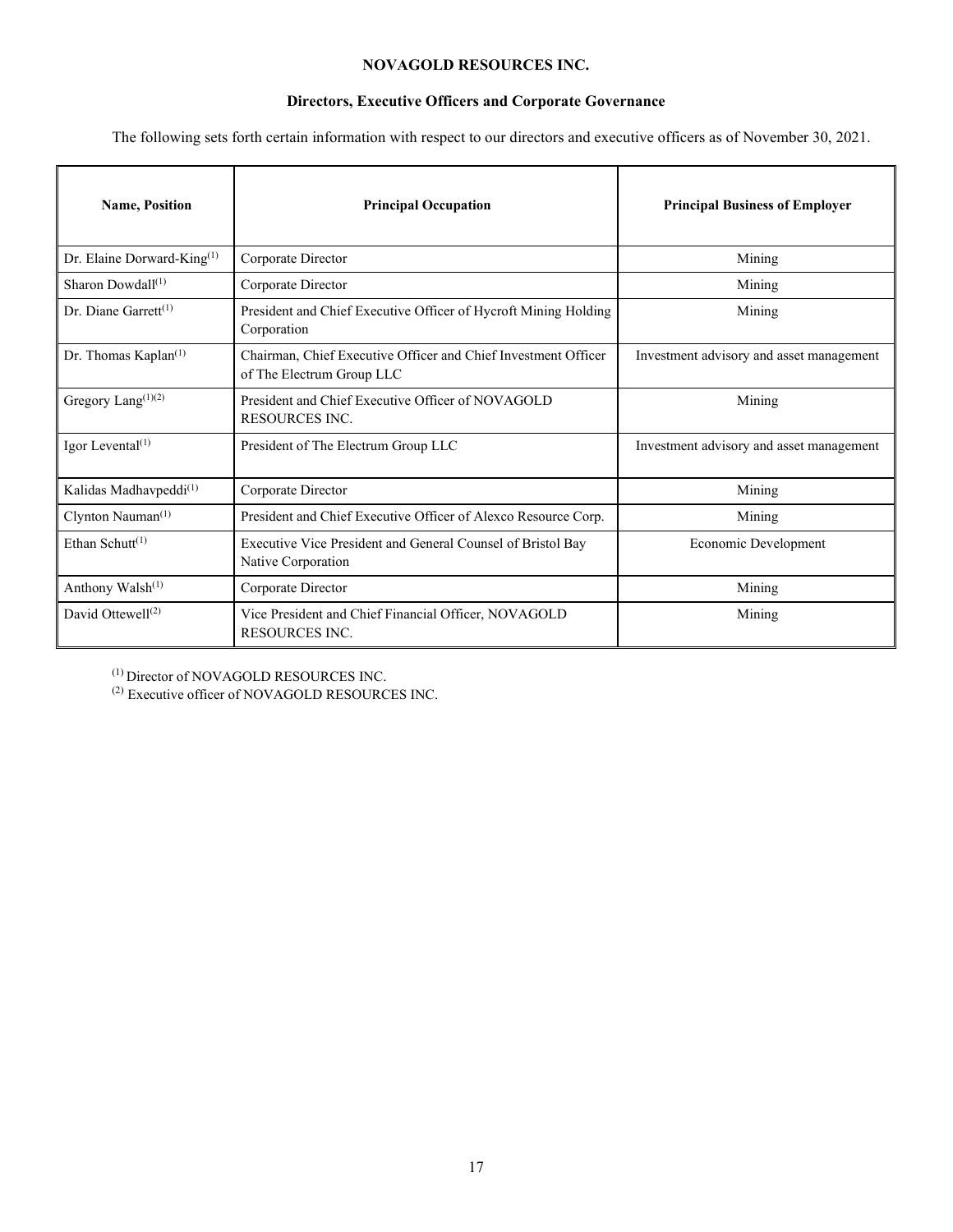#### **Financial Statements and Supplementary Financial Information**

#### **Financial Statements**

The Report of Independent Registered Public Accounting Firm and the accompanying consolidated financial statements begin on page 20 below.

#### **Changes in and Disagreements with Accountants on Accounting and Financial Disclosure**

None.

#### **Cautionary Note Regarding Forward-Looking Statements**

This Annual Report contains forward-looking statements or information within the meaning of Canadian securities laws and the United States Private Securities Litigation Reform Act of 1995 concerning anticipated results and developments in our operations in future periods, planned exploration activities, the adequacy of our financial resources and other events or conditions that may occur in the future. These forward-looking statements may include statements regarding perceived merit of properties, exploration results and budgets, mineral reserves and resource estimates, work programs, capital expenditures, operating costs, cash flow estimates, production estimates and similar statements relating to the economic viability of a project, timelines, strategic plans, including our plans and expectations relating to the Donlin Gold project, permitting and the timing thereof, market prices for precious metals, or other statements that are not statements of fact. These statements relate to analyses and other information that are based on forecasts of future results, estimates of amounts not yet determinable and assumptions of management. Statements concerning mineral resource estimates may also be deemed to constitute "forward-looking statements" to the extent that they involve estimates of the mineralization that will be encountered if the property is developed.

Any statements that express or involve discussions with respect to predictions, expectations, beliefs, plans, projections, objectives, assumptions or future events or performance (often, but not always, identified by words or phrases such as "expects", "is expected", "anticipates", "believes", "plans", "projects", "estimates", "assumes", "intends", "strategy", "goals", "objectives", "potential", "possible" or variations thereof or stating that certain actions, events, conditions or results "may", "could", "would", "should", "might" or "will" be taken, occur or be achieved, or the negative of any of these terms and similar expressions) are not statements of historical fact and may be forward-looking statements.

Forward-looking statements are based on a number of material assumptions, including those listed below, which could prove to be significantly incorrect:

- our ability to achieve production at the Donlin Gold project;
- estimated capital costs, operating costs, production and economic returns;
- estimated metal pricing, metallurgy, mineability, marketability and operating and capital costs, together with other assumptions underlying our resource and reserve estimates;
- our expected ability to develop adequate infrastructure and that the cost of doing so will be reasonable;
- assumptions that all necessary permits and governmental approvals will be obtained and retained, and the timing of such approvals;
- assumptions made in the interpretation of drill results, the geology, grade and continuity of our mineral deposits;
- our expectations regarding demand for equipment, skilled labor and services needed for the Donlin Gold project; and
- our activities will not be adversely disrupted or impeded by development, operating or regulatory risks.

Forward-looking statements are subject to a variety of known and unknown risks, uncertainties and other factors that could cause actual events or results to differ from those reflected in the forward-looking statements, including, without limitation:

- uncertainty of whether there will ever be production at the Donlin Gold project;
- our history of losses and expectation of future losses;
- risks related to our ability to finance the development of the Donlin Gold project through external financing, strategic alliances, the sale of property interests or otherwise;
- uncertainty of estimates of capital costs, operating costs, production and economic returns;
- commodity price fluctuations:
- risks related to market events and general economic conditions;
- risks related to the coronavirus global health pandemic (COVID-19);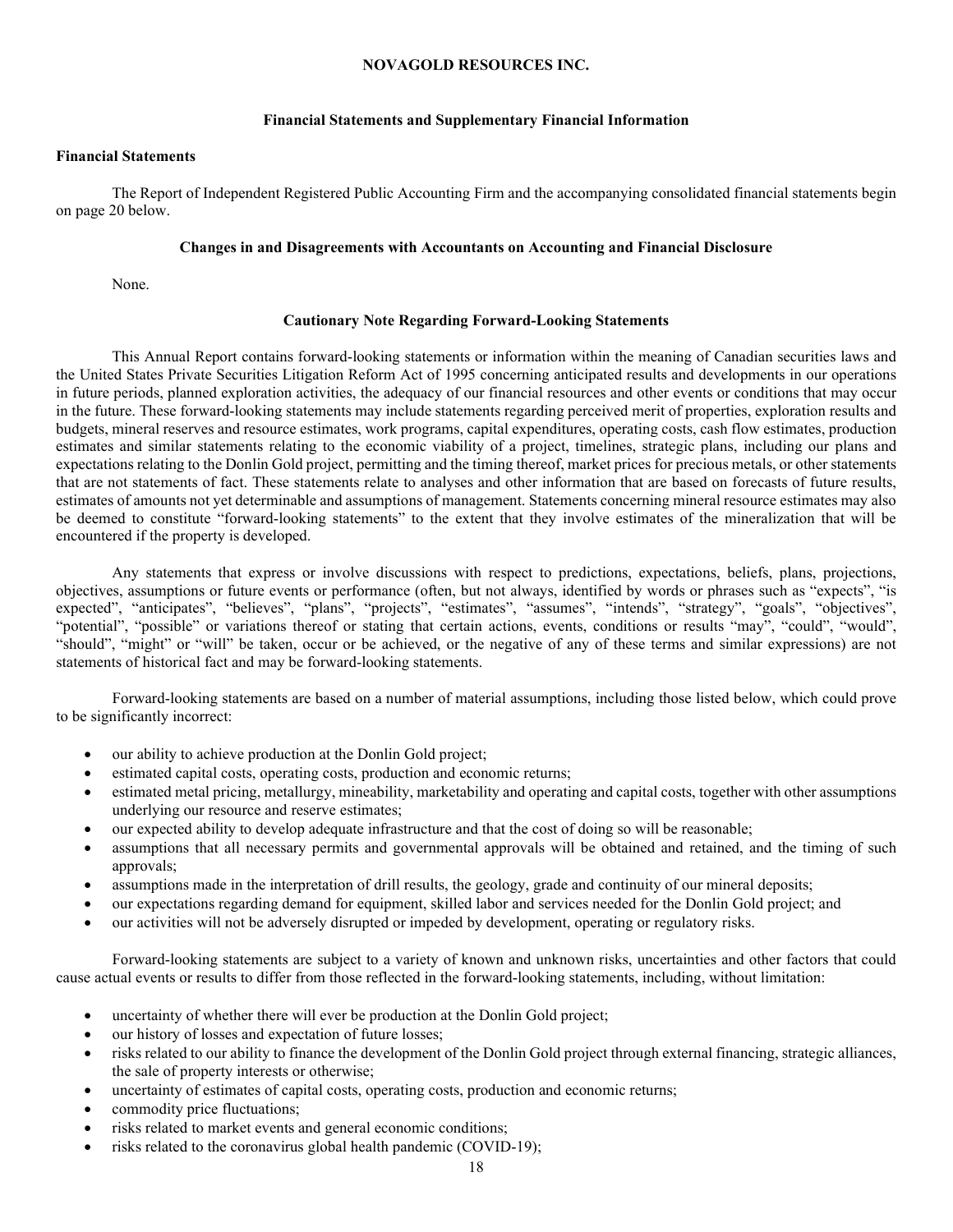- risks related to the third parties on which we depend for Donlin Gold project activities;
- dependence on cooperation of joint venture partners in exploration and development of the Donlin Gold project;
- risks related to opposition to our operations at our mineral exploration and development properties from non-governmental organizations or civil society;
- the risk that permits and governmental approvals necessary to develop and operate the Donlin Gold project will not be available on a timely basis, subject to reasonable conditions, or at all;
- risks and uncertainties relating to the interpretation of drill results, the geology, grade and continuity of our mineral deposits;
- uncertainties relating to the assumptions underlying our resource and reserve estimates, such as metal pricing, metallurgy, mineability, marketability and operating and capital costs;
- risks related to the inability to develop or access the infrastructure required to construct and operate the Donlin Gold project;
- uncertainty related to title to the Donlin Gold project;
- mining and development risks, including risks related to infrastructure, accidents, equipment breakdowns, labor disputes or other unanticipated difficulties with, or interruptions in, development, construction or production;
- competition in the mining industry;
- risks related to governmental regulation and permits, including environmental regulation;
- risks related to our largest shareholder;
- risks related to conflicts of interests of some of the directors and officers of the Company;
- risks related to the need for reclamation activities on our properties and uncertainty of cost estimates related thereto;
- credit, liquidity, interest rate and currency risks;
- risks related to increases in demand for equipment, skilled labor and services needed for exploration and development of the Donlin Gold project, and related cost increases;
- our need to attract and retain qualified management and technical personnel;
- uncertainty as to the outcome of potential litigation;
- risks related to information technology systems;
- risks related to the Company's status as a "passive foreign investment company" in the United States; and
- risks related to the effects of global climate change on the Donlin Gold project.

This list is not exhaustive of the factors that may affect any of our forward-looking statements. Forward-looking statements are statements about the future and are inherently uncertain, and our actual achievements or other future events or conditions may differ materially from those reflected in the forward-looking statements due to a variety of risks, uncertainties and other factors, including, without limitation, those referred to in the Company's Annual Report on Form 10-K for the fiscal year ended November 30, 2021, under the heading "Risk Factors" and elsewhere.

Our forward-looking statements contained in this Annual Report are based on the beliefs, expectations and opinions of management as of January 26, 2022. We do not assume any obligation to update forward-looking statements if circumstances or management's beliefs, expectations or opinions should change, except as required by law. For the reasons set forth above, investors should not place undue reliance on forward-looking statements.

# **Additional Information**

Additional information relating to the Company is available on the Company's website at www.novagold.com, on SEDAR at www.sedar.com and on EDGAR at www.sec.gov. The Company will furnish to shareholders, free of charge, a hard copy of the Company's Annual Report on Form 10-K for the fiscal year ended November 30, 2021, including the financial statements and financial statement schedules, upon request to Investor Relations at NOVAGOLD RESOURCES INC., 400 Burrard Street, Suite 1860, Vancouver, British Columbia, V6C 3A6, Canada, Telephone 604-669-6227, Toll-Free 866-669-6227, Fax 604-669-6272.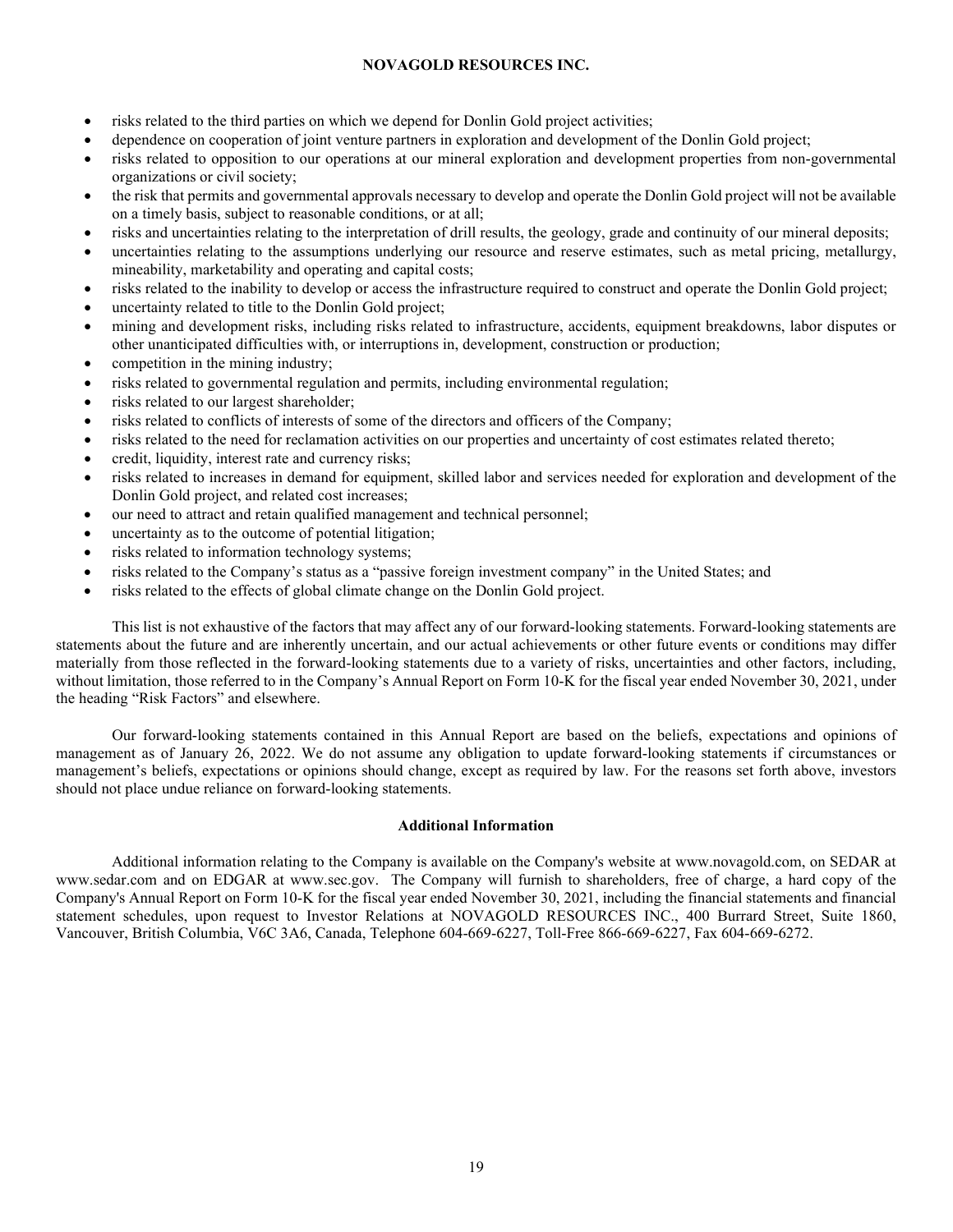#### **Report of Independent Registered Public Accounting Firm**

#### To the Shareholders and Board of Directors of NOVAGOLD RESOURCES INC.

#### *Opinions on the Financial Statements and Internal Control over Financial Reporting*

We have audited the accompanying consolidated balance sheets of NOVAGOLD RESOURCES INC. and its subsidiaries (together, the Company) as of November 30, 2021 and 2020, and the related consolidated statements of loss and comprehensive loss, cash flows and equity for each of the three years in the period ended November 30, 2021, including the related notes (collectively referred to as the consolidated financial statements). We also have audited the Company's internal control over financial reporting as of November 30, 2021, based on criteria established in Internal Control – Integrated Framework (2013) issued by the Committee of Sponsoring Organizations of the Treadway Commission (COSO).

In our opinion, the consolidated financial statements referred to above present fairly, in all material respects, the financial position of the Company as of November 30, 2021 and 2020, and the results of its operations and its cash flows for each of the three years in the period ended November 30, 2021 in conformity with accounting principles generally accepted in the United States of America. Also in our opinion, the Company maintained, in all material respects, effective internal control over financial reporting as of November 30, 2021, based on criteria established in Internal Control – Integrated Framework (2013) issued by the COSO.

#### *Basis for Opinions*

The Company's management is responsible for these consolidated financial statements, for maintaining effective internal control over financial reporting, and for its assessment of the effectiveness of internal control over financial reporting, included in Report of Management on Internal Control over Financial Reporting appearing under Item 9A. Our responsibility is to express opinions on the Company's consolidated financial statements and on the Company's internal control over financial reporting based on our audits. We are a public accounting firm registered with the Public Company Accounting Oversight Board (United States) (PCAOB) and are required to be independent with respect to the Company in accordance with the U.S. federal securities laws and the applicable rules and regulations of the Securities and Exchange Commission and the PCAOB.

We conducted our audits in accordance with the standards of the PCAOB. Those standards require that we plan and perform the audits to obtain reasonable assurance about whether the consolidated financial statements are free of material misstatement, whether due to error or fraud, and whether effective internal control over financial reporting was maintained in all material respects.

Our audits of the consolidated financial statements included performing procedures to assess the risks of material misstatement of the consolidated financial statements, whether due to error or fraud, and performing procedures that respond to those risks. Such procedures included examining, on a test basis, evidence regarding the amounts and disclosures in the consolidated financial statements. Our audits also included evaluating the accounting principles used and significant estimates made by management, as well as evaluating the overall presentation of the consolidated financial statements. Our audit of internal control over financial reporting included obtaining an understanding of internal control over financial reporting, assessing the risk that a material weakness exists, and testing and evaluating the design and operating effectiveness of internal control based on the assessed risk. Our audits also included performing such other procedures as we considered necessary in the circumstances. We believe that our audits provide a reasonable basis for our opinions.

#### *Definition and Limitations of Internal Control over Financial Reporting*

A company's internal control over financial reporting is a process designed to provide reasonable assurance regarding the reliability of financial reporting and the preparation of financial statements for external purposes in accordance with generally accepted accounting principles. A company's internal control over financial reporting includes those policies and procedures that (i) pertain to the maintenance of records that, in reasonable detail, accurately and fairly reflect the transactions and dispositions of the assets of the company; (ii) provide reasonable assurance that transactions are recorded as necessary to permit preparation of financial statements in accordance with generally accepted accounting principles, and that receipts and expenditures of the company are being made only in accordance with authorizations of management and directors of the company; and (iii) provide reasonable assurance regarding prevention or timely detection of unauthorized acquisition, use, or disposition of the company's assets that could have a material effect on the financial statements.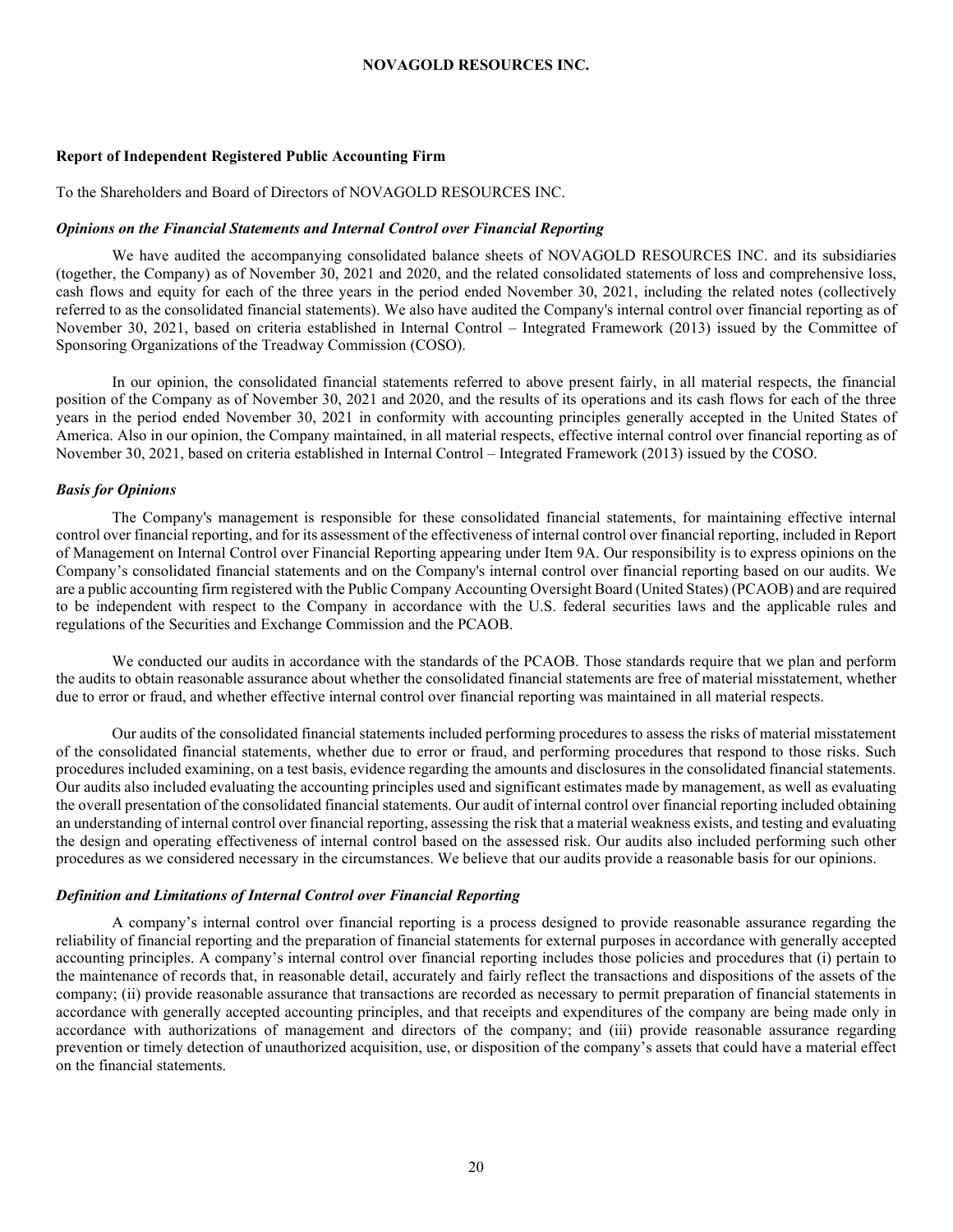Because of its inherent limitations, internal control over financial reporting may not prevent or detect misstatements. Also, projections of any evaluation of effectiveness to future periods are subject to the risk that controls may become inadequate because of changes in conditions, or that the degree of compliance with the policies or procedures may deteriorate.

#### *Critical Audit Matters*

The critical audit matter communicated below is a matter arising from the current period audit of the consolidated financial statements that was communicated or required to be communicated to the audit committee and that (i) relates to accounts or disclosures that are material to the consolidated financial statements and (ii) involved our especially challenging, subjective, or complex judgments. The communication of critical audit matters does not alter in any way our opinion on the consolidated financial statements, taken as a whole, and we are not, by communicating the critical audit matter below, providing a separate opinion on the critical audit matter or on the accounts or disclosures to which it relates.

#### *Recognition of the contingent note receivable*

As described in Notes 2 and 4 to the consolidated financial statements, on July 27, 2018, the Company sold its interest in the Galore Creek project (the sale). As part of the consideration for the sale, the Company received a \$75 million note (the contingent note receivable), which is contingent upon the approval of a Galore Creek project construction plan by the owner(s). The Company has not assigned a value to the contingent note receivable as management determined that Galore Creek project construction approval was not probable as of the closing of the Galore Creek sale or in subsequent periods. Management's assessment did not change as of November 30, 2021. The contingent note will be recognized when, in management's judgment, it is probable that the payment will occur, and that the amount recorded will not reverse in future periods.

The principal considerations for our determination that performing procedures relating to the recognition of the contingent note receivable is a critical audit matter are the judgment by management when determining if recognition was required, which in turn led to a high degree of auditor judgment and subjectivity in performing procedures and evaluating management's assessment of the probability of whether a Galore Creek project construction plan will be approved.

Addressing the matter involved performing procedures and evaluating audit evidence in connection with forming our overall opinion on the consolidated financial statements. These procedures included testing the effectiveness of controls relating to management's assessment of the basis for recognizing the contingent note receivable. These procedures also included, among others, evaluating the reasonableness of management's assessment regarding the probability of the owner(s) of the project approving the Galore Creek project construction plan. This included considering both publicly available information and the latest annual progress report provided by the owner(s) of the project to the Company under the terms of the sale agreement.

/s/PricewaterhouseCoopers LLP

Chartered Professional Accountants

Vancouver, Canada January 26, 2022

We have served as the Company's auditor since 1984.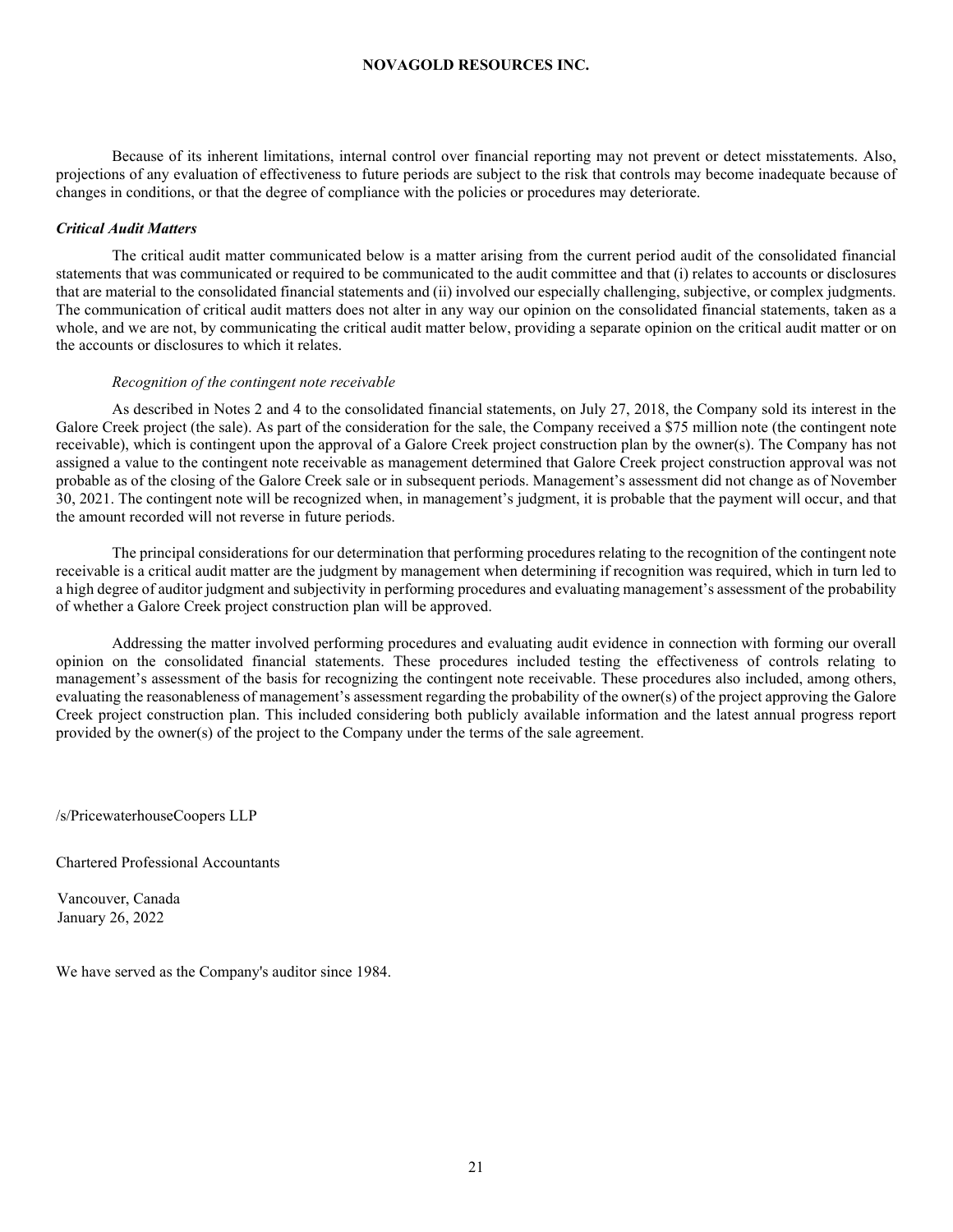# **NOVAGOLD RESOURCES INC. CONSOLIDATED BALANCE SHEETS**

(US dollars in thousands)

|                                                                       | As of November 30, |             |
|-----------------------------------------------------------------------|--------------------|-------------|
|                                                                       | 2021               | 2020        |
| <b>ASSETS</b>                                                         |                    |             |
| Cash and cash equivalents                                             | \$91,124           | \$60,906    |
| Term deposits                                                         | 78,000             | 61,000      |
| Notes receivable (Note 4)                                             |                    | 72,611      |
| Other assets (Note 6)                                                 | 327                | 1,869       |
| Current assets                                                        | 169,451            | 196,386     |
| Notes receivable (Note 4)                                             | 23,572             | 23,405      |
| Investment in Donlin Gold (Note 5)                                    | 3,576              | 2,614       |
| Other assets (Note 6)                                                 | 2,253              | 2,036       |
| Total assets                                                          | \$198,852          | \$224,441   |
| <b>LIABILITIES</b>                                                    |                    |             |
| Accounts payable and accrued liabilities                              | \$682              | \$900       |
| Accrued payroll and related benefits                                  | 2,637              | 2,215       |
| Other liabilities (Note 9)                                            | 1,064              | 394         |
| Current liabilities                                                   | 4,383              | 3,509       |
| Promissory note (Note 7)                                              | 115,723            | 109,801     |
| Other liabilities (Note 9)                                            | 464                | 404         |
| <b>Total liabilities</b>                                              | 120,570            | 113,714     |
| Commitments and contingencies (Notes 7 and 8)                         |                    |             |
| <b>EQUITY</b>                                                         |                    |             |
| Common shares                                                         |                    |             |
| Authorized $-1,000$ million shares, no par value                      |                    |             |
| Issued and outstanding - 332.4 and 330.4 million shares, respectively | 1,978,520          | 1,972,029   |
| Contributed surplus                                                   | 82,216             | 81,203      |
| Accumulated deficit                                                   | (1,959,165)        | (1,918,629) |
| Accumulated other comprehensive loss                                  | (23, 289)          | (23, 876)   |
| Total equity                                                          | 78,282             | 110,727     |
| Total liabilities and equity                                          | \$198,852          | \$224,441   |
|                                                                       |                    |             |

The accompanying notes are an integral part of these consolidated financial statements.

Approved by the Board of Directors

/s/ Gregory A. Lang /s/ Anthony P. Walsh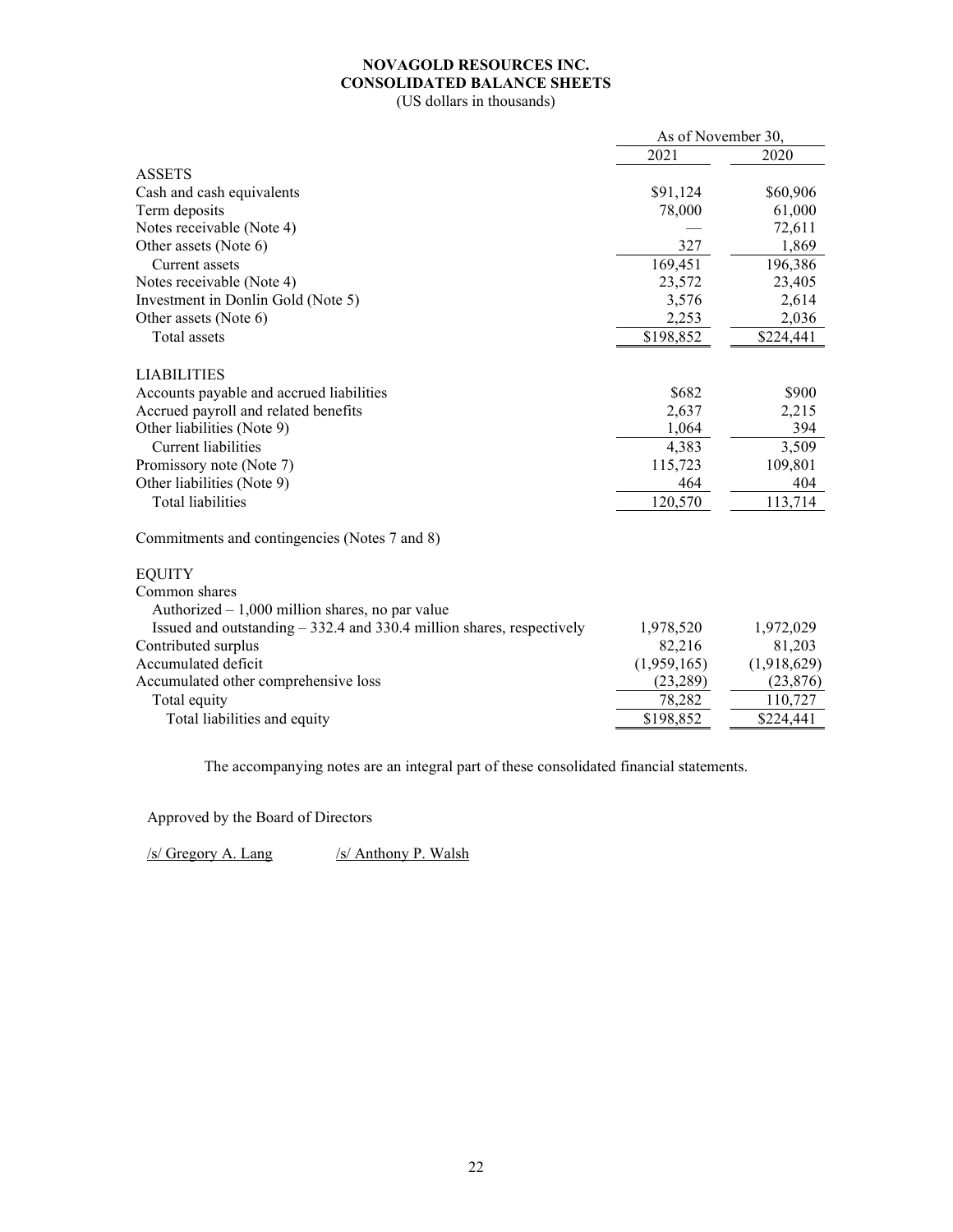# **NOVAGOLD RESOURCES INC. CONSOLIDATED STATEMENTS OF LOSS AND COMPREHENSIVE LOSS**

(US dollars in thousands except per share amounts)

|                                               | Years ended November 30, |            |            |
|-----------------------------------------------|--------------------------|------------|------------|
|                                               | 2021                     | 2020       | 2019       |
| Operating expenses:                           |                          |            |            |
| General and administrative (Note 12)          | \$20,210                 | \$18,735   | \$16,321   |
| Equity loss - Donlin Gold (Note 5)            | 16,625                   | 14,502     | 10,491     |
|                                               | 36,835                   | 33,237     | 26,812     |
| Loss from operations                          | (36, 835)                | (33, 237)  | (26, 812)  |
| Interest expense on promissory note (Note 7)  | (5,922)                  | (6,014)    | (7,286)    |
| Accretion of notes receivable (Note 4)        | 2,556                    | 3,337      | 3,220      |
| Other income (expense), net (Note 14)         | (198)                    | 1,569      | 4,395      |
| Loss before income taxes                      | (40, 399)                | (34,345)   | (26, 483)  |
| Income tax (expense) recovery (Note 15)       | (137)                    | 781        | (1,278)    |
| Net loss                                      | (40, 536)                | (33, 564)  | (27, 761)  |
| Other comprehensive income (loss):            |                          |            |            |
| Foreign currency translation adjustments      | 587                      | 932        | 48         |
|                                               | 587                      | 932        | 48         |
| Comprehensive loss                            | \$(39,949)               | \$(32,632) | \$(27,713) |
| Net loss per common share – basic and diluted | \$(0.12)                 | \$(0.10)   | \$(0.09)   |
| Weighted average shares outstanding           |                          |            |            |
| Basic and diluted (thousands)                 | 331,546                  | 329,269    | 325,785    |

The accompanying notes are an integral part of these consolidated financial statements.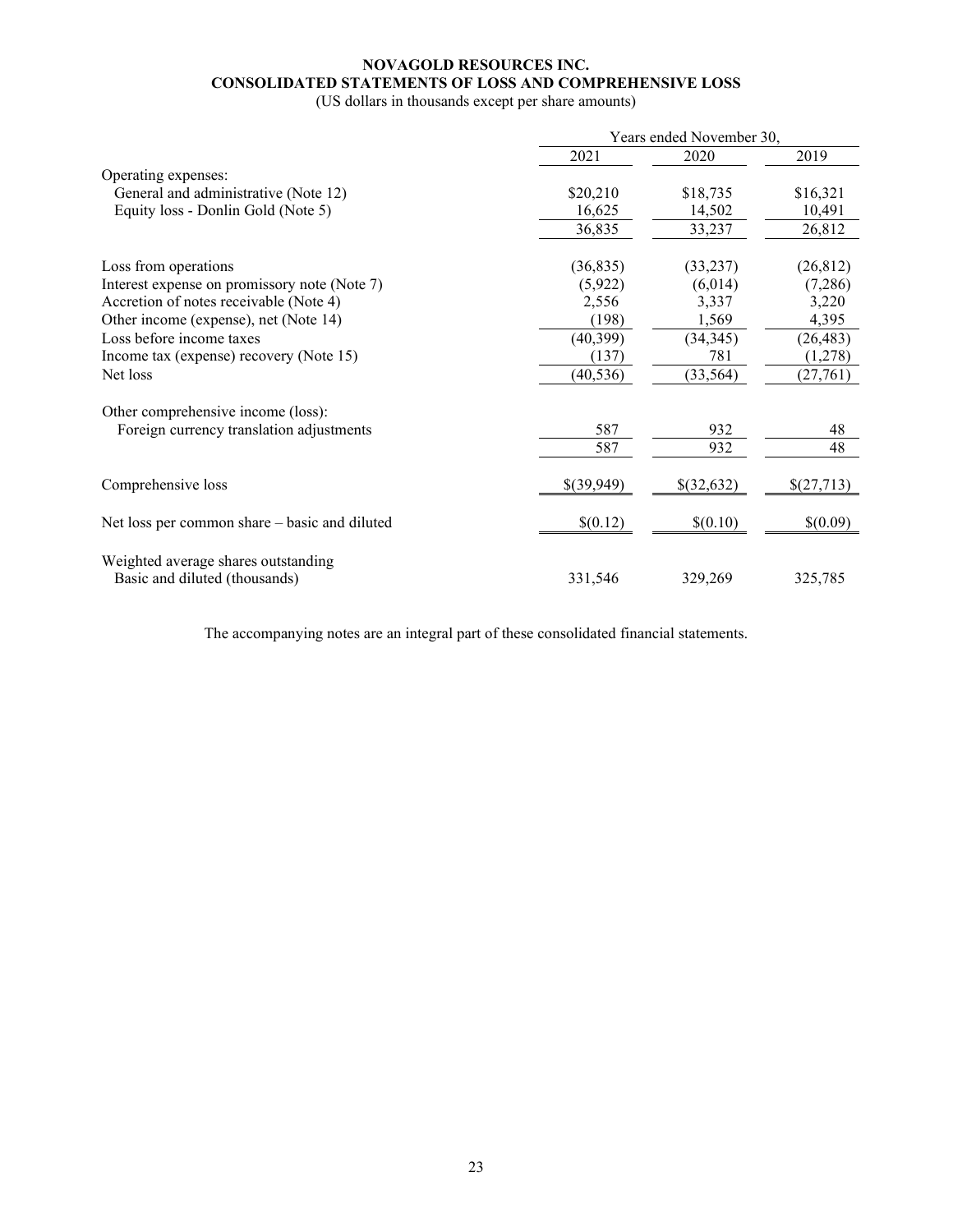# **NOVAGOLD RESOURCES INC. CONSOLIDATED STATEMENTS OF CASH FLOWS**

(US dollars in thousands)

|                                                              | Years ended November 30, |            |            |
|--------------------------------------------------------------|--------------------------|------------|------------|
|                                                              | 2021                     | 2020       | 2019       |
| Operating activities:                                        |                          |            |            |
| Net loss                                                     | \$(40,536)               | \$(33,564) | \$(27,761) |
| Adjustments:                                                 |                          |            |            |
| Equity loss - Donlin Gold                                    | 16,625                   | 14,502     | 10,491     |
| Share-based compensation                                     | 8,235                    | 7,057      | 6,176      |
| Interest expense on promissory note                          | 5,922                    | 6,014      | 7,286      |
| Remediation expense                                          | 938                      |            |            |
| Foreign exchange loss (gain)                                 | 336                      | 606        | (20)       |
| Accretion of notes receivable                                | (2, 556)                 | (3, 337)   | (3,220)    |
| Change in fair value of marketable securities                | (418)                    | (431)      | (93)       |
| Gain on sale of mineral property                             | (200)                    |            |            |
| Deferred income tax (recovery) expense                       |                          | (751)      | 671        |
| Other operating adjustments                                  | 7                        | 19         | 15         |
| Net change in operating assets and liabilities (Note 17)     | 1,784                    | (135)      | 328        |
| Net cash used in operating activities                        | (9, 863)                 | (10,020)   | (6,127)    |
| Investing activities:                                        |                          |            |            |
| Proceeds from term deposits                                  | 141,578                  | 81,000     | 219,000    |
| Purchases of term deposits                                   | (158,799)                | (61,000)   | (154,000)  |
| Proceeds from note receivable                                | 75,000                   |            |            |
| Funding of Donlin Gold                                       | (17, 587)                | (15,276)   | (11, 122)  |
| Proceeds from sale of mineral property                       | 200                      |            |            |
| Other                                                        |                          |            | (17)       |
| Net cash provided from investing activities                  | 40,392                   | 4,724      | 53,861     |
| Financing activities:                                        |                          |            |            |
| Withholding tax on share-based compensation                  | (731)                    | (1,652)    | (1, 197)   |
| Net cash used in financing activities                        | (731)                    | (1,652)    | (1, 197)   |
|                                                              |                          |            |            |
| Effect of exchange rate changes on cash and cash equivalents | 420                      | 305        | 8          |
| Net change in cash and cash equivalents                      | 30,218                   | (6, 643)   | 46,545     |
| Cash and cash equivalents at beginning of year               | 60,906                   | 67,549     | 21,004     |
| Cash and cash equivalents at end of year                     | \$91,124                 | \$60,906   | \$67,549   |

The accompanying notes are an integral part of these consolidated financial statements.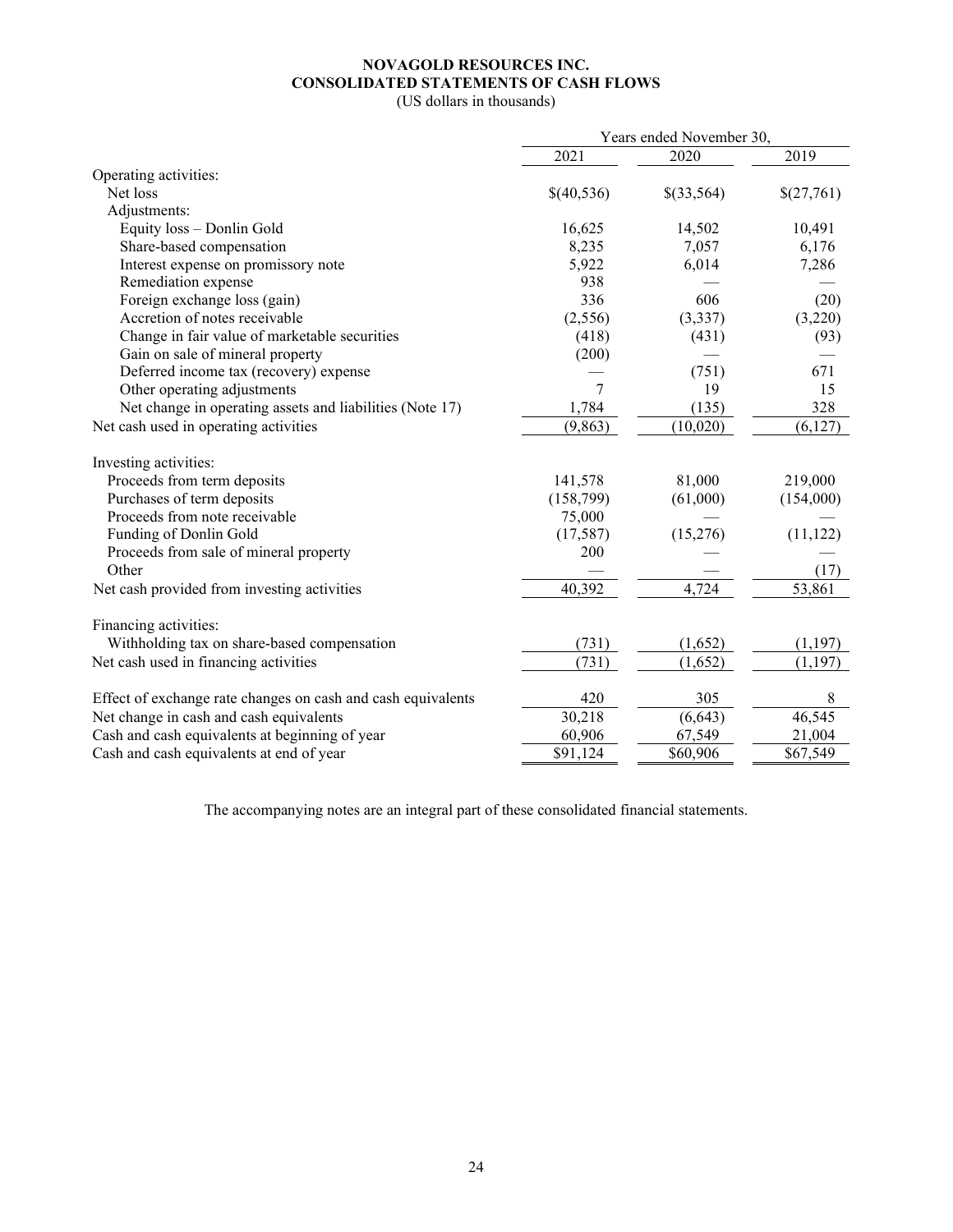# **NOVAGOLD RESOURCES INC. CONSOLIDATED STATEMENTS OF EQUITY**

(US dollars and shares in thousands)

|                                 |         | Common shares | Contributed | Accumulated   |            | Total     |
|---------------------------------|---------|---------------|-------------|---------------|------------|-----------|
|                                 | Shares  | Amount        | Surplus     | deficit       | $A O CL*$  | equity    |
| November 30, 2018               | 323,223 | \$1,954,861   | \$87,987    | \$(1,857,682) | \$(24,478) | \$160,688 |
| Cumulative-effect adjustment of |         |               |             |               |            |           |
| adopting ASU No. 2016-01        |         |               |             | 378           | (378)      |           |
| Share-based compensation        |         |               | 6,176       |               |            | 6,176     |
| Performance share units (PSUs)  |         |               |             |               |            |           |
| settled in shares               | 438     | 2,737         | (2,737)     |               |            |           |
| DSUs settled in shares          | 32      | 120           | (120)       |               |            |           |
| Stock options exercised         | 3,937   | 7,855         | (7, 855)    |               |            |           |
| Withholding tax on PSUs         |         |               | (1,197)     |               |            | (1, 197)  |
| Net loss                        |         |               |             | (27,761)      |            | (27,761)  |
| Other comprehensive income      |         |               |             |               | 48         | 48        |
| November 30, 2019               | 327,630 | \$1,965,573   | \$82,254    | \$(1,885,065) | \$(24,808) | \$137,954 |
| Share-based compensation        |         |               | 7,057       |               |            | 7,057     |
| PSUs settled in shares          | 410     | 1,026         | (1,026)     |               |            |           |
| Stock options exercised         | 2,372   | 5,430         | (5,430)     |               |            |           |
| Withholding tax on PSUs         |         |               | (1,652)     |               |            | (1,652)   |
| Net loss                        |         |               |             | (33, 564)     |            | (33, 564) |
| Other comprehensive income      |         |               |             |               | 932        | 932       |
| November 30, 2020               | 330,412 | \$1,972,029   | \$81,203    | \$(1,918,629) | \$(23,876) | \$110,727 |
| Share-based compensation        |         |               | 8,235       |               |            | 8,235     |
| PSUs settled in shares          | 574     | 1,460         | (1,460)     |               |            |           |
| Stock options exercised         | 1,430   | 5,031         | (5,031)     |               |            |           |
| Withholding tax on PSUs         |         |               | (731)       |               |            | (731)     |
| Net loss                        |         |               |             | (40, 536)     |            | (40, 536) |
| Other comprehensive income      |         |               |             |               | 587        | 587       |
| November 30, 2021               | 332,416 | \$1,978,520   | \$82,216    | \$(1,959,165) | \$(23,289) | \$78,282  |

\* Accumulated other comprehensive loss

The accompanying notes are an integral part of these consolidated financial statements.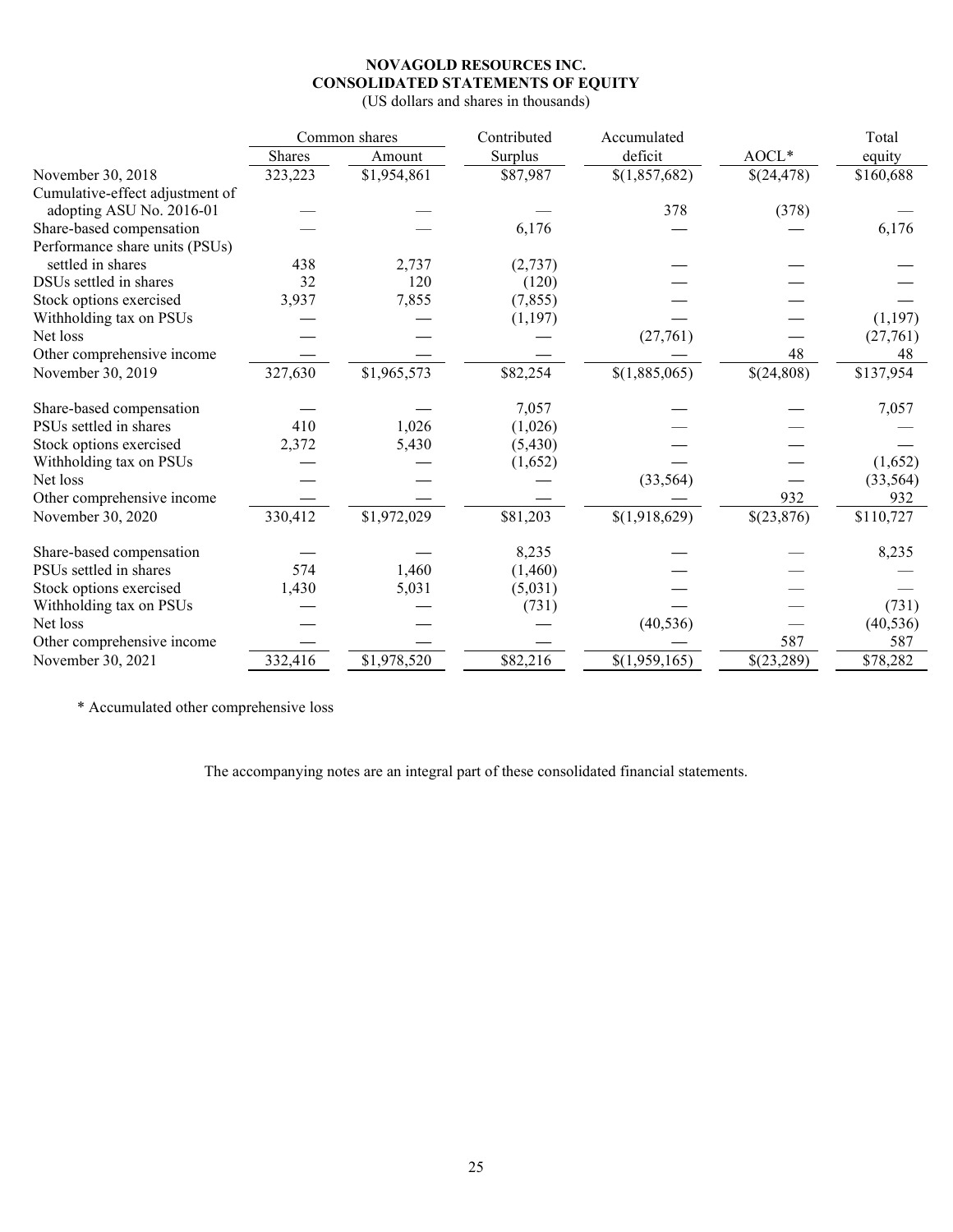#### **NOTE 1 – THE COMPANY**

NOVAGOLD RESOURCES INC. and its affiliates and subsidiaries (collectively, "NOVAGOLD" or the "Company") operate in the mining industry, focused on the exploration for and development of gold mineral properties. The Company has no realized revenues from its planned principal business purpose. The Company's principal asset is a 50% interest in the Donlin Gold project in Alaska, USA. The Donlin Gold project is owned and operated by Donlin Gold LLC ("Donlin Gold"), a limited liability company that is owned equally by wholly-owned subsidiaries of NOVAGOLD and Barrick Gold Corporation ("Barrick").

#### **NOTE 2 – SUMMARY OF SIGNIFICANT ACCOUNTING POLICIES**

#### **Presentation**

The Consolidated Financial Statements include the accounts of NOVAGOLD RESOURCES INC. and its wholly-owned subsidiaries NOVAGOLD U.S. Holdings Inc., NOVAGOLD Resources Alaska Inc., NOVAGOLD USA, Inc., and AGC Resources Inc. All inter-company transactions and balances are eliminated on consolidation.

The Consolidated Financial Statements are presented in United States dollars and have been prepared in accordance with accounting principles generally accepted in the United States (US GAAP). The preparation of the Company's Consolidated Financial Statements in accordance with US GAAP requires the Company to make estimates and assumptions that affect the reported amounts of assets and liabilities and the disclosure of contingent assets and liabilities at the date of the Consolidated Financial Statements and the reported amounts of expenses during the reporting period. The Company bases its estimates and assumptions on historical experience and on various other assumptions that are believed to be reasonable under the circumstances. Actual results could differ from the amounts recorded in these Consolidated Financial Statements.

References in these Consolidated Financial Statements and Notes to \$ refer to United States (US) dollars and C\$ to Canadian dollars. Dollar amounts are in thousands, except for per share amounts.

#### **Foreign currency**

The functional currency for NOVAGOLD RESOURCES INC. is the Canadian dollar and the functional currency for the Company's U.S. operations is the U.S. dollar. Therefore, gains and losses on U.S. dollar denominated transactions and the effect of translating U.S. dollar denominated balances of Canadian operations are recorded in net loss. The effects of translating the Company's Canadian operations from the Canadian dollar to the U.S. dollar are recorded in Other comprehensive income (loss).

#### **Cash and cash equivalents**

Cash and cash equivalents consist of cash balances and highly liquid investments with original maturities of three months or less, that are considered to be cash equivalents. Cash equivalents are held for the purpose of meeting short-term cash commitments rather than for investment or other purposes.

#### **Term deposits**

The Company's term deposits are classified as held to maturity and recorded at cost. Term deposits are held at Chartered Canadian banks with original maturities of 12 months or less. The term deposits are not traded in an active market.

#### **Contingent note receivable**

A portion of the proceeds related to the sale of Galore Creek to Newmont includes a \$75,000 note receivable, contingent upon the approval of a Galore Creek project construction plan by the owner(s). The Company has not assigned a value to the contingent note receivable as management determined that the approval of the Galore Creek project construction was not probable as of the closing of the Galore Creek sale or in subsequent periods. The contingent note will be recognized when, in management's judgement, it is probable that the payment will occur, and that the amount recorded will not reverse in future periods.

#### **Investment in affiliates**

Investments in unconsolidated ventures over which the Company has the ability to exercise significant influence, but does not control, are accounted for under the equity method and include the Company's investment in the Donlin Gold project. The Company identified Donlin Gold as a Variable Interest Entity (VIE) as the entity is dependent on funding from its owners. All funding, ownership, voting rights, and power to exercise control is shared equally on a 50/50 basis between the owners of the VIE. Therefore, the Company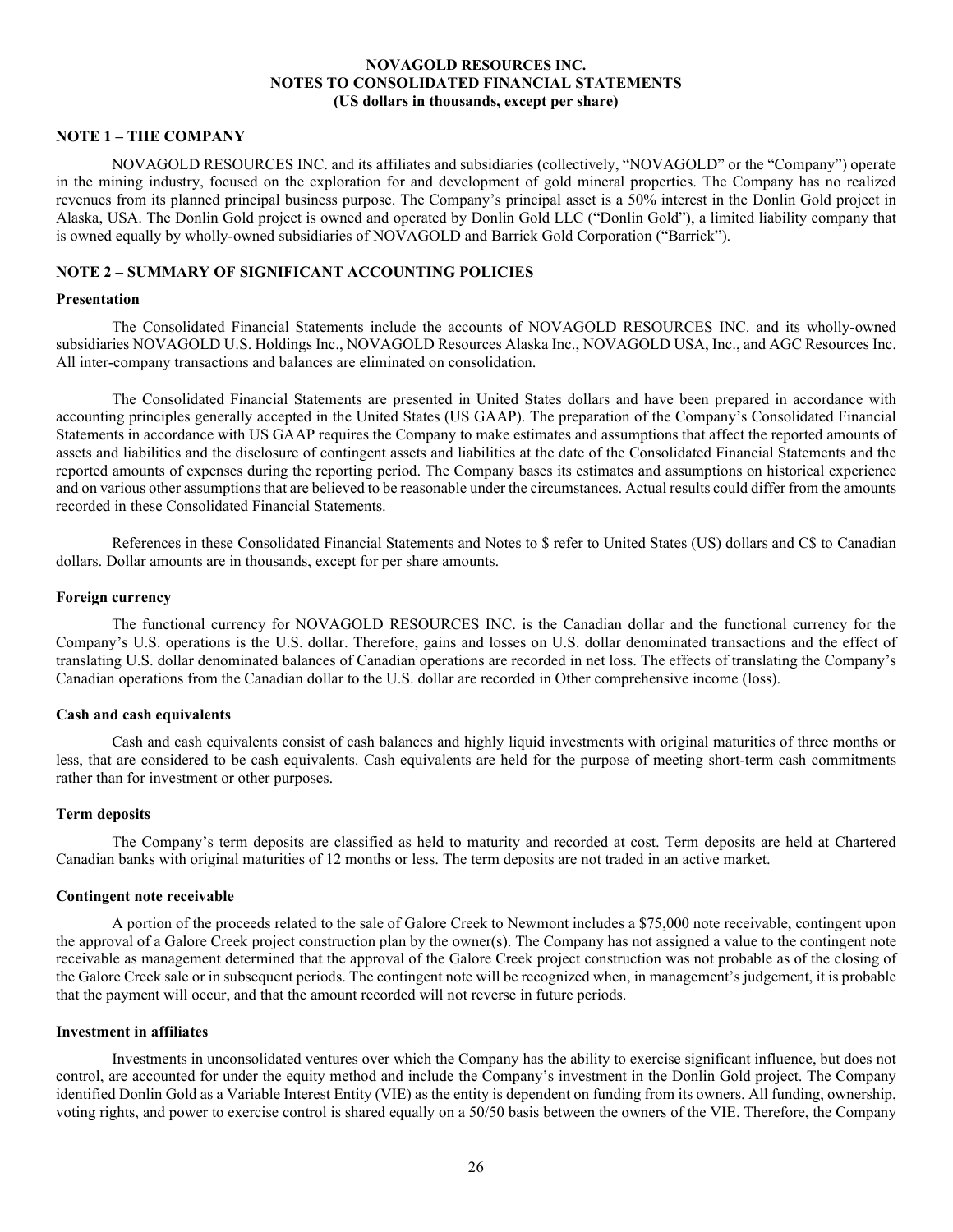has determined that it is not the primary beneficiary of the VIE. The Company's maximum exposure to loss is its equity investment in Donlin Gold.

The equity method is a basis of accounting for investments whereby the investment is initially recorded at cost and the carrying value is adjusted thereafter to include the investor's pro rata share of post-acquisition earnings or losses of the investee, as computed by the consolidation method. Cash funding increases the carrying value of the investment. Profit distributions received or receivable from an investee reduce the carrying value of the investment.

Donlin Gold is a non-publicly traded equity investee owning an exploration and development project. Therefore, the Company assesses whether there has been a potential triggering event for other-than-temporary impairment by assessing the underlying assets of the equity investee for recoverability and assessing whether there has been a change in the development plan or strategy for the project. If the underlying assets are not recoverable, the Company will record an impairment charge equal to the difference between the carrying amount of the investee and its fair value.

#### **Income taxes**

The Company accounts for income taxes using the liability method, recognizing certain temporary differences between the financial reporting basis of the Company's liabilities and assets and the related income tax basis for such liabilities and assets. This method generates deferred income tax liabilities and assets for the Company, as measured by the statutory tax rates in effect. The Company derives its deferred income tax charge or benefit by recording the change in deferred income tax liabilities and asset balances for the year.

The Company's deferred income tax assets include certain future tax benefits. The Company records a valuation allowance against any portion of those deferred income tax assets when it believes, based on the weight of available evidence, it is more likely than not that some portion or all of the deferred income tax asset will not be realized.

#### **Share-based payments**

The Company records share-based compensation awards exchanged for employee services at fair value on the date of the grant and expenses the awards in the Consolidated Statements of Loss over the requisite employee service period. The fair values of stock options are determined using a Black-Scholes option pricing model. The fair values of PSUs are determined using a Monte Carlo valuation model. The Company's estimates may be impacted by certain variables including, but not limited to, stock price volatility, employee stock option exercise behaviors, additional stock option grants, estimates of forfeitures, the Company's performance, and the Company's performance in relation to its peers.

#### **Net income (loss) per common share**

Basic and diluted income (loss) per share are presented for Net income (loss). Basic income (loss) per share is computed by dividing Net income (loss) by the weighted-average number of outstanding common shares for the period. Diluted income per share reflects the potential dilution that could occur if securities or other contracts that may require the issuance of common shares in the future were converted. Diluted income per share is computed by increasing the weighted-average number of outstanding common shares to include the additional common shares that would be outstanding after conversion and adjusting net income for changes that would result from the conversion. Only those securities or other contracts that result in a reduction in earnings per share are included in the calculation.

#### **Recently adopted accounting pronouncements**

#### *Fair Value Disclosure Requirements*

In August 2018, Accounting Standards Update ("ASU") No. 2018-13 was issued to modify and enhance the disclosure requirements for fair value measurements. The Company adopted this standard on December 1, 2020. Adoption of this guidance did not impact the Company's note disclosures.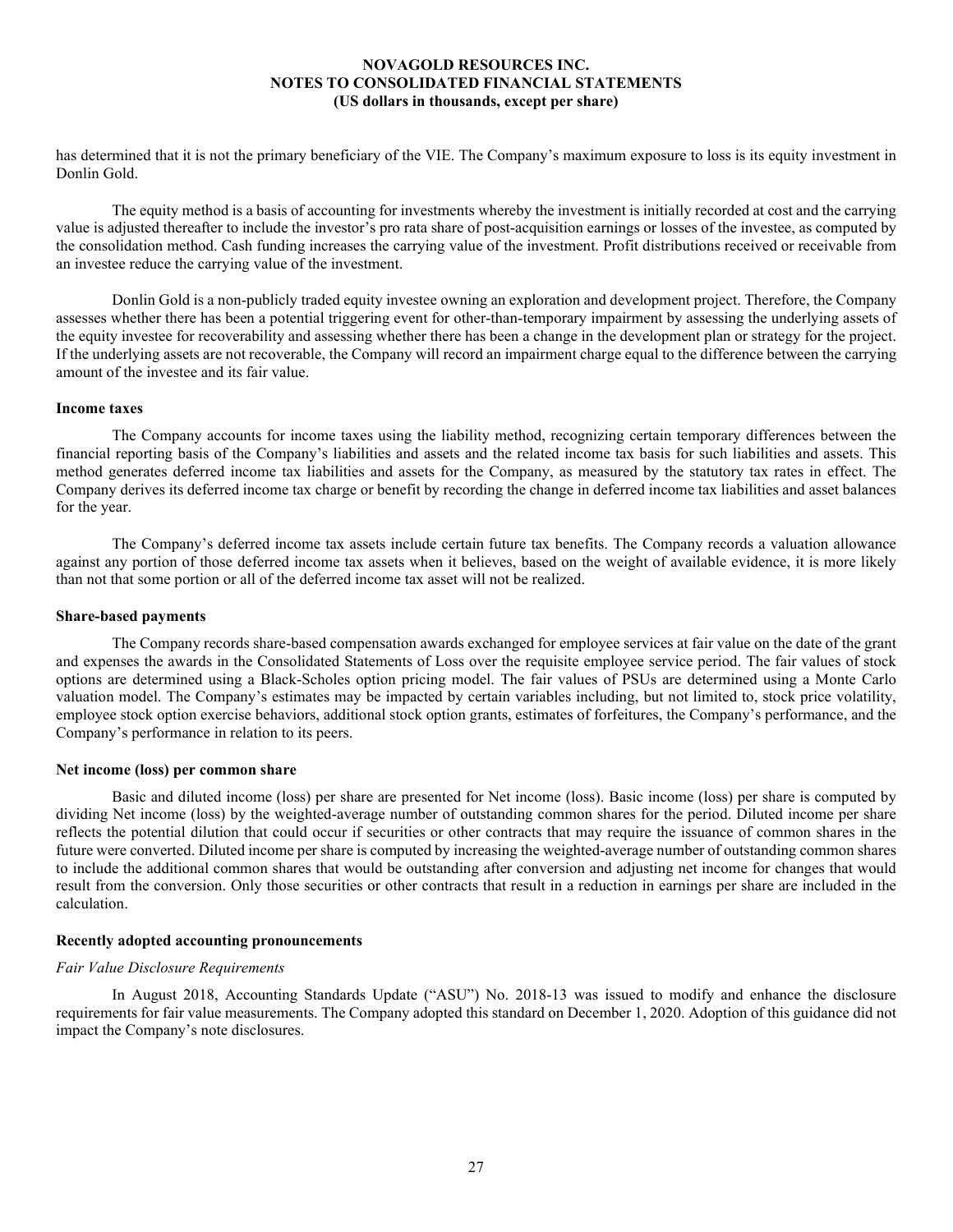#### **NOTE 3 – SEGMENTED INFORMATION**

Operating segments are reported in a manner consistent with the internal reporting provided to the chief operating decisionmaker. The chief operating decision-maker, who is responsible for allocating resources and assessing performance of the operating segments, has been identified as the Chief Executive Officer. The Chief Executive Officer considers the business from a geographic perspective considering the performance of our investments in the Donlin Gold project in Alaska, USA (Note 5).

#### **NOTE 4 – NOTES RECEIVABLE**

Changes in the Company's *Notes receivable* are summarized as follows:

|                               |                    | Years ended November 30, |          |  |
|-------------------------------|--------------------|--------------------------|----------|--|
|                               | 2021               | 2020                     | 2019     |  |
| Balance – beginning of period | \$96,016           | \$92,679                 | \$89,459 |  |
| Accretion of notes receivable | 2,556              | 3,337                    | 3,220    |  |
| Payment received              | (75,000)           |                          |          |  |
| Balance – end of period       | \$23,572           | \$96,016                 | \$92,679 |  |
| Notes receivable consist of:  |                    |                          |          |  |
|                               | As of November 30, |                          |          |  |
|                               | 2021               | 2020                     |          |  |
| Current portion               | $S-$               | \$72,611                 |          |  |
| Non-current portion           | 23,572             | 23,405                   |          |  |
|                               | \$23,572           | \$96,016                 |          |  |

#### **Galore Creek**

On July 27, 2018, the Company sold its interest in the Galore Creek project to a subsidiary of Newmont Corporation ("Newmont") for cash proceeds of \$100,000, a \$75,000 note due upon the earlier of the completion of a Galore Creek pre-feasibility study or July 27, 2021, a \$25,000 note due upon the earlier of the completion of a Galore Creek feasibility study or July 27, 2023, and a contingent note for \$75,000 due upon approval of a Galore Creek project construction plan by the owner(s). The Company received \$75,000 from Newmont on July 27, 2021.

As of November 30, 2021, the carrying value of the \$25,000 note was \$23,572 including \$2,556 of accumulated accretion. The carrying value of the note is being accreted to \$25,000 over five years at a discount rate of 3.6% based on quoted market values for Newmont debt with a similar term.

A contingent note for \$75,000 is due upon approval of a Galore Creek project construction plan by the owner(s). No value was assigned to the final \$75,000 contingent note. The Company determined that Galore Creek project construction approval was not probable as of the closing of the Galore Creek sale. The Company's assessment did not change as of November 30, 2021.

#### **Minas San Roque**

On November 3, 2021, the Company sold its 49% interest in the Minas San Roque project in Argentina to Marifil S.A., a subsidiary of International Iconic Gold Mines Ltd. ("Iconic") for cash proceeds of C\$250 upon closing, a C\$750 note receivable due on November 1, 2022, and a C\$1,000 note receivable due on November 1, 2023. The notes are guaranteed by Iconic. On closing, the Company determined the fair value of the notes was nil. The Company's assessment did not change as of November 30, 2021.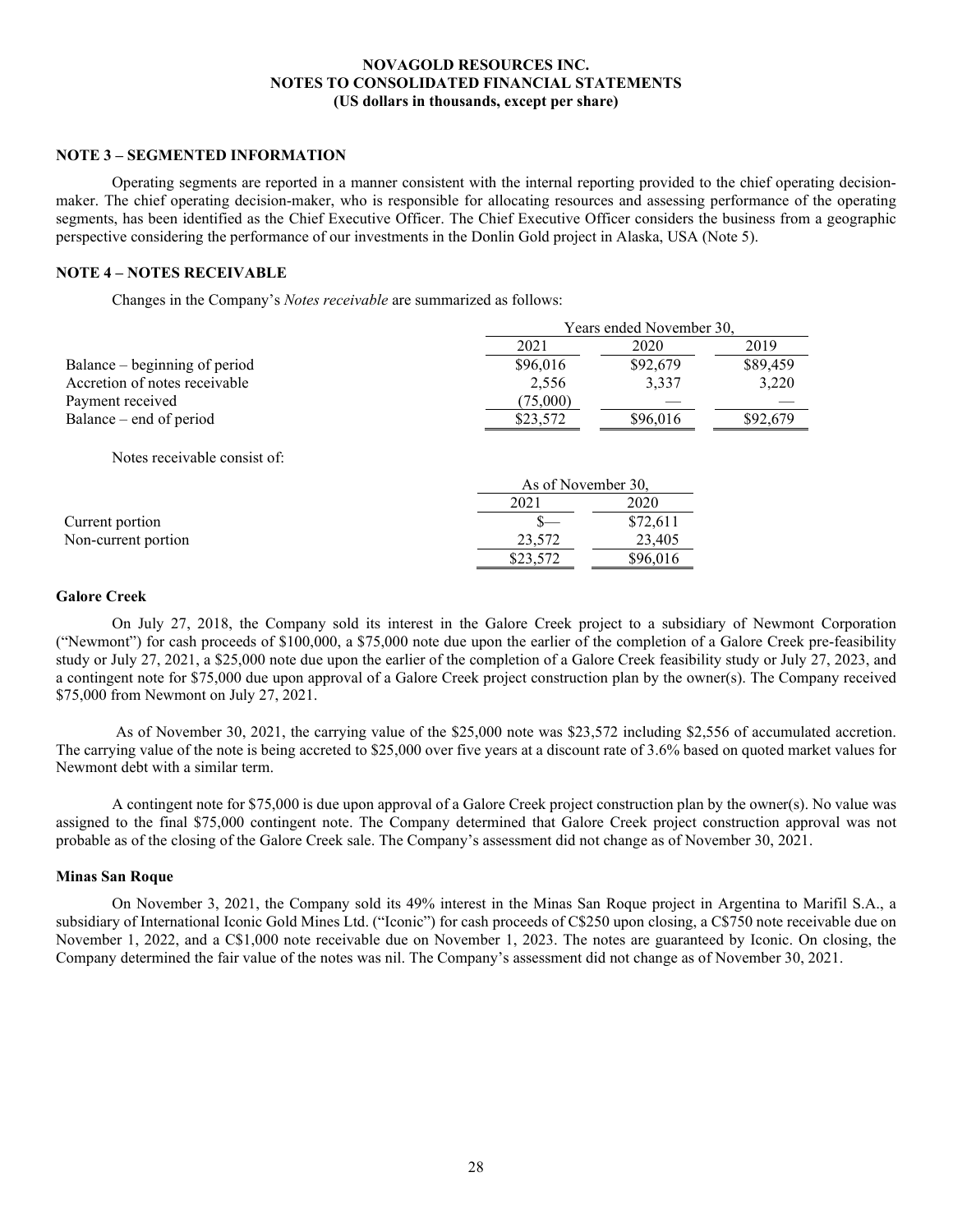#### **NOTE 5 – INVESTMENT IN DONLIN GOLD**

The Donlin Gold project is owned and operated by Donlin Gold, a limited liability company in which wholly-owned subsidiaries of NOVAGOLD and Barrick each own a 50% interest. Donlin Gold has a board of four directors, with two directors selected by Barrick and two directors selected by the Company. All significant decisions related to Donlin Gold require the approval of at least a majority of the Donlin Gold board members.

Changes in the Company's *Investment in Donlin Gold* are summarized as follows:

|                               |           | Years ended November 30, |           |  |  |
|-------------------------------|-----------|--------------------------|-----------|--|--|
|                               | 2021      | 2020                     | 2019      |  |  |
| Balance – beginning of period | \$2,614   | \$1,840                  | \$1,209   |  |  |
| Share of losses:              |           |                          |           |  |  |
| Mineral property expenditures | (16, 286) | (14, 339)                | (10, 434) |  |  |
| Depreciation                  | (300)     | (163)                    | (57)      |  |  |
| Accretion                     | (39)      |                          |           |  |  |
|                               | (16,625)  | (14,502)                 | (10, 491) |  |  |
| Funding                       | 17,587    | 15,276                   | 11,122    |  |  |
| Balance – end of period       | \$3,576   | \$2,614                  | \$1,840   |  |  |

The following amounts represent the Company's 50% share of the assets and liabilities of Donlin Gold. Donlin Gold capitalized the initial contribution of the Donlin Gold property as *Non-current assets: Mineral property* with a carrying value of \$64,000, resulting in a higher carrying value of the mineral property than that of the Company.

|                                                                | As of November 30, |          |
|----------------------------------------------------------------|--------------------|----------|
|                                                                | 2021               | 2020     |
| Current assets: Cash, prepaid expenses, and other receivables  | \$3,815            | \$2,654  |
| Non-current assets: Right-of-use assets, property and          |                    |          |
| equipment                                                      | 1,417              | 1,339    |
| Non-current assets: Mineral property                           | 32,615             | 32,615   |
| Current liabilities: Accounts payable, accrued liabilities and |                    |          |
| lease obligations                                              | (1,584)            | (1,271)  |
| Non-current liabilities: Reclamation and lease obligations     | (687)              | (723)    |
| Net assets                                                     | \$35,576           | \$34,614 |

#### **NOTE 6 – OTHER ASSETS**

|                                  | As of November 30, |         |  |
|----------------------------------|--------------------|---------|--|
|                                  | 2021               | 2020    |  |
| Other current assets:            |                    |         |  |
| Accounts and interest receivable | \$302              | \$577   |  |
| Prepaid expenses                 | 25                 | 1,292   |  |
|                                  | \$327              | \$1,869 |  |
| Other long-term assets:          |                    |         |  |
| Marketable equity securities     | \$1,830            | \$1,402 |  |
| Right-of-use assets              | 396                | 600     |  |
| Office equipment                 | 27                 | 34      |  |
|                                  | \$2,253            | \$2,036 |  |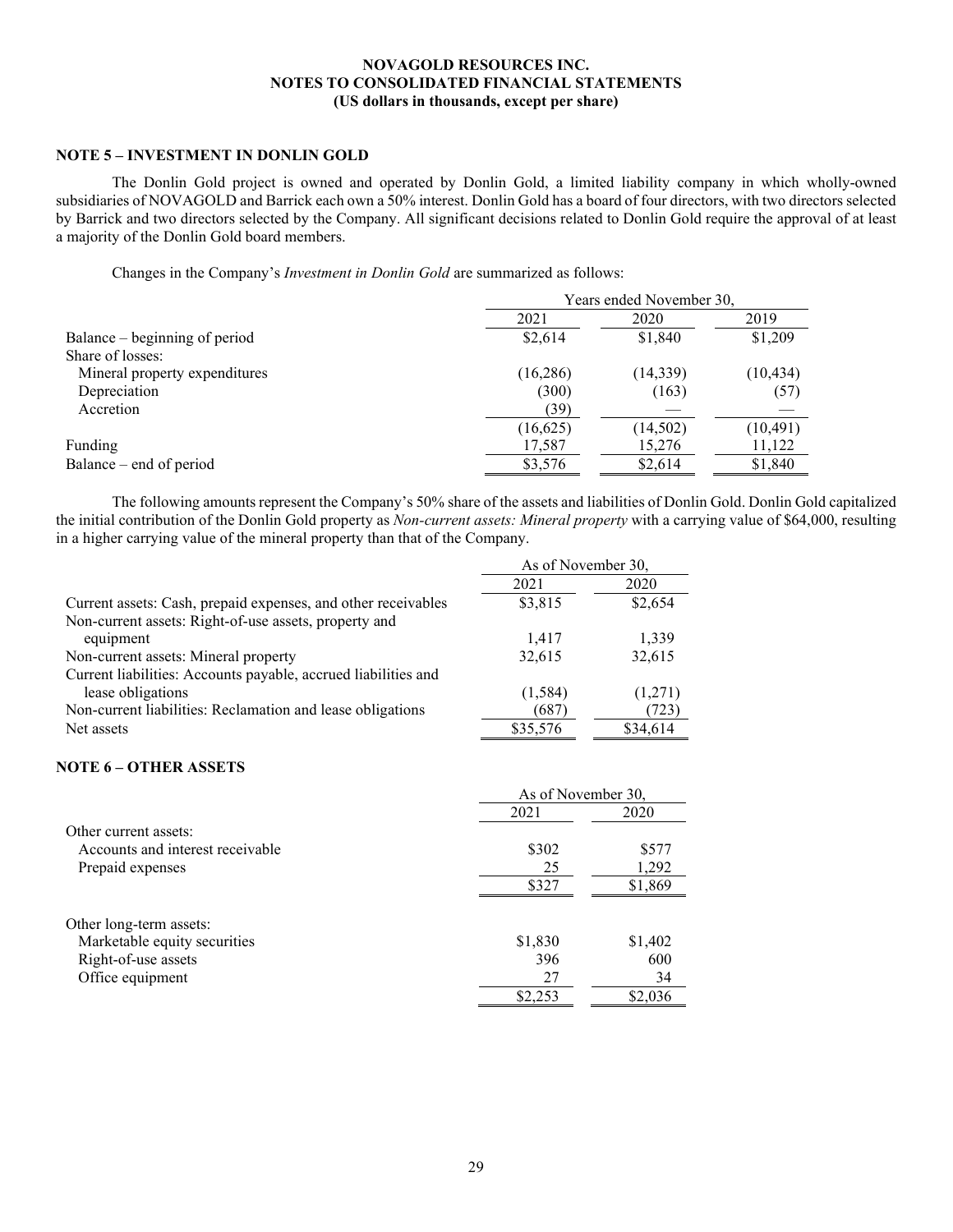#### **NOTE 7 – PROMISSORY NOTE**

The Company has a promissory note payable to Barrick of \$115,723, comprised of \$51,576 in principal, and \$64,147 in accrued interest at U.S. prime plus 2%. The promissory note resulted from the agreement that led to the formation of Donlin Gold, where the Company agreed to reimburse Barrick for a portion of their expenditures incurred from April 1, 2006 to November 30, 2007. The promissory note and accrued interest are payable from 85% of the Company's share of revenue from future mine production or from any net proceeds resulting from a reduction of the Company's interest in Donlin Gold. The carrying value of the promissory note approximates fair value.

Changes in the Company's *Promissory Note* is summarized as follows:

|                                     | Years ended November 30. |           |           |
|-------------------------------------|--------------------------|-----------|-----------|
|                                     | 2021                     | 2019      |           |
| Balance – beginning of period       | \$109.801                | \$103,787 | \$96,501  |
| Interest expense on promissory note | 5.922                    | 6.014     | 7,286     |
| Balance – end of period             | \$115,723                | \$109.801 | \$103,787 |

#### **NOTE 8 – LEASES**

The Company leases office space under non-cancelable operating leases with original lease terms of five years. These leases require monthly lease payments that may be subject to annual increases throughout the lease term. Certain of these leases also include renewal options at the election of the Company to renew or extend the lease for an additional five years. These optional periods have not been considered in the determination of ROU assets or lease liabilities associated with these leases as management did not consider it reasonably certain it would exercise the options. Certain of our leases include payments that vary based on the Company's level of usage and operations. These variable payments are not included within ROU assets and lease liabilities in the Consolidated Balance Sheets. Additionally, short-term leases, which have an initial term of 12 months or less, are not recorded in the Consolidated Balance Sheets.

Lease expenses are included in *General and administrative expense – Office expense* on the Consolidated Statements of Loss and include the following components:

|                       |       | Years ended November 30, |  |  |
|-----------------------|-------|--------------------------|--|--|
|                       | 202   | 2020                     |  |  |
| Operating lease cost  | \$235 | \$216                    |  |  |
| Variable lease cost   | 122   | 120                      |  |  |
| Short-term lease cost |       |                          |  |  |
|                       | \$36  | \$340                    |  |  |

Future minimum lease payments under non-cancellable operating leases as of November 30, 2021, were as follows:

| 2022                                | \$239 |
|-------------------------------------|-------|
| 2023                                | 92    |
| 2024                                | 93    |
| 2025                                | 8     |
| Thereafter                          |       |
| Total future minimum lease payments | 432   |
| Less: imputed interest              | (24)  |
| Total                               | \$408 |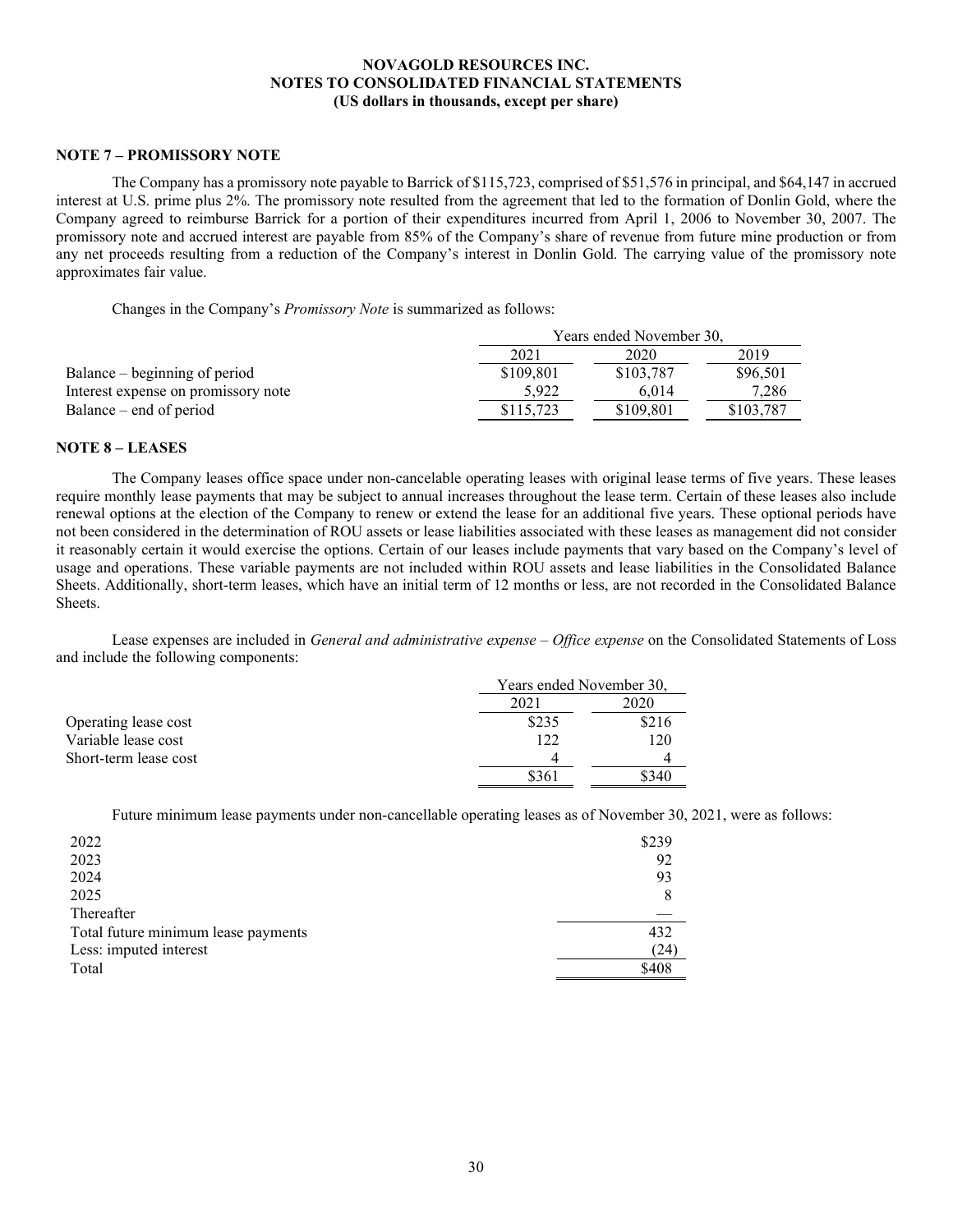Other information regarding leases for the year ended November 30, 2021 includes the following:

|                                                                  | Years ended November 30, |       |
|------------------------------------------------------------------|--------------------------|-------|
|                                                                  | 2021                     | 2020  |
| Cash paid for operating leases                                   | \$235                    | \$216 |
| Variable lease cost                                              | 127                      | 120   |
| Short-term lease cost                                            |                          |       |
|                                                                  | \$367                    | \$340 |
| Right-of-use assets obtained in exchange for lease liabilities   |                          |       |
| Weighted average remaining lease term (years) - operating leases |                          | 2.3   |
| Weighted average discount rate $-$ operating leases              |                          | $5\%$ |

#### **NOTE 9 – OTHER LIABILITIES**

|                              |         | As of November 30, |  |  |
|------------------------------|---------|--------------------|--|--|
|                              | 2021    | 2020               |  |  |
| Other current liabilities:   |         |                    |  |  |
| Remediation liabilities      | \$840   | \$182              |  |  |
| Lease obligations            | 224     | 207                |  |  |
| Income taxes payable         |         |                    |  |  |
|                              | \$1,064 | \$394              |  |  |
| Other long-term liabilities: |         |                    |  |  |
| Remediation liabilities      | \$280   |                    |  |  |
| Lease obligations            | 184     | \$404              |  |  |
|                              | \$464   | \$404              |  |  |
|                              |         |                    |  |  |

#### **NOTE 10 – SHARE CAPITAL**

#### **Common shares**

The Company is authorized to issue 1,000,000,000 common shares without par value, of which 332,415,547 were issued and outstanding as of November 30, 2021, and 330,411,589 were issued and outstanding as of November 30, 2020.

#### **Preferred shares**

Pursuant to the Company's Notice of Articles filed under the Business Corporations Act (British Columbia), the Company is authorized to issue 10,000,000 preferred shares without par value. The authorized but unissued preferred shares may be issued in designated series from time to time by one or more resolutions adopted by the Directors. The Directors have the authority to determine the preferences, limitations, and relative rights of each series of preferred shares. As of November 30, 2021 and 2020, no preferred shares were issued or outstanding.

#### **NOTE 11 – FAIR VALUE ACCOUNTING**

Financial instruments measured at fair value are classified into one of three levels in the fair value hierarchy according to the significance of the inputs used in making the measurement. The three levels of the fair value hierarchy are as follows:

- *Level 1* Unadjusted quoted prices in active markets that are accessible at the measurement date for identical, unrestricted assets or liabilities;
- *Level 2* Quoted prices in markets that are not active, or inputs that are observable, either directly or indirectly, for substantially the full term of the asset or liability; and
- *Level 3* Prices or valuation techniques that require inputs that are both significant to the fair value measurement and unobservable (supported by little or no market activity).

The Company's financial instruments consist of cash and cash equivalents, term deposits, accounts receivable, and accounts payable and accrued liabilities. The fair value of the Company's financial instruments approximates their carrying value due to the short‐ term nature of their maturity. The Company's financial instruments initially measured at fair value and then held at amortized cost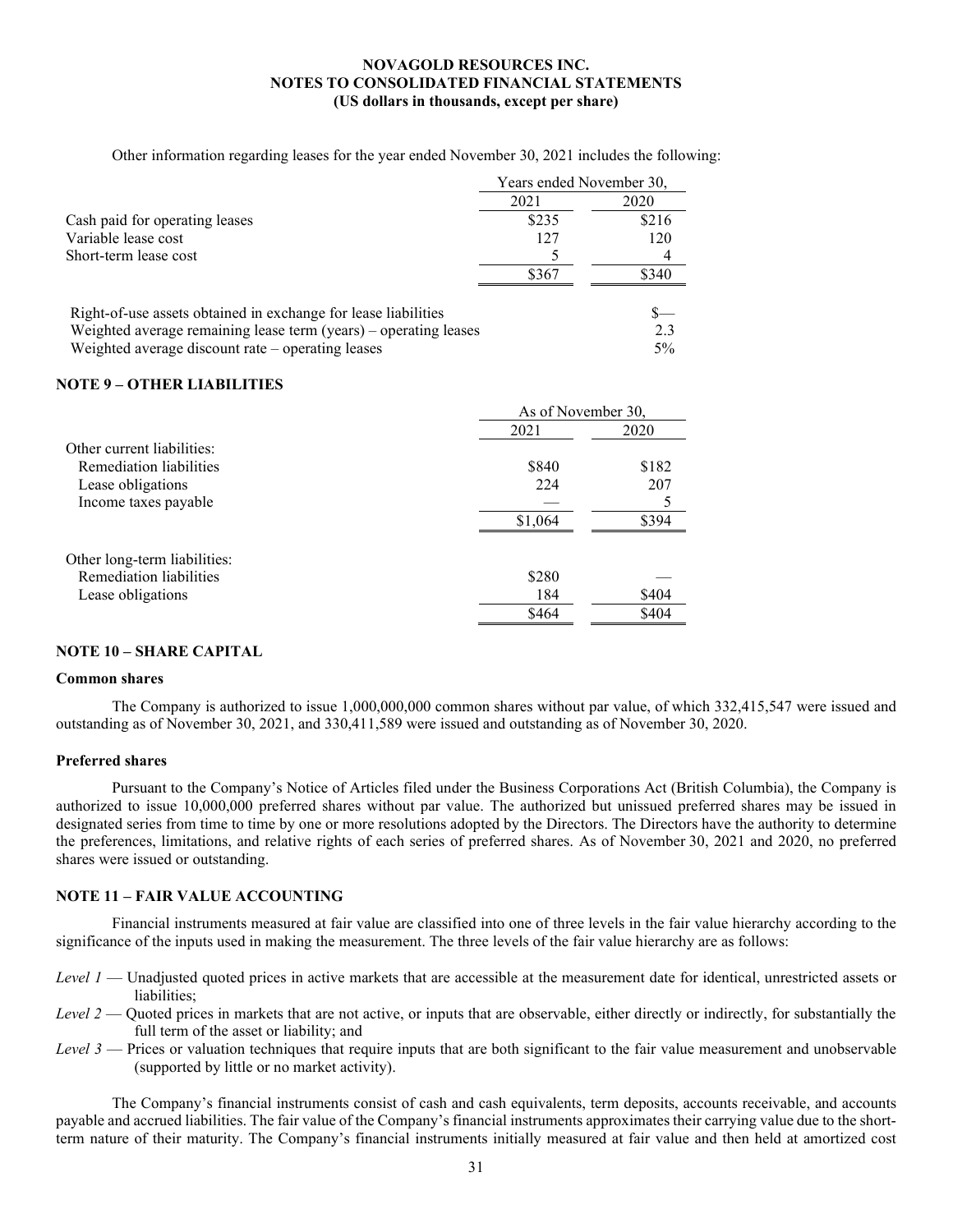include cash and cash equivalents, term deposits, accounts receivable, and accounts payable and accrued liabilities. The Company's marketable equity securities are valued using quoted market prices in active markets and as such are classified within Level 1 of the fair value hierarchy. The fair value of the marketable equity securities was \$1,830 as of November 30, 2021 (\$1,402 as of November 30, 2020), calculated as the quoted market price of the marketable equity security multiplied by the quantity of shares held by the Company.

#### **NOTE 12 – GENERAL AND ADMINISTRATIVE**

|                                         | Years ended November 30, |          |          |
|-----------------------------------------|--------------------------|----------|----------|
|                                         | 2021                     | 2020     | 2019     |
| Share-based compensation (Note 13)      | \$8,235                  | \$7,057  | \$6,176  |
| Salaries and benefits                   | 6,599                    | 6.274    | 5,904    |
| Office expense                          | 2,544                    | 2,199    | 2,311    |
| Professional fees                       | 1,849                    | 2,139    | 972      |
| Corporate communications and regulatory | 976                      | 1,059    | 943      |
| Depreciation                            |                          |          | 15       |
|                                         | \$20,210                 | \$18,735 | \$16,321 |

#### **NOTE 13 – SHARE-BASED COMPENSATION**

Share incentive awards include a stock option plan for directors, executives, employees and eligible consultants, a PSU plan for executives, employees, and eligible consultants and a DSU plan for non-executive directors of the Company. Options granted to purchase common shares have exercise prices not less than the fair market value of the underlying share at the date of grant. As of November 30, 2021, 29,399,000 common shares were available for future share incentive plan awards under all three plans.

The Company recognized share-based compensation expense (see *Note 12 - General and administrative*) as follows:

|                             | Years ended November 30, |         |         |
|-----------------------------|--------------------------|---------|---------|
|                             | 2021                     | 2020    | 2019    |
| Stock options               | \$4,721                  | \$4,309 | \$3,694 |
| Performance share unit plan | 3,278                    | 2,547   | 2,320   |
| Deferred share unit plan    | 236                      | 201     | 162     |
|                             | \$8,235                  | \$7.057 | \$6,176 |

#### **Stock options**

Stock options granted under the Company's share-based incentive plans generally expire five years after the date of grant and vest in one-third annual increments beginning on the first anniversary of the date of grant. The value of each option award is estimated at the date of grant using the Black-Scholes option pricing model. The Black-Scholes option pricing model requires the input of subjective assumptions, including the expected term of the option award and share price volatility. The expected term of options granted is derived from historical data on employee exercise and post-vesting employment termination experience. Expected volatility is based on the historical volatility of the Company's shares at the date of grant over the same length of term. These estimates involve inherent uncertainties and the application of management's judgment. In addition, management estimates the expected forfeiture rate and only recognizes expense for those options expected to vest. As a result, if other assumptions had been used, the recorded share-based compensation expense would have been different from that reported.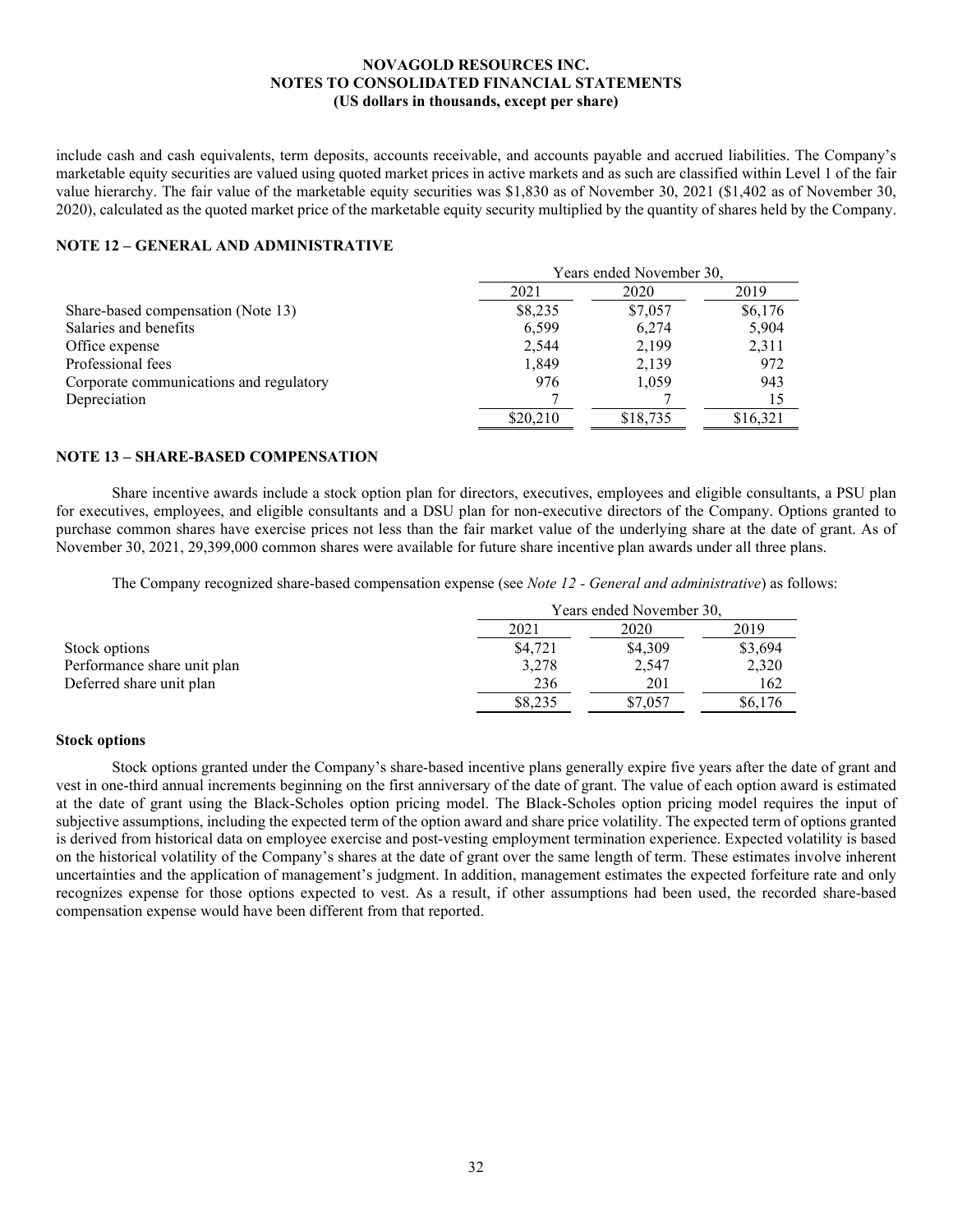A summary of stock options outstanding as of November 30, 2021, and activity during the year ended November 30, 2021 are as follows:

|                                                |                  |                       | Weighted-            |                        |
|------------------------------------------------|------------------|-----------------------|----------------------|------------------------|
|                                                | Number of        | Weighted-<br>average  | average<br>remaining |                        |
|                                                | stock<br>options | exercise<br>price per | contractual<br>term  | Aggregate<br>intrinsic |
|                                                | (thousands)      | share                 | (years)              | value                  |
| November 30, 2020                              | 10,403           | \$4.59                |                      |                        |
| Granted                                        | 1,254            | 9.91                  |                      |                        |
| Exercised                                      | (3,055)          | 4.46                  |                      |                        |
| November 30, 2021                              | 8,602            | \$5.43                | 2.17                 | \$16,318               |
| Vested and exercisable as of November 30, 2021 | 5,242            | \$4.24                | 1.56                 | \$13,512               |

The following table summarizes other stock option-related information:

|                                                         | Years ended November 30, |          |          |
|---------------------------------------------------------|--------------------------|----------|----------|
|                                                         | 2021                     | 2020     | 2019     |
| Weighted-average assumptions used to value stock option |                          |          |          |
| awards:                                                 |                          |          |          |
| Expected volatility                                     | $47.2\%$                 | $46.1\%$ | 46.9%    |
| Expected term of options (years)                        | 4                        |          |          |
| Expected dividend rate                                  |                          |          |          |
| Risk-free interest rate                                 | $0.3\%$                  | $1.5\%$  | $2.7\%$  |
| Expected forfeiture rate                                | $3.0\%$                  | $3.1\%$  | $3.1\%$  |
| Weighted-average grant-date fair value                  | \$3.63                   | \$2.70   | \$1.46   |
| Intrinsic value of options exercised                    | \$12,543                 | \$24,137 | \$20,527 |
| Cash received from options exercised                    |                          |          |          |

As of November 30, 2021, the Company had \$2,496 of unrecognized compensation cost related to 3,360,000 non-vested stock options expected to be expensed and vest over a period of approximately two years.

#### **Performance share units**

The Company has a PSU plan that provides for the issuance of PSUs in amounts as approved by the Company's Compensation Committee. Each PSU award entitles the participant to receive one common share of the Company at the end of a specified period. The Compensation Committee may adjust the number of common shares for the achievement of certain performance and vesting criteria established at the time of grant. The actual performance against each of these criteria generates a multiplier that varies from 0% to 150%. Thus, the common shares that may be issued vary between 0% and 150% of the number of PSUs granted, as reduced by the amounts for participants no longer with the Company on the vesting date.

The value of each PSU granted is estimated at the grant date using a Monte Carlo simulation model. The Monte Carlo simulation model requires the input of subjective assumptions, including the share price volatility of the Company's stock, as well as comparator index and the correlation of returns between the comparator index and the Company. Expected volatility is based on the historical volatility of the Company's shares and the comparator index at the grant date. These estimates involve inherent uncertainties and the application of management's judgment. As a result, if other assumptions had been used, our recorded share-based compensation expense would have been different from that reported.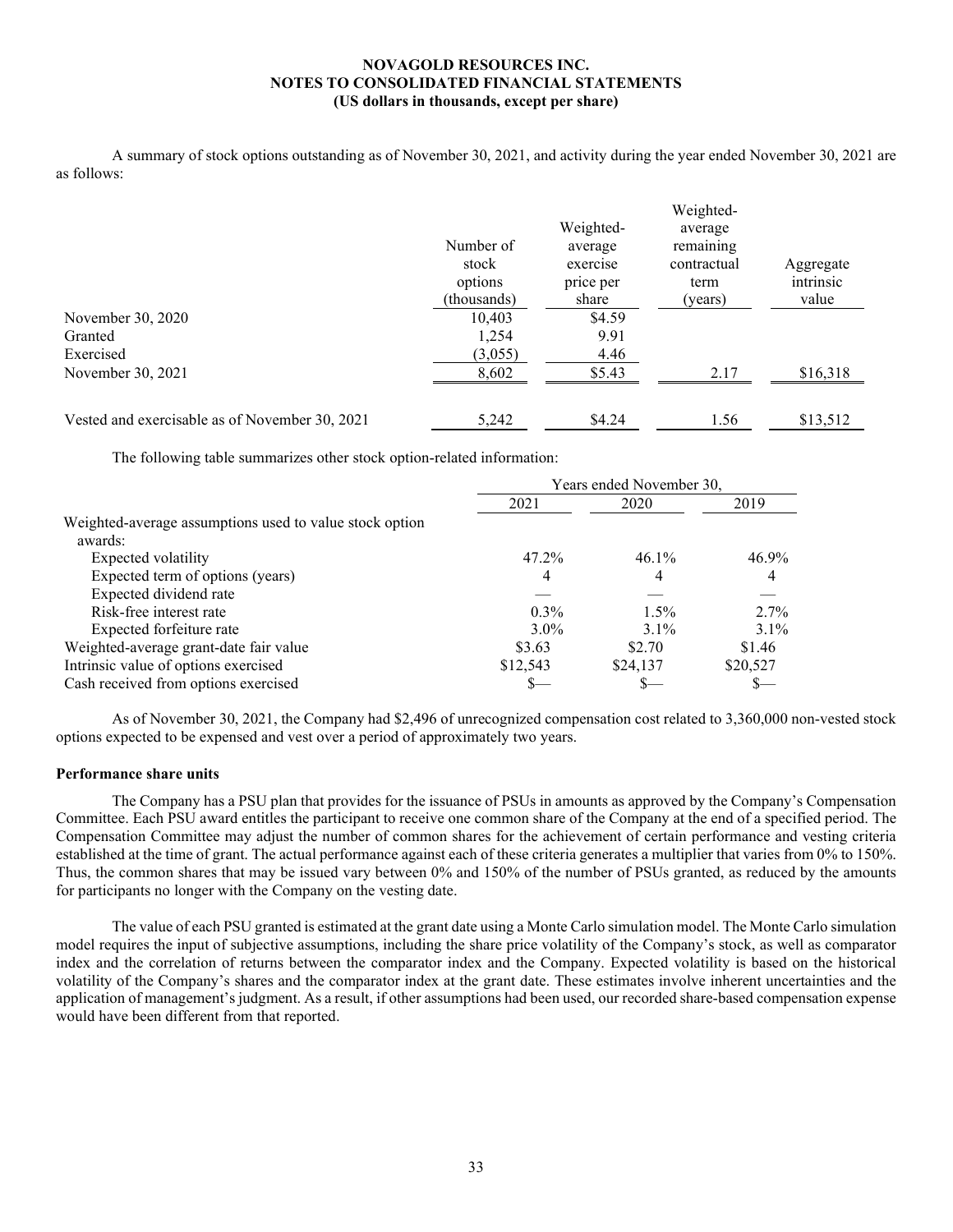A summary of PSU awards outstanding and activity during the year ended November 30, 2021 are as follows:

|                        |             | Weighted-  |           |
|------------------------|-------------|------------|-----------|
|                        |             | average    |           |
|                        | Number of   | grant day  | Aggregate |
|                        | PSU awards  | fair value | intrinsic |
|                        | (thousands) | per award  | value     |
| November 30, 2020      | 1,684       | \$4.59     |           |
| Granted                | 331         | 10.07      |           |
| Vested                 | (648)       | 3.85       |           |
| Performance adjustment | 216         | 3.85       |           |
| November 30, 2021      | 1,583       | \$5.94     | \$6,815   |

As of November 30, 2021, the Company had 1,583,100 non-vested PSU awards outstanding of which 800,500 were fully expensed and vested on December 1, 2021 with a multiplier of 93%. The remaining 782,600 non-vested PSU awards with \$3,338 of unrecognized compensation cost will be expensed over a period of approximately two years.

The following table summarizes other PSU-related information:

|                                          | Years ended November 30. |         |         |
|------------------------------------------|--------------------------|---------|---------|
|                                          | 2021                     | 2020    | 2019    |
| Performance multiplier on PSUs vested    | 150%                     | 150%    | 82%     |
| Common shares issued (thousands)         | 574                      | 410     | 438     |
| Total fair value of common shares issued | \$5,723                  | \$2,855 | \$1,607 |
| Withholding tax paid on PSUs vested      | \$731                    | \$1,652 | \$1.197 |

#### **Deferred share units**

The Company has a DSU plan that provides for the issuance of DSUs in amounts where the Directors receive half of their annual retainer in DSUs and have the option to elect to receive all or a portion of the other half of their annual retainer in DSUs. Each DSU entitles the Directors to receive one common share when they retire from the Company. The Company granted 25,957, 21,602 and 35,851 DSUs to Directors with a weighted-average grant day fair value of \$8.86, \$9.07, and \$4.40 per DSU during 2021, 2020 and 2019, respectively. The Company issued nil, nil, and 31,721 common shares under the DSU plan in 2021, 2020 and 2019, respectively. As of November 30, 2021, there were 306,321 DSUs outstanding.

#### **NOTE 14– OTHER INCOME (EXPENSE), NET**

|                                                      | Years ended November 30, |         |         |
|------------------------------------------------------|--------------------------|---------|---------|
|                                                      | 2020                     | 2020    | 2019    |
| Interest income                                      | \$458                    | \$1,744 | \$4,190 |
| Change in fair market value of marketable securities | 418                      | 431     | 93      |
| Foreign exchange (loss) gain                         | (336)                    | (606)   | 20      |
| Remediation expense                                  | (938)                    |         |         |
| Other income                                         | 200                      |         | 92      |
|                                                      | \$(198)                  | \$1,569 | \$4.395 |

#### **NOTE 15 – INCOME TAXES**

The Company's statutory tax rate is 27% and is expected to remain at this amount until 2024.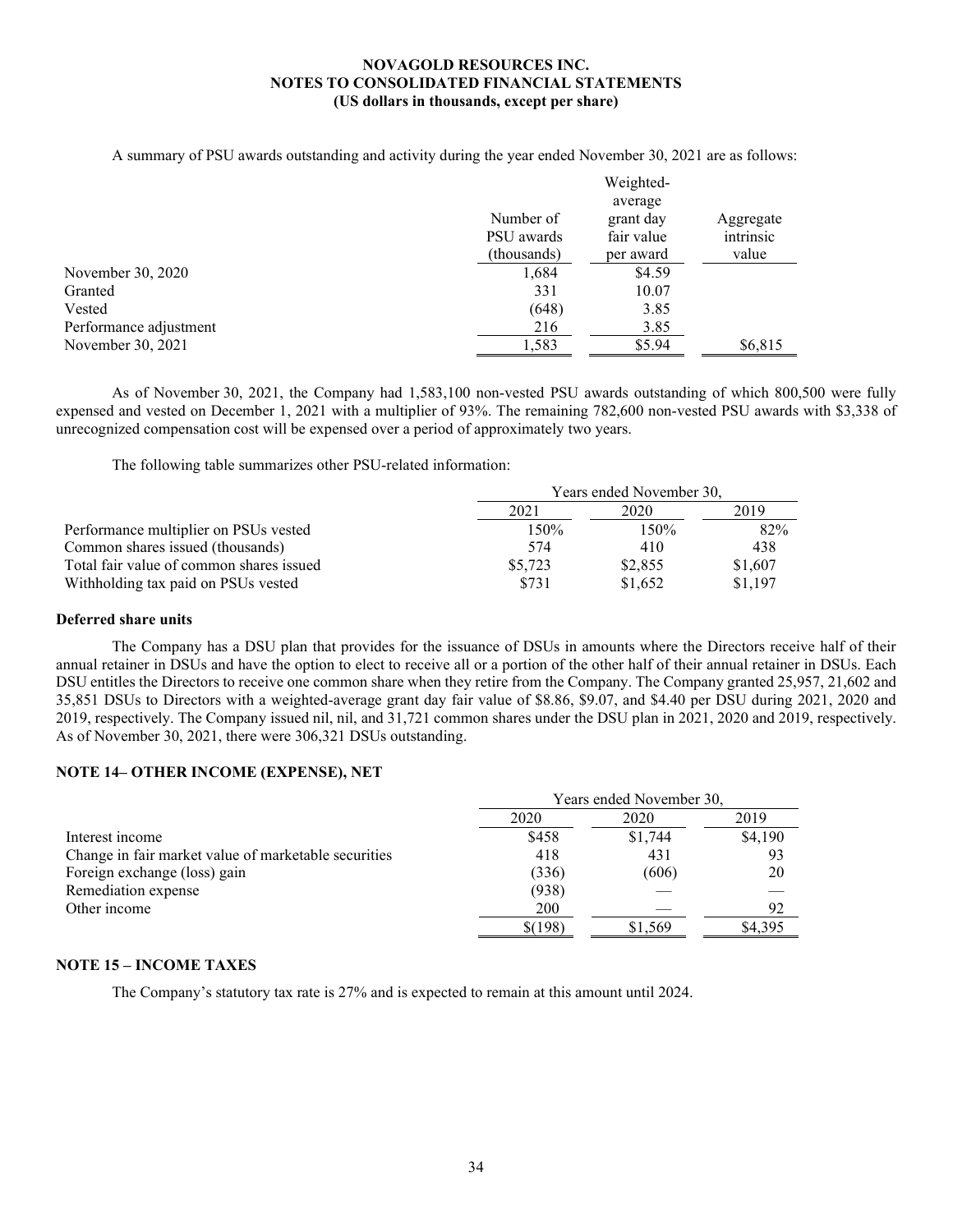The Company's *Income tax (recovery) expense* consisted of:

|                               | Years ended November 30, |         |         |
|-------------------------------|--------------------------|---------|---------|
|                               | 2021                     | 2020    | 2019    |
| Current:                      |                          |         |         |
| Canada                        | \$110                    | $S-$    |         |
| Foreign                       | 27                       | (30)    | 607     |
|                               | \$137                    | (30)    | 607     |
| Deferred:                     |                          |         |         |
| Canada                        |                          |         |         |
| Foreign                       |                          | (751)   | 671     |
|                               |                          | 751     | 671     |
| Income tax expense (recovery) | \$137                    | \$(781) | \$1,278 |

The Company's *Loss before income tax and other items* consisted of:

|         |            | Years ended November 30, |             |  |
|---------|------------|--------------------------|-------------|--|
|         | 2021       | 2020                     | 2019        |  |
| Canada  | \$(17,723) | \$(16,447)               | \$(12, 584) |  |
| Foreign | (22.676)   | (17, 898)                | (13, 899)   |  |
|         | \$(40,399) | $\{(34,345)$             | \$(26, 483) |  |

The Company's *Income tax expense* differed from the amounts computed by applying the Canadian statutory corporate income tax rates for the following reasons:

|                                                                  | Years ended November 30. |            |            |
|------------------------------------------------------------------|--------------------------|------------|------------|
|                                                                  | 2021                     | 2020       | 2019       |
| Loss before income taxes and other items                         | \$(40,399)               | \$(34,345) | \$(26,483) |
| Combined federal and provincial statutory tax rate               | 27%                      | <b>27%</b> | 27%        |
| Income tax recovery based on statutory income tax rates          | (10,908)                 | (9,273)    | (7,150)    |
| Reconciling items:                                               |                          |            |            |
| Non-deductible expenditures                                      | 2,483                    | 1,911      | 2,136      |
| Foreign accrual property income                                  | 771                      | 652        | 180        |
| Effect of consolidated return for U.S. subsidiaries              |                          | (751)      |            |
| Effect of different statutory tax rates on earnings or losses of |                          |            |            |
| subsidiaries                                                     | (323)                    | (2)        | (658)      |
| Change in valuation allowance on deferred tax assets             | 8.115                    | 6,638      | 6.773      |
| Other                                                            | (1)                      | 44         | (3)        |
| Income tax (recovery) expense                                    | \$137                    | \$(781)    | \$1,278    |
| Effective tax rate                                               | $(0.3)\%$                | 2.3%       | $(4.8)\%$  |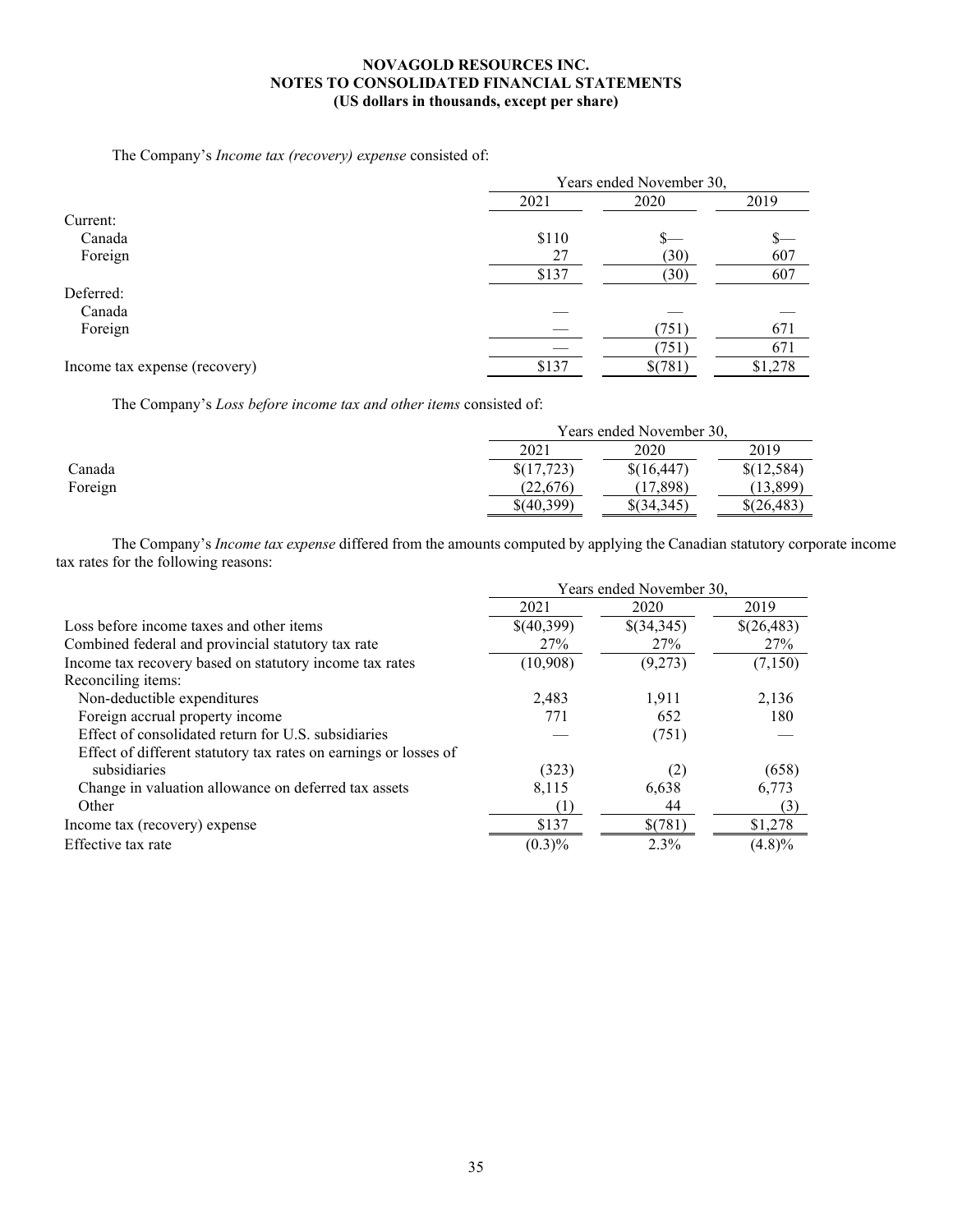Components of the Company's deferred income tax assets (liabilities) are as follows:

|                                              |            | As of November 30, |  |
|----------------------------------------------|------------|--------------------|--|
|                                              | 2021       | 2020               |  |
| Deferred tax income assets:                  |            |                    |  |
| Net operating loss carry forwards            | \$184,833  | \$183,422          |  |
| Capital loss carry forwards                  | 50,969     | 49,307             |  |
| Mineral properties                           | 663        | 654                |  |
| Intangible assets                            | 491        | 484                |  |
| Property and equipment                       | 207        | 203                |  |
| Investment in affiliates                     | 38,931     | 35,933             |  |
| Unpaid interest expense                      | 2,105      | 2,105              |  |
| Unrealized loss on investments               | 265        | 316                |  |
| Asset retirement obligation                  | 318        | 52                 |  |
| Other                                        | 980        | 633                |  |
|                                              | 279,762    | 273,109            |  |
| Valuation allowances                         | (278, 790) | (271, 016)         |  |
|                                              | 972        | 2,093              |  |
| Deferred income tax liabilities:             |            |                    |  |
| Notes receivable                             | (701)      | (1, 975)           |  |
| Capitalized assets and other                 | (271)      | (118)              |  |
|                                              | (972)      | (2,093)            |  |
| Net deferred income tax assets (liabilities) |            |                    |  |

Net operating losses available to offset future taxable income are as follows:

| Year of    |           |           |
|------------|-----------|-----------|
| Expiry     | U.S.      | Canada    |
| 2024       | \$1,032   | \$        |
| 2025       | 1,246     |           |
| 2026       | 13,382    | 19,426    |
| 2027       | 18,493    | 1,886     |
| 2028       | 85        |           |
| 2029       | 11,223    | 12,226    |
| 2030       | 10,916    | 16,269    |
| 2031       | 16,580    | 16,191    |
| 2032       | 309,772   | 19,759    |
| 2033       | 14,529    | 14,911    |
| 2034       | 15,607    | 10,728    |
| 2035       | 16,383    | 9,797     |
| 2036       | 14,764    | 9,641     |
| 2037       | 14,111    | 6,410     |
| 2038       |           | 6,115     |
| 2039       |           | 2,576     |
| 2040       |           | 3,545     |
| 2041       |           | 6,523     |
| Indefinite | 43,777    |           |
|            | \$501,900 | \$156,003 |

U.S. net operating losses arising in tax years ending after December 31, 2017 can be carried over to each taxable year following the tax year of loss (indefinitely). The Company has capital loss carry-forwards of approximately \$377,550 (November 30, 2020: \$364,799) for Canadian tax purposes. These tax losses are carried forward indefinitely.

Future use of U.S. loss carry-forwards is subject to certain limitations under provisions of the Internal Revenue Code including limitations subject to Section 382, which relates to a 50% change in control over a three-year period and are further dependent upon the Company attaining profitable operations. Ownership changes occurred on January 22, 2009 and on December 31, 2012 and the U.S. tax